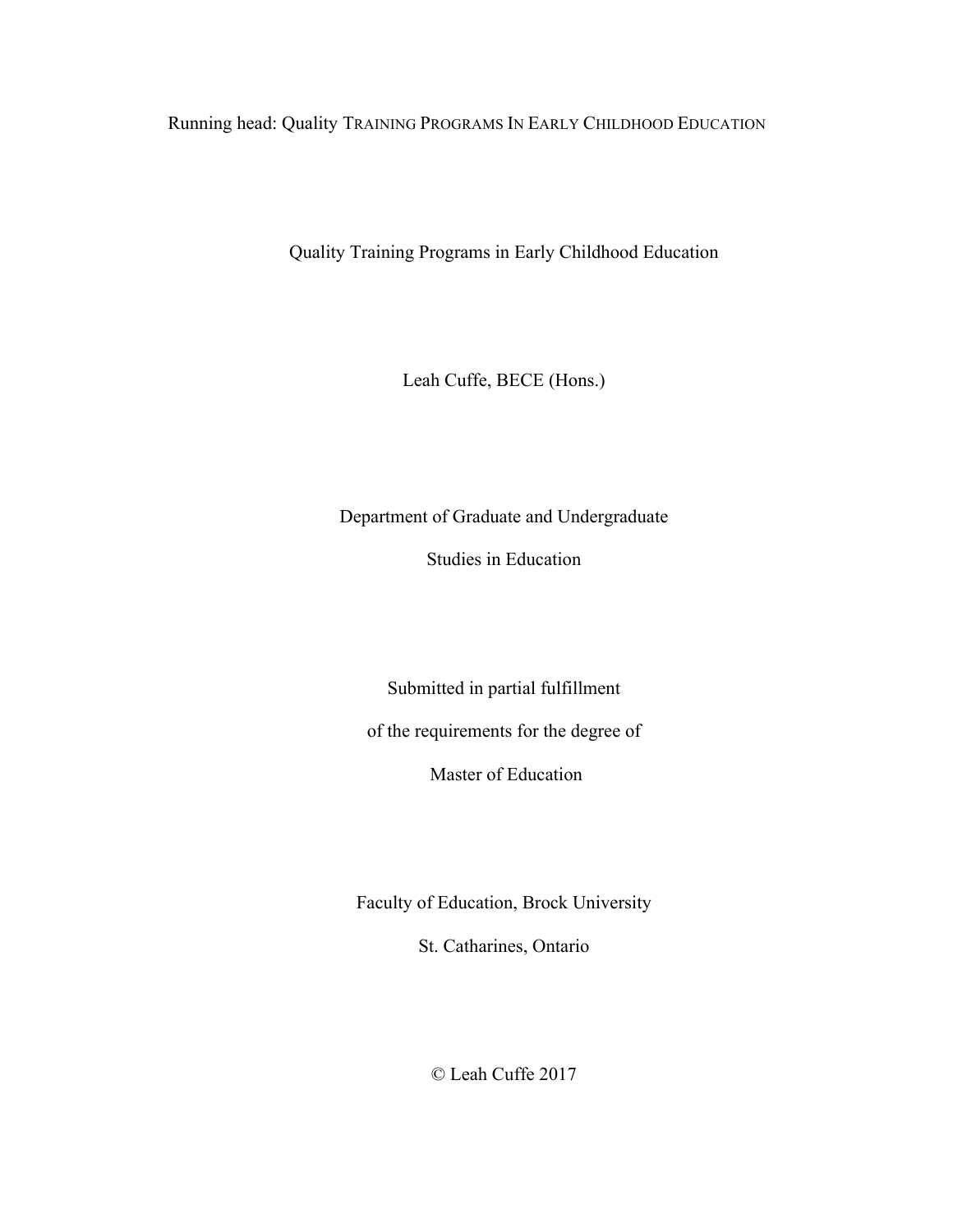#### **Abstract**

The effect that higher education has on the quality of a childcare setting is currently unknown. Early et al. (2007) suggest that higher education may not be affecting the quality of care in a childcare setting because the educators are not being provided with practical training or support within their Early Childhood Education (ECE) preparation courses. The purpose of this qualitative research study was to examine the 16 mandatory courses within the Brock University Bachelor of Early Childhood Education (BECE) program to determine if, in fact, the courses align with the National Association for the Education of Young Children (NAEYC) (2009) Program Standards. The researcher conducted a qualitative content analysis to ascertain the results of the study. To begin, course outlines were obtained from previous courses the researcher engaged in. Each course outline was reviewed in detail so that the researcher could become familiar with the assignments, lecture topics, and learning objectives within each course. Once each course outline was reviewed, the researcher created a list of the topics that were used to establish categories for coding. The themes that emerged from this process included theorists, program models, families, and knowledge of the ECE field. In addition, lifelong learning, teaching specific subjects, and inclusion were also themes that were derived from the data. Within each category, the topics were scrutinized to determine the specific NAEYC Program Standard that the topic supported. A frequency chart was then created for each course to identify how many times each topic adhered to a specific standard. The results of the study concluded that the BECE program at Brock University aligned with all of the NAEYC program Standards. Consequently, Early Childhood Educators can have confidence in the quality of Brock University's BECE program.

ii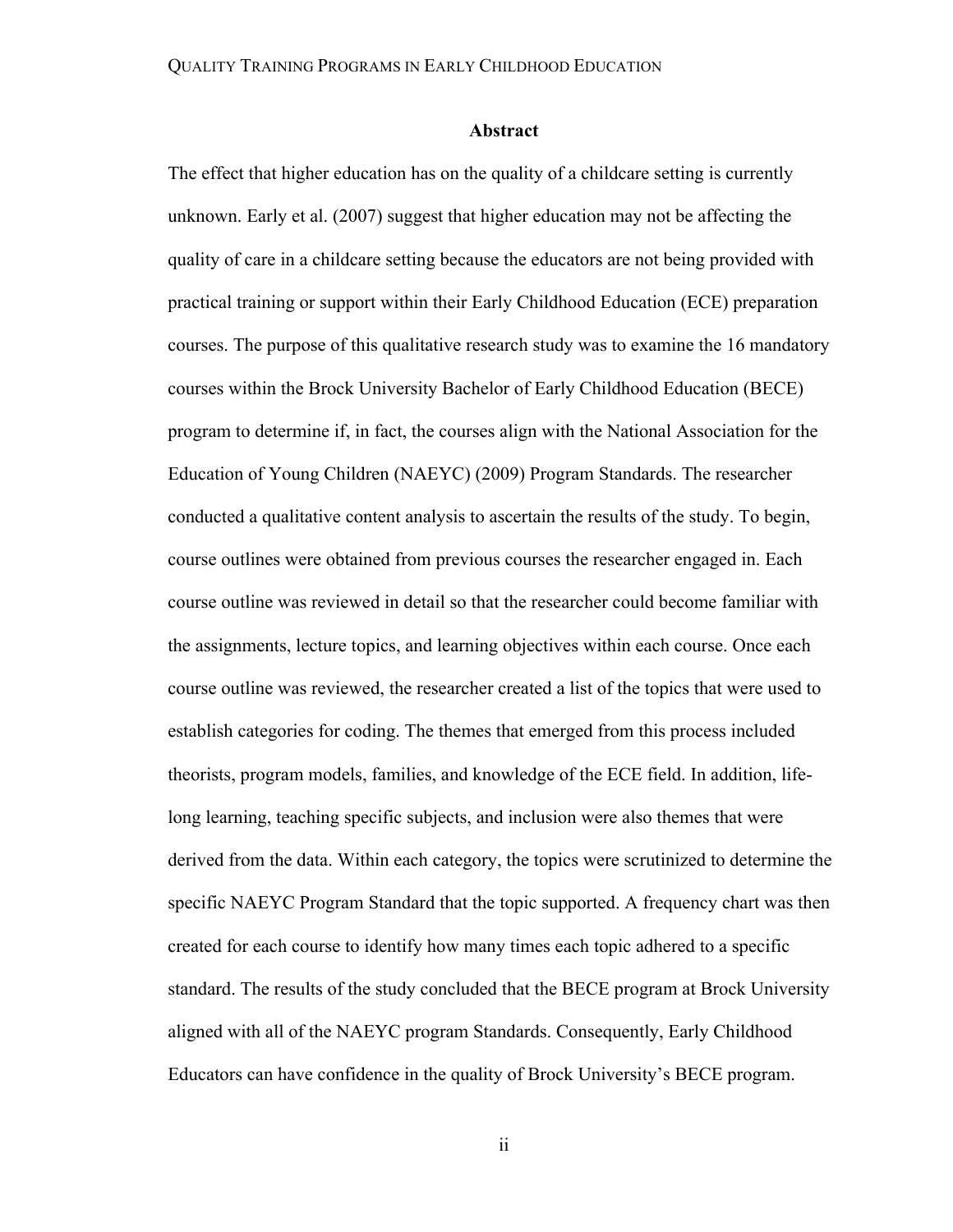# **Table of Contents**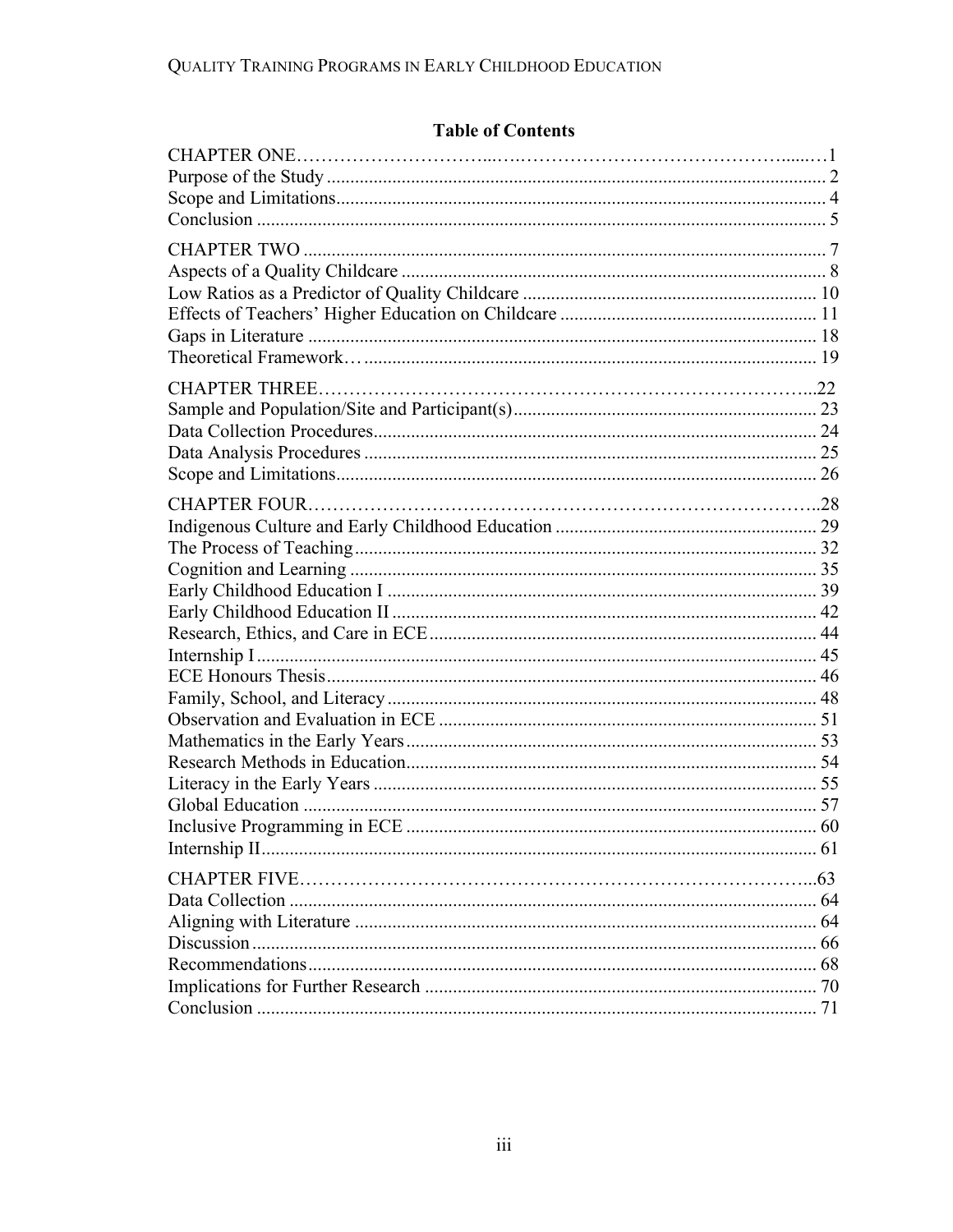# **CHAPTER ONE**

While observing children in a high-quality early childhood care environment, it is evident that many children are learning new skills and strengthening their developmental domains. The *physical domain* of development may increase while the children are walking from one activity to another, while the *social domain* of development may be strengthened through interactions with other children. The *cognitive domain* of development may be strengthened as the children learn new information, and the *language domain* of development may be increased through reading a book, telling a story, or writing a list on a piece of paper. Each domain of development may be strengthened as the Early Childhood Educator (ECE) in the childcare setting converses with each child, asking questions and then posing dilemmas for the child to solve. When the ECE begins to be involved within the children's learning, the child can surpass his or her zone of proximal development. According to Vygotski (as cited in Van Oers & Duijkers, 2013), the *zone of proximal development* is the difference between what a student can do independently without assistance and what they can do when assistance is provided. This is merely one example of how high-quality early childhood care environments can facilitate children's development of their different learning domains.

All children should be provided with the opportunity to attend a high-quality childcare program. Some researchers suggest that being immersed in a quality learning environment at a young age provides long-term positive benefits. The benefits associated with high-quality early childhood care include higher academic scores in reading, mathematics, and social sciences, higher academic scores throughout adolescence, and higher adult wages (Cortázar, 2015; Dearing, McCartney, & Taylor, 2009). Evidence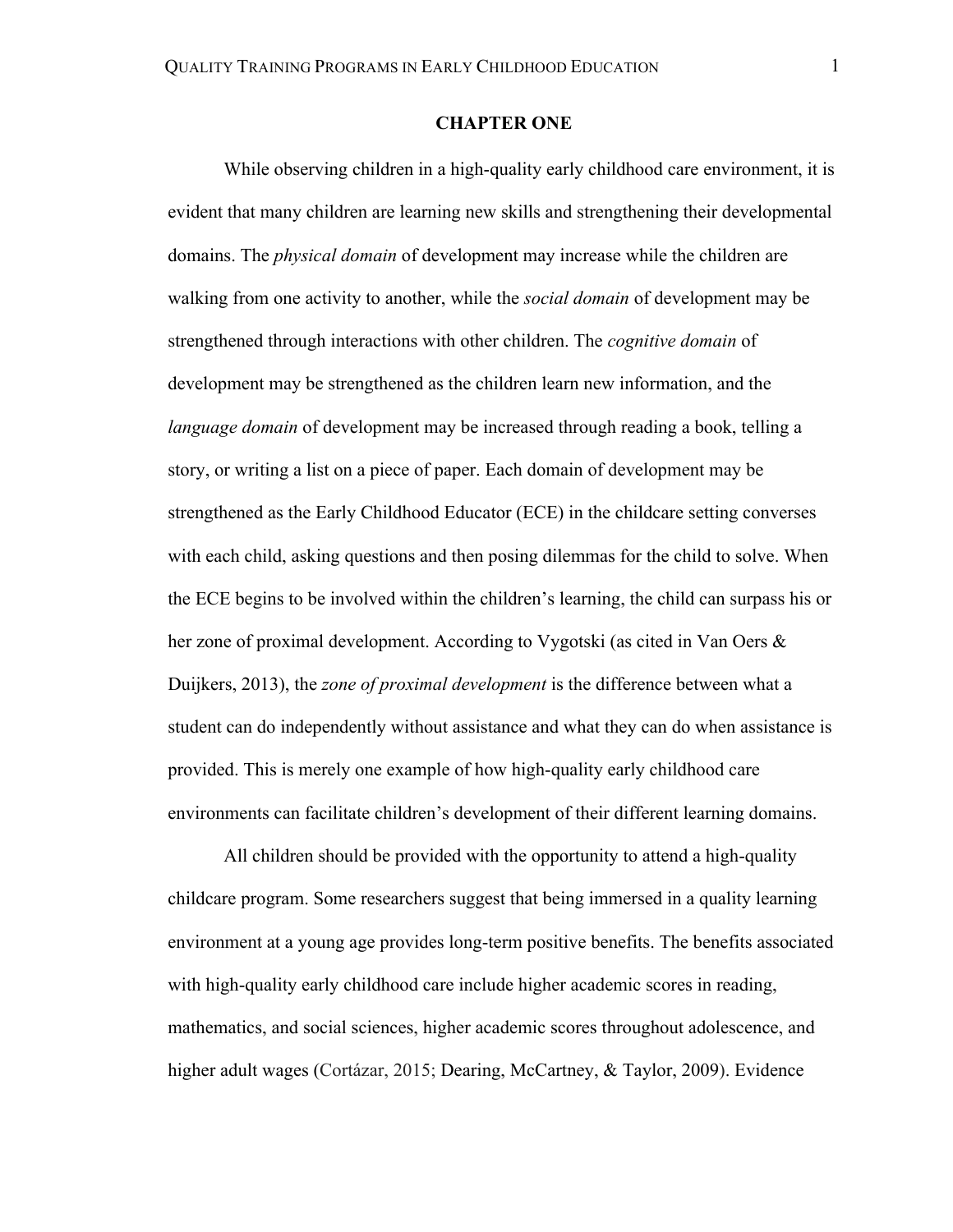indicates that not one direct predictor guarantees a successful quality childcare; however, different contributing factors, such as adequate funding, low child-to-teacher ratios, and staff training and qualifications often contribute to a high-quality childcare environment (Goelman, Forer, Kershaw, Doherty, Lero, & LaGrange, 2006).

Early Childhood Educators (ECEs) cannot control the finances within their childcare centre, nor the ratio of students to staff within each classroom; however, they can exercise autonomy by directing the level of training and qualifications they each obtain. When an ECE engages in different workshops, training, or further education, he or she is able to learn enhanced strategies to implement in the classroom. Before engaging in a training program, however, it is imperative that each training facility undergoes an extensive review to determine the quality of the content that is being delivered to each student. If the ECEs are not being provided with comprehensive training, it will most likely be difficult for them to transfer the knowledge they learn to the early childhood environment and, as a result, the children in their care.

# **Purpose of the Study**

The purpose of this study was to examine the 16 mandatory courses within the Brock University Bachelor of Early Childhood Education (BECE) program to determine if, in fact, the courses align with the National Association for the Education of Young Children (NAEYC) (2009) Program Standards. The results of the current study may confirm alignment with NAEYC Standards. On the other hand, results may assist future program directors in identifying gaps within the BECE program, according to the NAEYC quality Standards. Finally, this study may influence future program directors to note the content that needs to be implemented in order to ensure that the BECE program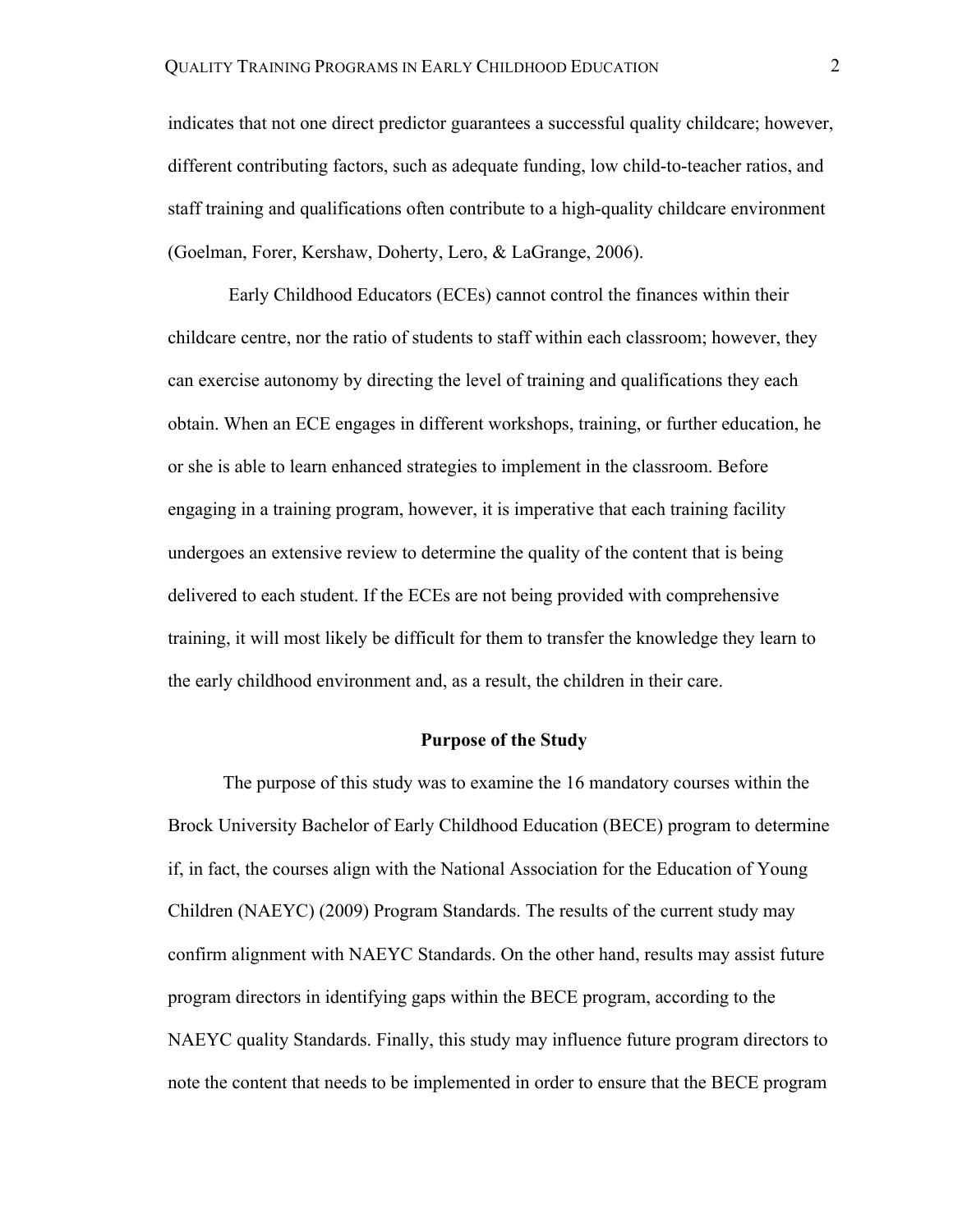is offering the highest possible education for future early childcare professionals. Analyzing the BECE program may also promote the BECE program to future educators, as it could reveal that Brock University, as an institution, strives to provide each educator with the most comprehensive training.

# **Questions Under Investigation**

The current study analyzed 16 different courses within the BECE program. It focused on the content of each course and the way in which each topic aligned with NAEYC (2009) Program Standards to create a quality program. The research was guided by the following research questions:

- 1. How does each course align with the NAEYC (2009) Program Standards?
- 2. What courses need to be included in the BECE program to make certain that the program is functioning at the highest level?
- 3. Are there any courses that can be eliminated from the BECE program?

#### **Importance of the Study**

According to Biersteker, Dawes, Hendricks, and Tredoux (2016), minimal studies have examined Early Childhood Education training programs to determine the quality of education future practitioners are receiving. Thus, it is necessary for each training program to be analyzed to determine the quality of education each Early Childhood Educator is receiving, so that each may function at the highest possible level in their field. This is of utmost importance, as engaging in a high-quality childcare program facilitated by trained professionals promotes children's academic and social abilities (Gormley, Gayer, Phillips, & Dawson, 2005). I propose an analysis of the BECE program at Brock University to determine the program's alignment with NAEYC Standards, to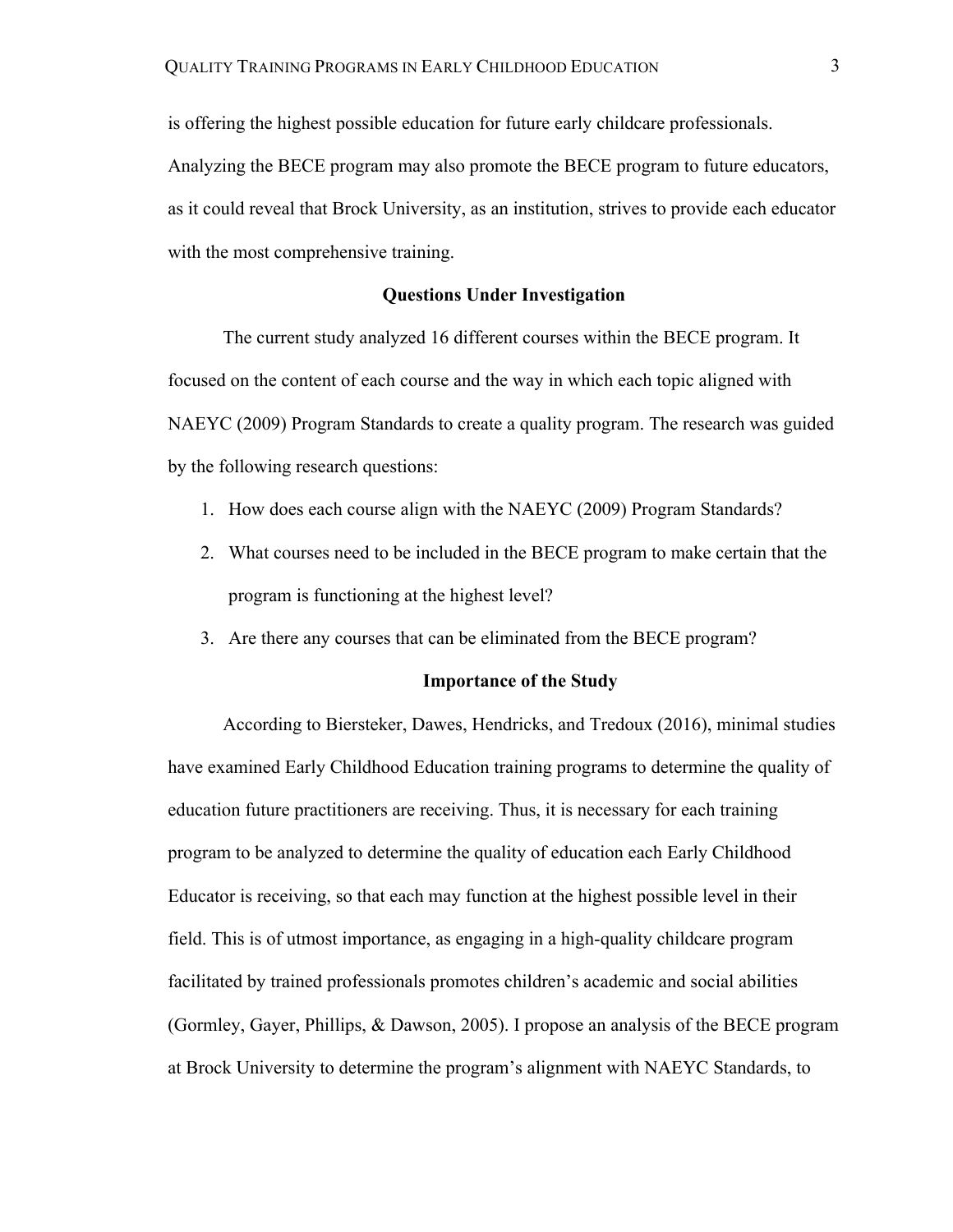discover any possible discrepancies within each course, and to provide recommendations for future course content. With possible recommendations, the BECE program at Brock University will function at the highest possible level according to NAEYC (2009) Program Standards.

Analyzing the courses within the BECE program is of great interest to me because I am currently an educator who strives to provide the highest quality childcare for each child I interact with. During my undergraduate degree, I often questioned the content that I was learning because I discovered that the content within the BECE courses often overlapped with one another; thus, I sensed that my learning may be incomplete. Conducting an analysis on each course using the NAEYC (2009) Program Standards may assist in revealing the similarities and differences that each course offers in terms of learning outcomes. If several courses adhere to merely one or two standards, then it may be recommended that these courses be revised and that new courses implemented into the program.

# **Scope and Limitations**

The topic under investigation addresses the importance of providing a quality training institution for future Early Childhood Educators (ECEs). The study analyzed each course within the BECE program to determine the overall alignment of the program according to the NAEYC (2009) Program Standards. Multiple universities offer an Early Childhood Education program; however, I chose to specifically analyze the Early Childhood Education program at Brock University. Some limitations may arise due to the small sample size. By focusing on a small sample size consisting of all courses merely Brock University's BECE program, the results may differ if compared to multiple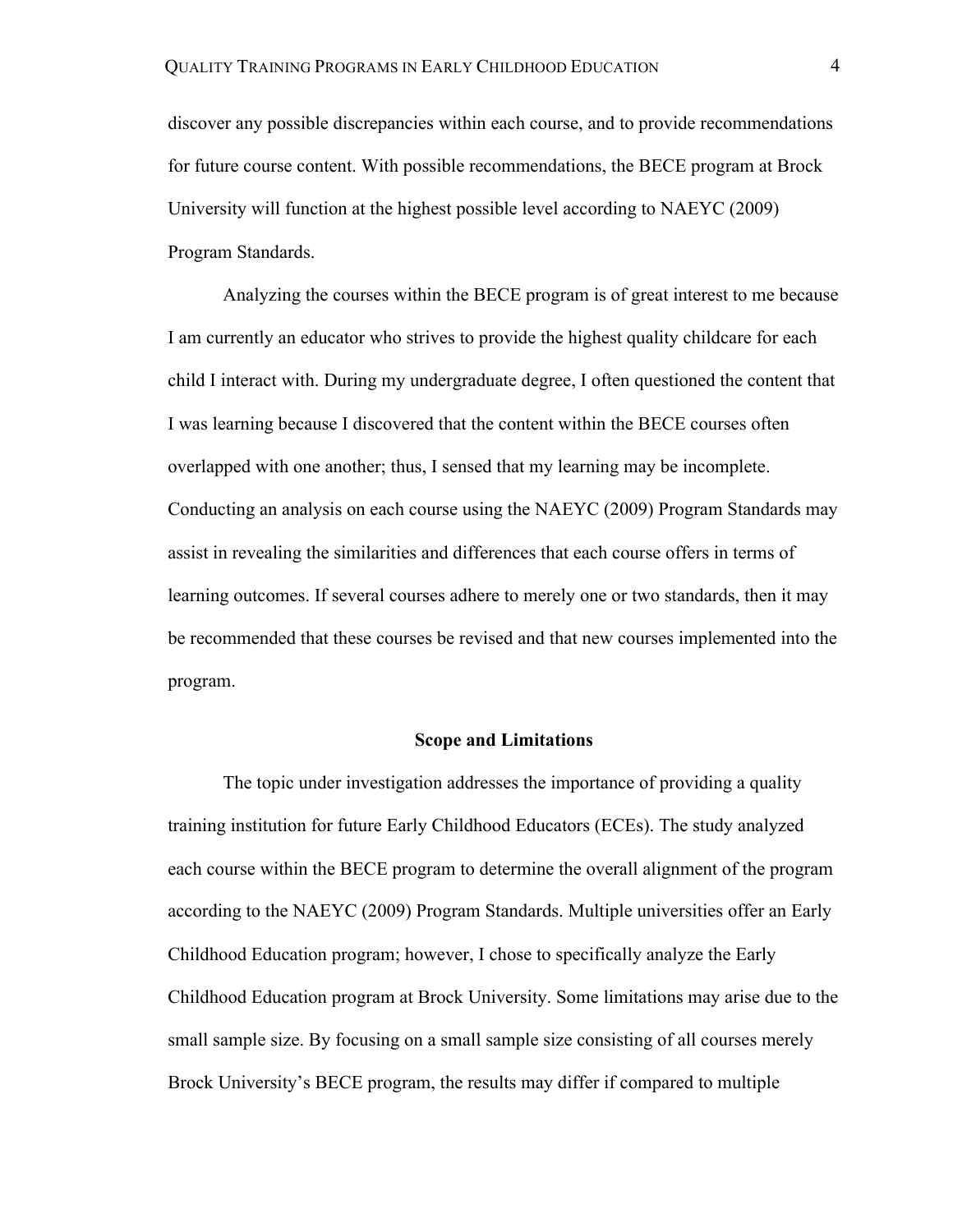universities' Early Childhood Education programs. It is, therefore, important to note that the results of this study are not an accurate representation of all BECE University programs. I specifically chose to analyze one University so that program directors at Brock University may benefit from the findings of this study.

The study was carried out using a content analysis. The results of this study may be slightly subjective, as the study consisted of one single coder. Having a single coder often leaves information up to interpretation. For example, as the researcher, I may view a portion of the area under investigation as being inconclusive, while another individual viewing the same item may not agree. As a researcher, however, I used the six NAEYC (2009) Program Standards as a tool to guide my investigation. The six Program Standards aided me in analyzing and presenting the data with more credibility.

# **Conclusion**

Future educators should have access to the highest quality of training to make certain that all professionals in a childcare centre are functioning at the highest possible level. The research in the current study focuses on the extent to which each course in the BECE program at Brock University aligns with the NAEYC (2009) Program Standards. The suggested changes, should they be implemented, may enhance the BECE program at Brock University. The suggested recommendations may include the modification, removal, or implementation of specific course content based on the findings of this study. For example, if the content of several courses is found to adhere solely to one standard, it may be beneficial to eliminate one course and add an additional course that focuses on a standard that may not be covered extensively enough in the existing BECE program.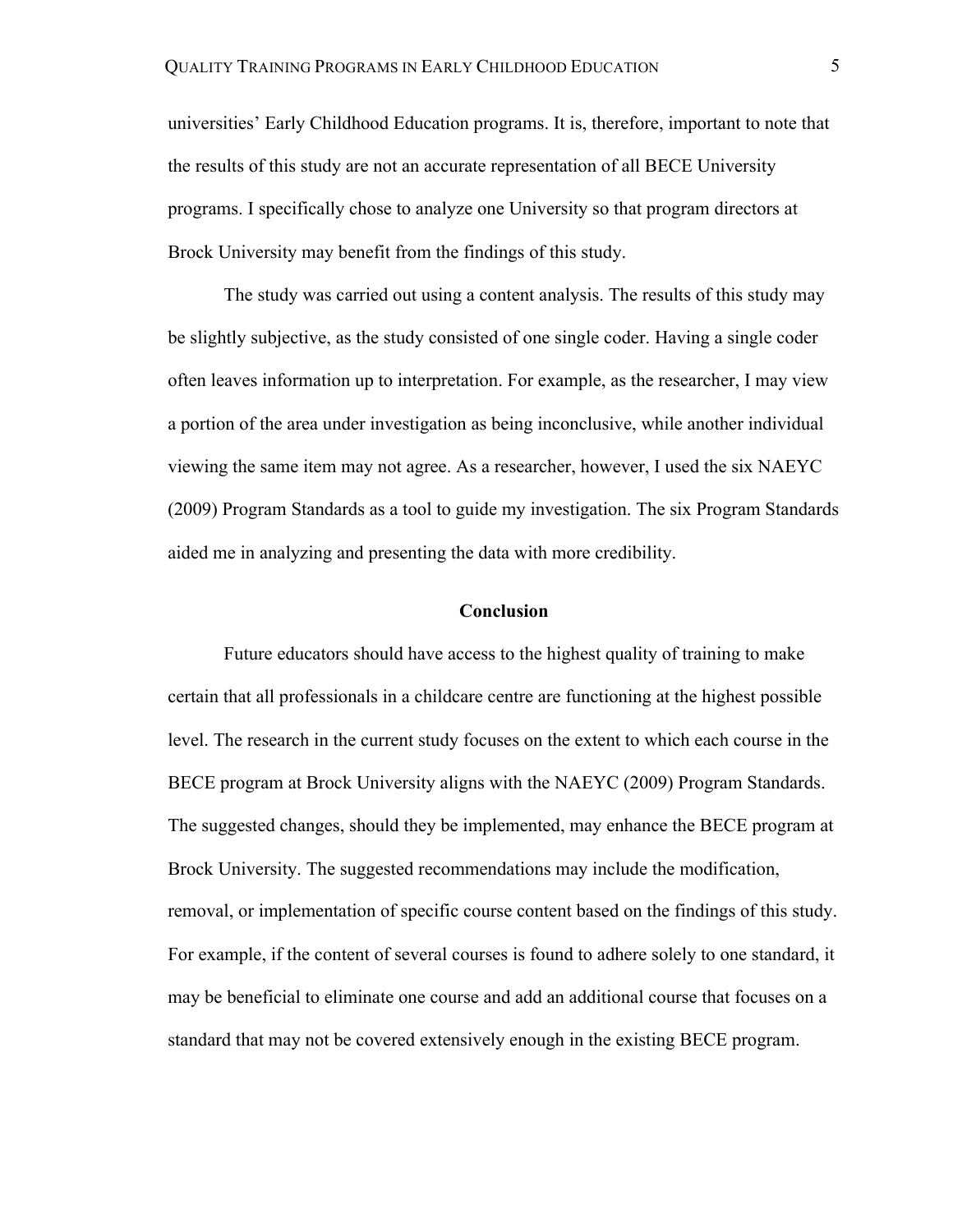The following four chapters in this paper will illustrate the importance of providing a high-quality training program for future educators. Chapter Two will delve into prior research that has already been conducted on the quality of care and training of Early Childhood Educators. More specifically, the literature review examines studies conducted by Atiles, Jones, and Anderson (2013), Degotardi (2010), Early et al. (2006), Early et al. (2007), and Goelman et al. (2006), which taken together, outline the effects of higher education on the quality of a childcare setting.

Chapter Three will discuss the methodology used to conduct the current study. The methodology section will include an overview of the research design, detailing the ways in which the data was analyzed and collected, and will then describe the chosen approach utilized to respond to the research questions of this study. In addition, Chapter Three will outline the sampling options used, the data collection procedures, and the scope and limitations of the study.

Chapter Four will outline the results of the study, providing both a written and visual display of the data. Finally, Chapter Five will discuss the results of the study in more detail, and will make inferences based on the findings of the study. It will then suggest recommendations that the BECE program can implement to make certain that the program is functioning at the highest level.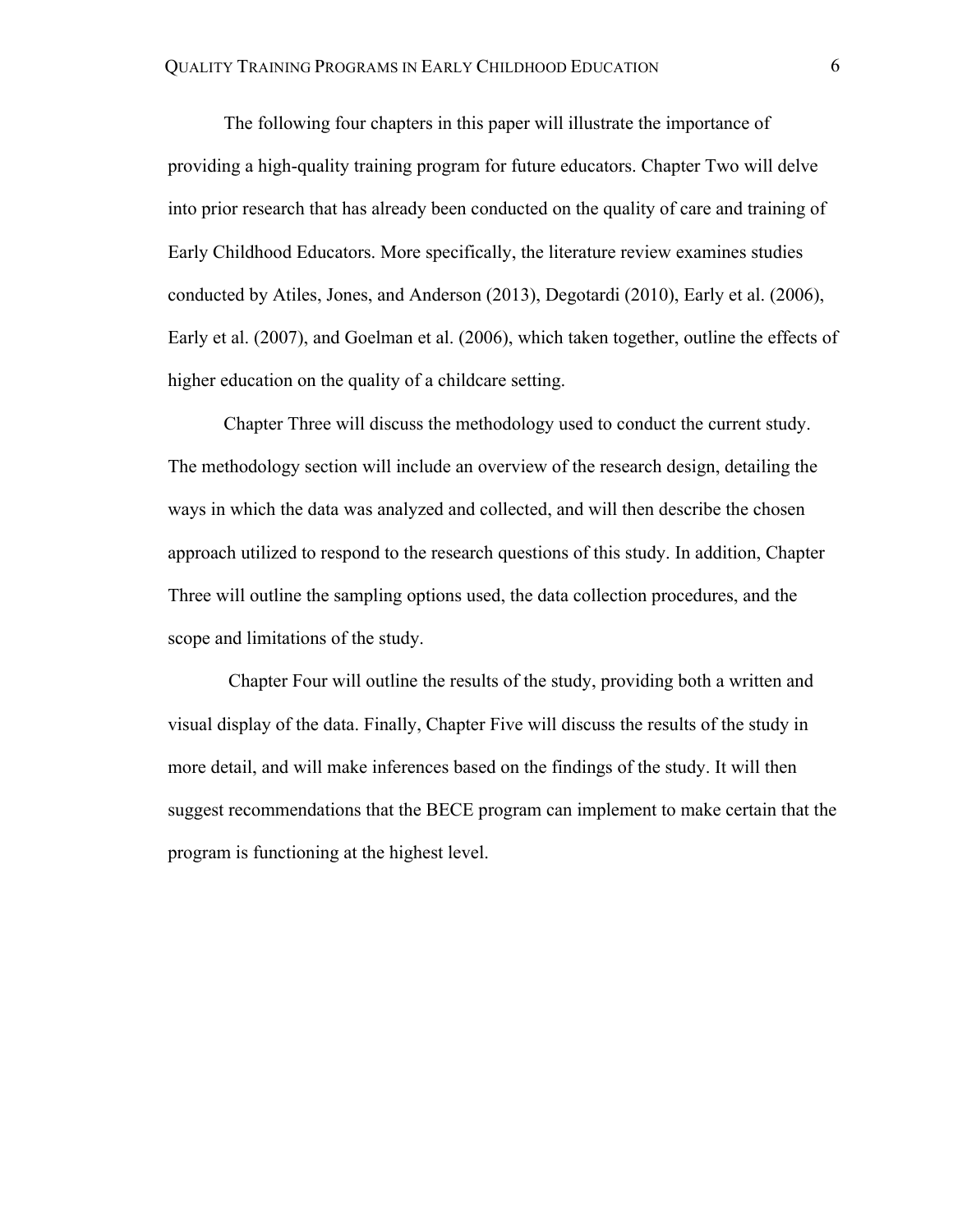# **CHAPTER TWO**

School boards across Ontario have implemented Full-Day Early Learning Kindergarten (FDLK). Each program must be staffed a Registered Early Childhood Educator (RECE) and a certified teacher (Vanderlee, Youmans, Peters, & Eastabrook, 2012). Every RECE must hold a diploma, degree, or equivalent from an Ontario institution and belong to the College of Early Childhood Educators. Since the implementation of the FDLK program, more universities are beginning to offer degree programs in Early Childhood Education. Research has indicated that higher-educated practitioners can have a positive effect on the childcare program within which they work. For example, Howes, James, and Ritchie (2003) found that educators with a Bachelor's degree implemented more literacy-based activities into the classroom and were far more responsive to the children than educators who did not hold a Bachelor's degree. Similarly, Burchinal, Cryer, Clifford, and Howes (2002) discovered that educators with a Bachelor's degree operated a better quality childcare program, were more sensitive to the children present in the classroom, and scored higher on the environmental rating scale than educators who did not hold a Bachelor's degree.

The purpose of this literature review is to reflect upon the effect that higher education has on the quality of care in early childcare settings. More specifically, this paper will discuss the importance of childcare, and will delve into the composition of a quality childcare program, focusing on two direct predictors. It will then review several studies – Atiles, Jones, and Anderson (2013), Degotardi (2010), Early et al. (2006), Early et al. (2007), and Goelman et al. (2006) – that collectively reflect upon the effect that higher education has on the quality of childcare. Finally, this paper will provide an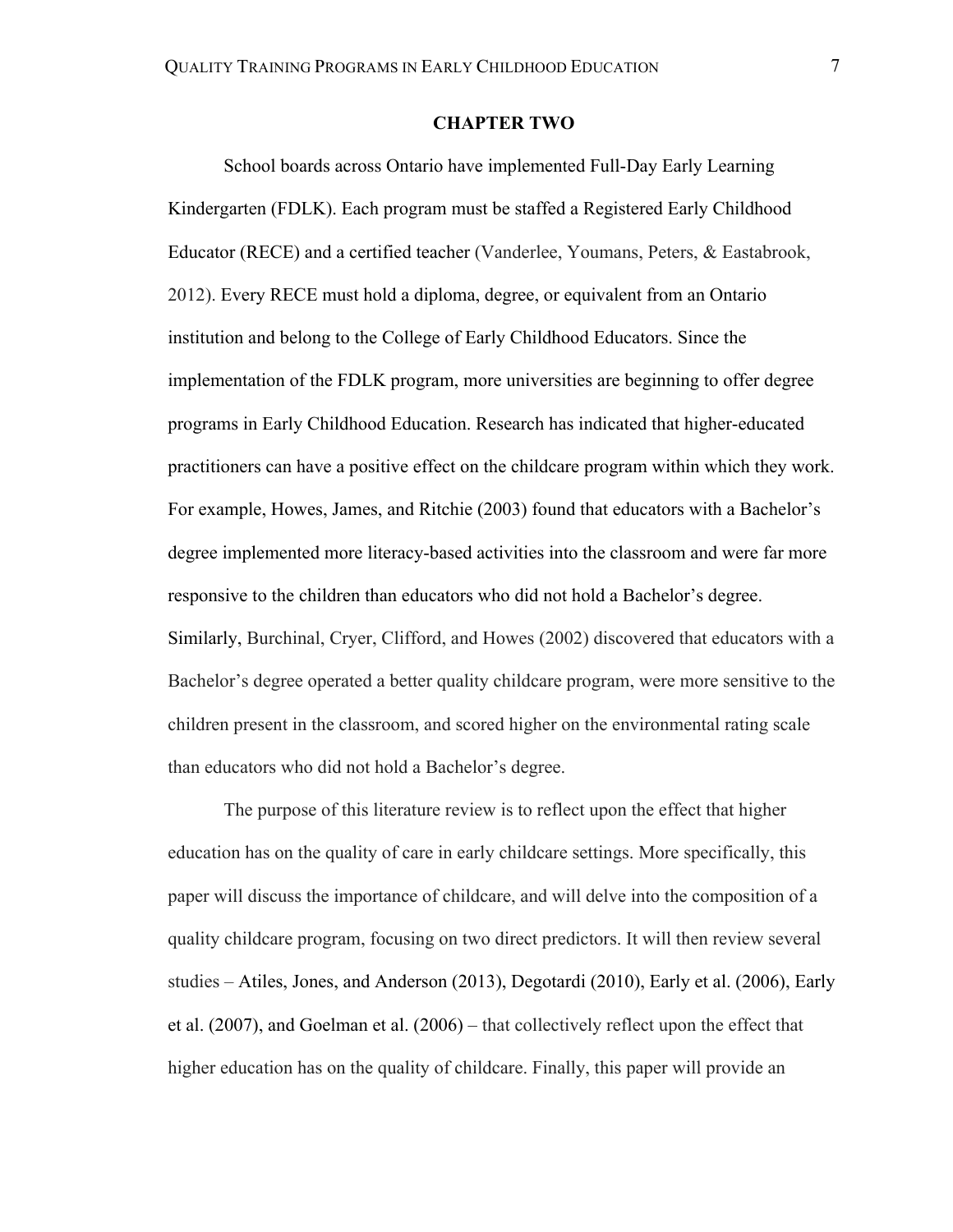explanation for conducting the current study in regards to examining training programs for ECEs.

# **Aspects of a Quality Childcare**

According to Gormley, Gayer, Phillips, and Dawson (2005), children who attend a quality childcare program are more likely to develop better academic and social skills than children who attend a lower quality childcare. Additionally, Keys et al. (2013) noted that there was a direct link between attending a high-quality childcare setting and the development of language and mathematic abilities. High-quality childcare not only benefits children in the short-term, but also has a lasting effect on children later in life. Dearing, McCartney, and Taylor (2009) suggest that children who engage in a highquality childcare are more likely to earn higher wages in adulthood and achieve higher academic scores in both mathematics and literacy throughout adolescence. To illustrate further, in 2008, Bauchmüller, Gørtz, & Rasmussen (2014) analyzed 30,444 Grade 9 students who attended preschool in 1998. Each student was tracked using an identification number that linked to their specific administrative records. The findings yielded a positive correlation between primary school success and attending a highquality childcare setting.

Quality childcare can be defined in multiple ways across different cultural contexts. In general, however, *high-quality childcare* consists of "low teacher-child ratios, staff qualifications, teaching experience and stability, health and safety, and the physical setting" (Rao & Sun, 2015, p. 213). In addition, the "psychological environment, curriculum, learning and teaching approaches, teacher-child interactions, programme management, and community integration" (Association for Childhood Education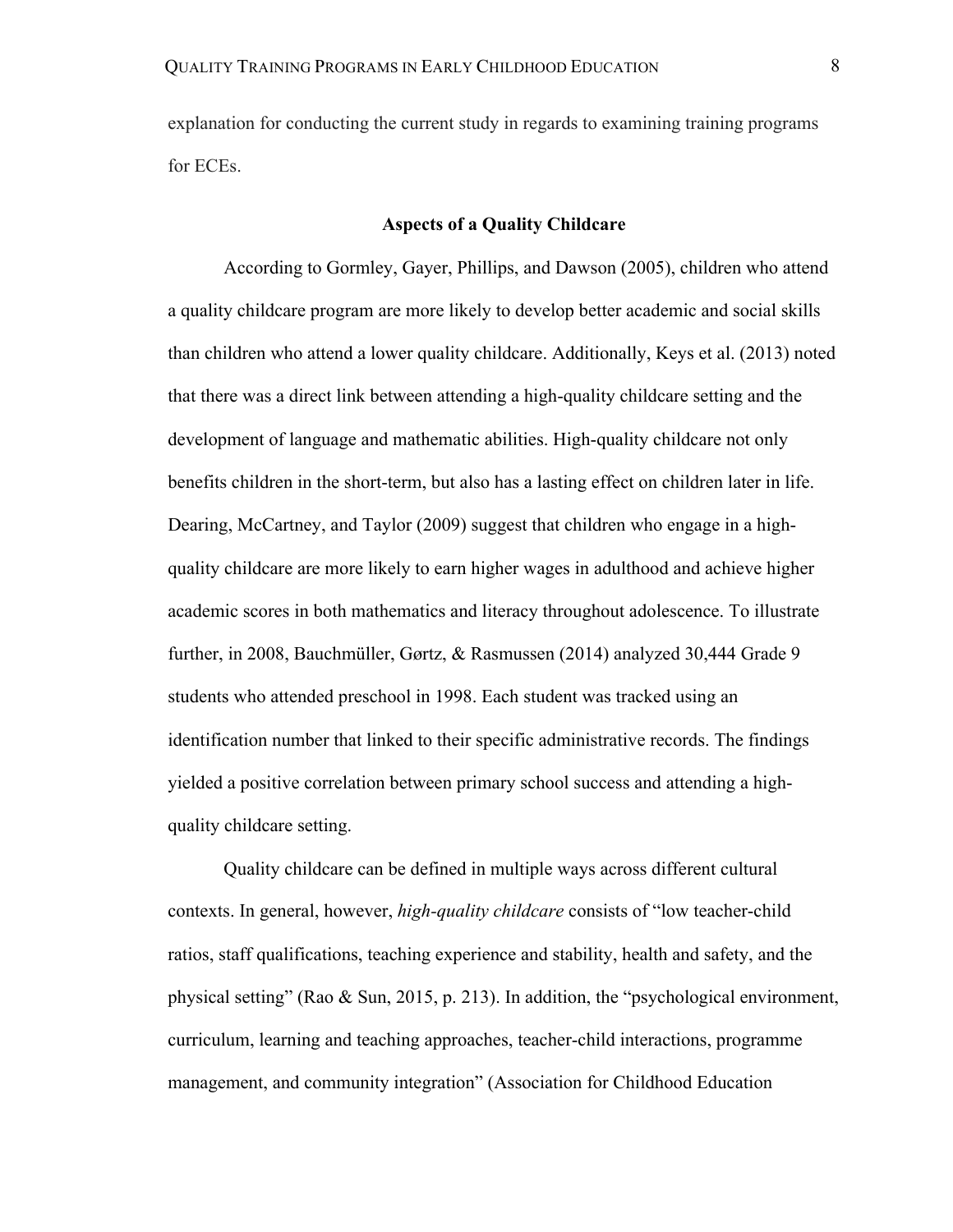International, 2006, as cited in Rao & Sun, 2015, p. 213) are also included in the factors that contribute to high-quality childcare. Finally, Goelman et al. (2006) discovered that there were two main predictors of a quality childcare: the first predictor included the number of adults in the room, while the second predictor included the level of education that the childcare provider had obtained. The remainder of this paper will explore these two predictors that constitute a high-quality childcare program more deeply.

Before expanding on the two direct predictors that compose quality childcare, we must first review the ways in which quality childcare is measured. Scholars often utilize the Early Childhood Environment Rating Scale (ECERS) or the Infant/Toddler Environment Rating Scale (ITERS) to assess the quality of a childcare (Anders et al., 2012; Grammatikopoulos, Gregoriadis, Tsigilis, & Zachopoulou, 2014; Keys et al., 2013; La Paro, Williamson, & Hatfield, 2014; Schilder & Leavell, 2015). The rating scale contains 43 items that are divided into seven sections: *space and furnishings* (8 items), *personal care routines* (6 items), *language-reasoning* (4 items), *activities* (10 items), *interaction* (5 items), *program structure* (4 items), and *parents and staff* (6 items) (La Paro et al., 2014, p. 881). The administrator rates each item on a scale of 1 to 7. An item is given a score of 1 if it is deemed inadequate, whereas the item would be assigned a 7 if the aspects of the item were met with excellence. Each ECERS/ITERS booklet comes with a detailed explanation of the ways in which the rating scale can be administered and the scoring regulations behind each subscale. It appears to be user friendly, which makes it serviceable for both the parents and the educators using the assessment tool.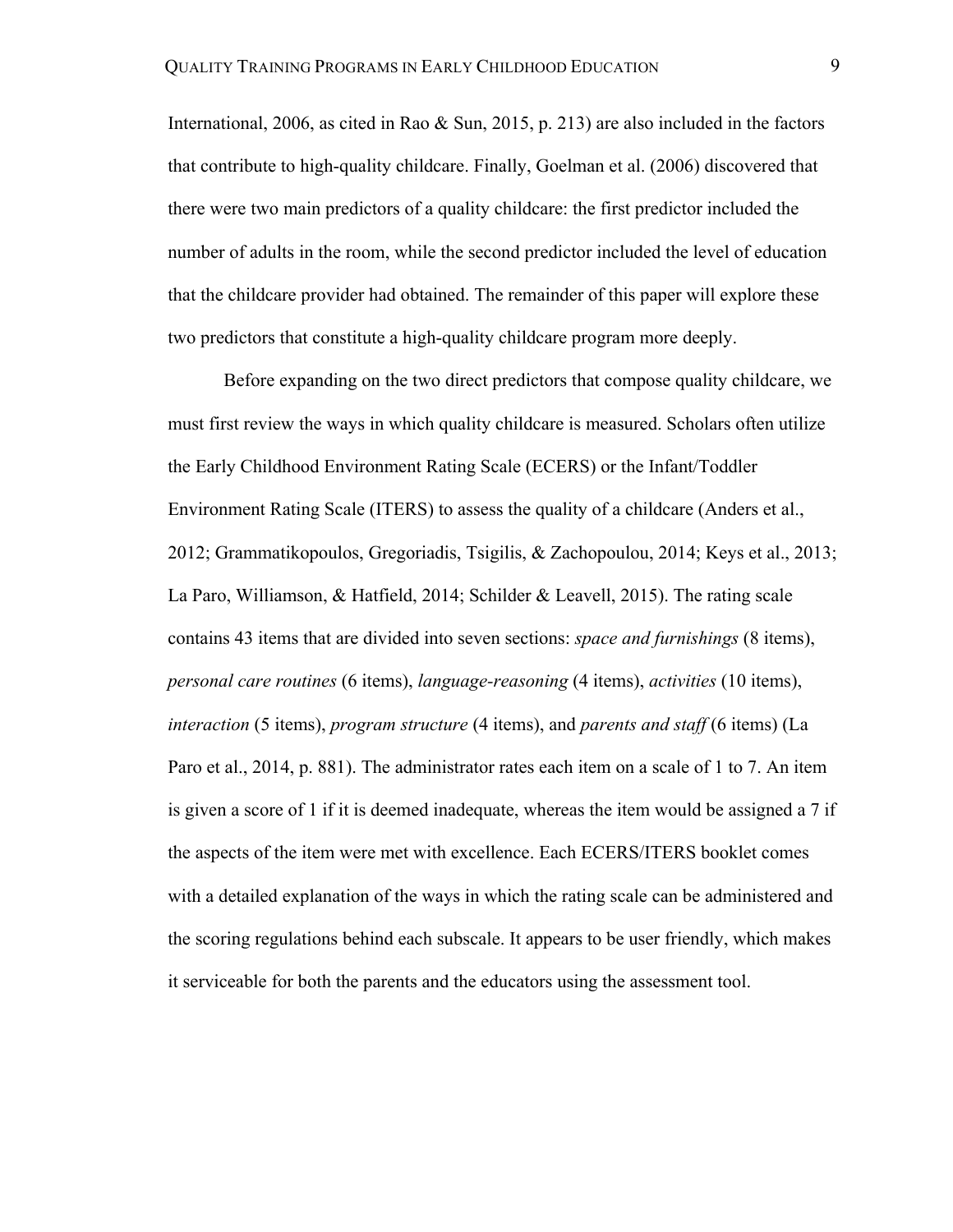# **Low Ratios as a Predictor of Quality Childcare**

According to Goelman et al. (2006), the first direct predictor of achieving quality childcare is to make certain that the child-teacher ratio is low. In fact, Anders et al. (2012) suggest that young children develop a higher understanding of numeracy skills when attending a program that has higher teacher-child ratios. The correlation between low ratios and higher academic achievement may be attributed to the time teachers have to interact with each student. For instance, low ratios allow the educator to provide quality support to each student, as the educator is more likely to be provided with opportunities to interact and engage with the student on a one-to-one basis (Blatchford, Bassett, Goldstein, & Martin, 2003). The educator can also develop a deep relationship with the children's parents so that he or she can provide guidance for a home-based environment. For example, if a child excels in simple addition, the educator may choose to provide the child with more complicated equations. The educator can then provide the parents with a detailed account of the topics learned in school, so that the child can continue to master each skill at home.

In a low-ratio classroom, the educator has the opportunity to monitor each child more diligently to make certain that they are learning to their full potential. It is important to note that an educator may still monitor and observe each child in a higher-ratio classroom; however, it becomes more difficult and time-consuming. In fact, Blatchford et al. (2003) suggest that educators in a high-ratio classroom may choose to develop a deeper relationship with their students by working one-on-one with the student during his or her lunch break.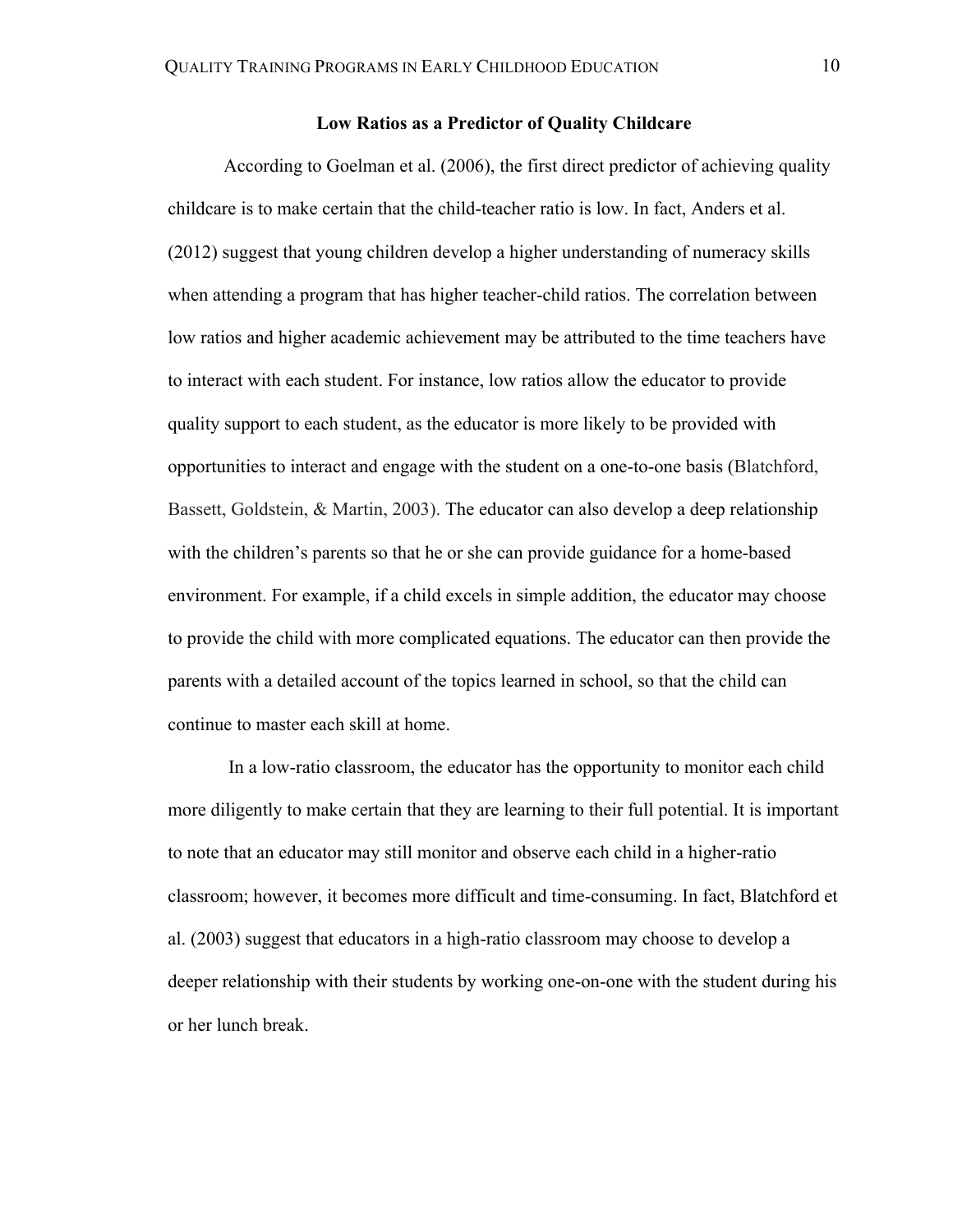# **Effects of Teachers' Higher Education on Childcare**

Goelman et al. (2006) suggest that the second direct predictor of quality childcare is level of education that the childcare provider had obtained. Goelman et al. (2006) carried out one of the largest studies in Canada in regards to measuring quality childcare. The study analyzed 326 classrooms in 239 different early childhood centres across Canada using both the ITERS and the ECERS. In addition, each staff member, as well as the program director, was asked to fill out a questionnaire in regards to remuneration, the quality of the work environment, and the overall well-being of each employee. The results revealed that in both the infant/toddler and the preschool classrooms, the two direct predictors of quality included staff-children ratios and the level of training each educator had obtained. More specifically, the more training the educator had achieved, the higher knowledge and skills he or she had to contribute to the classroom environment. Additionally, low child-teacher ratios affected the quality of the childcare setting; in partiuarl, it was found that the caliber of care increased with every supplementary adult that attended the classroom. Thus, the quality improved as the number of adults in the room increased, enabling the staff to converse with one another and recommend strategies to overcome different challenges that may surface within the classroom environment (Goelman et al., 2006).

The results of Goelman et al.'s (2006) study appear to be relevant; however, it is imperative that the threats to validity are considered within each study. Threats to validity include any limitations that are present within the study that may significantly control the outcomes of the findings. With Goelman et al. (2006), even though both the childcare providers' levels of education and the child-teacher ratios were the two main predictors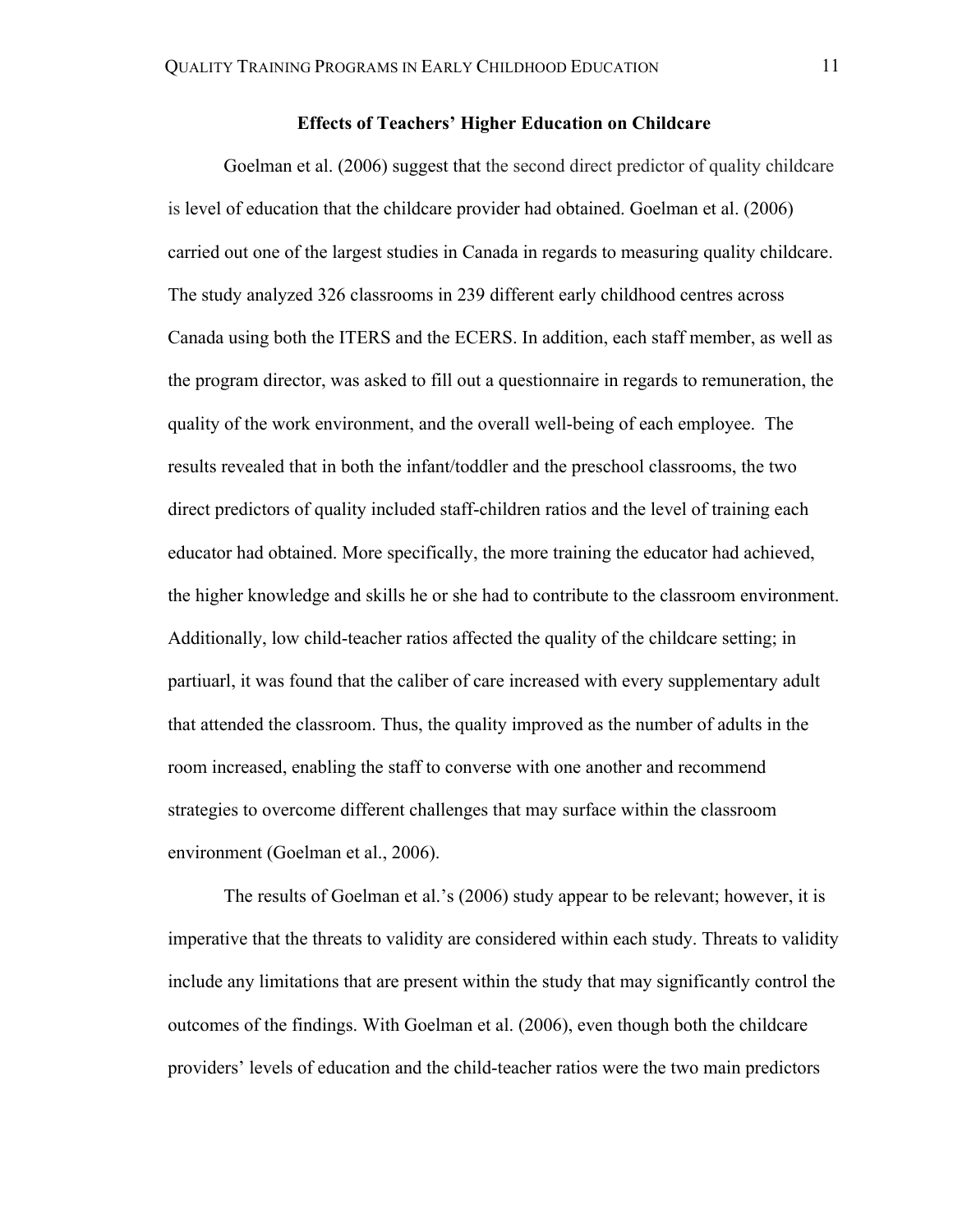of quality childcare, the authors did suggest that childcare fees were also an indirect predictor of quality of care. For instance, the higher the childcare fees, the higher the quality of care the centre provided. Evidently, higher fees allowed each childcare centre to employ more staff with better qualifications (Goelman et al., 2006). It appears, then, that in order to have more staff with higher qualifications, childcares must raise the cost for participation. One may question if the fees charged at a centre have a more direct effect upon the quality of care than teacher-child ratios and the level of qualifications of the staff. To explore this further, a future study could examine two childcare centres – one with extremely high rates, but staff who obtained a College level degree, and another childcare centre that had very low fees, but had educators who obtained graduate degrees. It may be predicted that the centre with the higher rates may experience a better quality of care, as a higher disposable income may allow the centre to provide more resources and attract families from a higher socioeconomic class.

Similar to Goelman et al. (2006), Degotardi (2010) examines the elements that created quality childcare, with an emphasis on adult-infant interactions within a play context. The study consisted of 24 female participants who worked in an infant room within a childcare centre. Some of the participants were from different cultural backgrounds and had differing academic qualifications. Seven of the Early Childhood Educators (ECEs) possessed a University degree, ten held a two-year diploma in ECE, and seven did not have any formal qualifications in ECE.

The study was carried out throughout two separate interactions. Each ECE was asked to complete a questionnaire that indicated his or her experience working with infants, his or her qualifications, the number of staff that he or she worked with, and the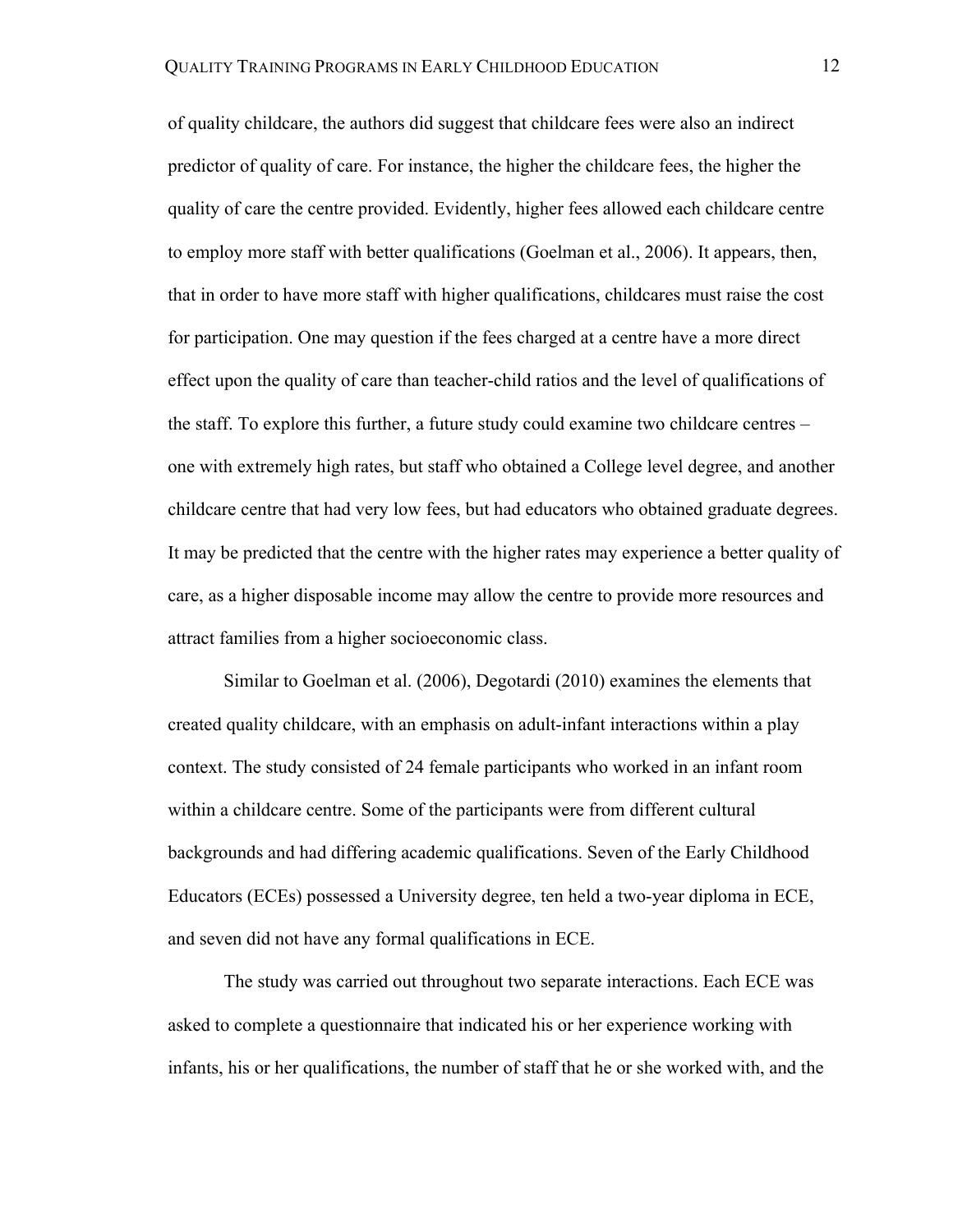age of the particular infant that he or she chose to work with (Degotardi, 2010). The ECE was then videotaped as he or she interacted with one infant. Three separate interactions were filmed for 90 minutes: the first interaction consisted of a play episode, the second entailed a dressing period, and the third involved mealtime. Once each interaction was filmed for 90 minutes, stage one of the study was complete. One week later, the second visit occurred. Each participant was asked to explain and interpret the contents of three 90 minute videos that exemplified different behaviours with infants. The results indicated that there was a direct link between the level of qualifications the ECE had acquired and the complexity of the interaction with the infant. For instance, the higher the level of education that the ECE had obtained, the more sensitive and thought-provoking the interaction appeared to be. In addition, during the second visit, the higher the qualifications the ECE held, the more complex the interpretation of the 90 minute video appeared to be (Degotardi, 2010).

Although it appears that higher qualifications contribute to more complex interactions between a caregiver and an infant, the threats to validity that occur within the study must be accounted for. During the selection process, the caregivers were provided with the opportunity to choose the infants that they wanted to interact with. Knowing the infant prior to the implementation of the study would be beneficial, as the caregiver could direct the play episode toward the child's interests. It would be interesting, however, to note the results if the caregivers had no prior information before interacting with the infant. In addition, Degotardi (2010) suggests that education may not be the only factor that effects the positive interaction between an infant and an ECE. For example, Degotardi (2010) explains that an ECE's intelligence and socioeconomic status may be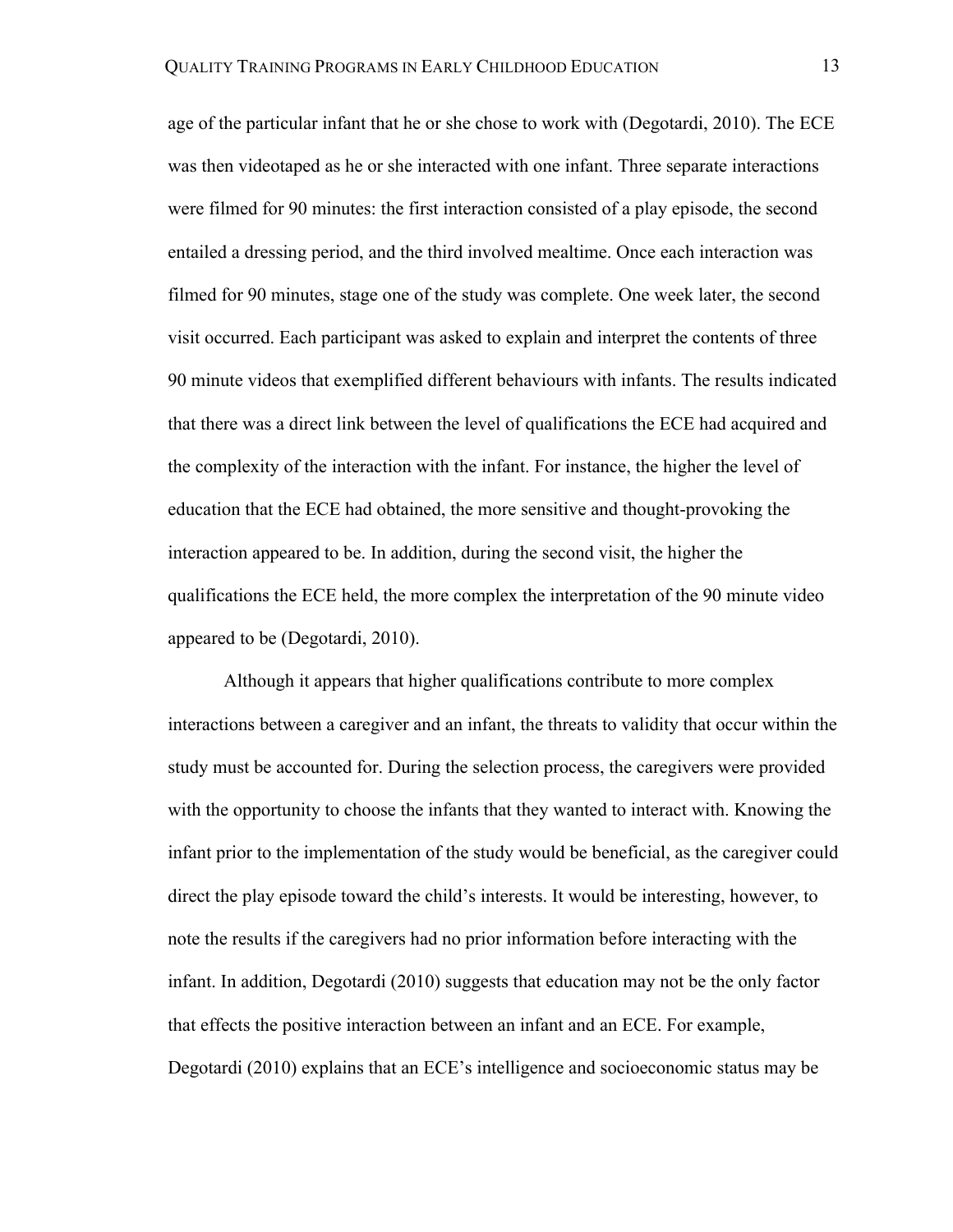related to the complexity of their interactions with an infant. Degotardi (2010) suggests, then, that people who obtain an education are more intelligent and are from a higher socioeconomic group than people who do not have formal education.

Atiles et al. (2013) also discovered that more highly trained staff contributed to the quality of care within a classroom setting. This study included 29 pre-Kindergarten to Grade 3 teachers who engaged in a 40 hour professional development course that took place over the summer months. The study aimed to assess the effects that a professional development workshop would have on a teacher's pedagogy in relation to the science curriculum. In addition, it examined the emphasis each educator placed upon science education both before and after the professional development course.

The results of the study indicated that professional development workshops positively impact educators' knowledge of science education. In addition, educators who participated in the professional development workshop placed a higher value upon science education. Atiles et al. (2013) also discovered that educators benefitted most from the professional development workshop when the presenter focused on practical ways that science education may be implemented in the classroom and could also be integrated into multiple subjects. In particular, integrating science into the classroom aids the students and the teachers; teachers are often focused on meeting requirements for a test, so they may not teach science in an effective way. However, integrating science into multiple subjects allows the students to learn more science content in a cross-disciplinary manner rather than simply what is needed for a test.

Atiles et al. (2013) suggest that professional development workshops improve science education. Although this study does not discuss the effects higher education has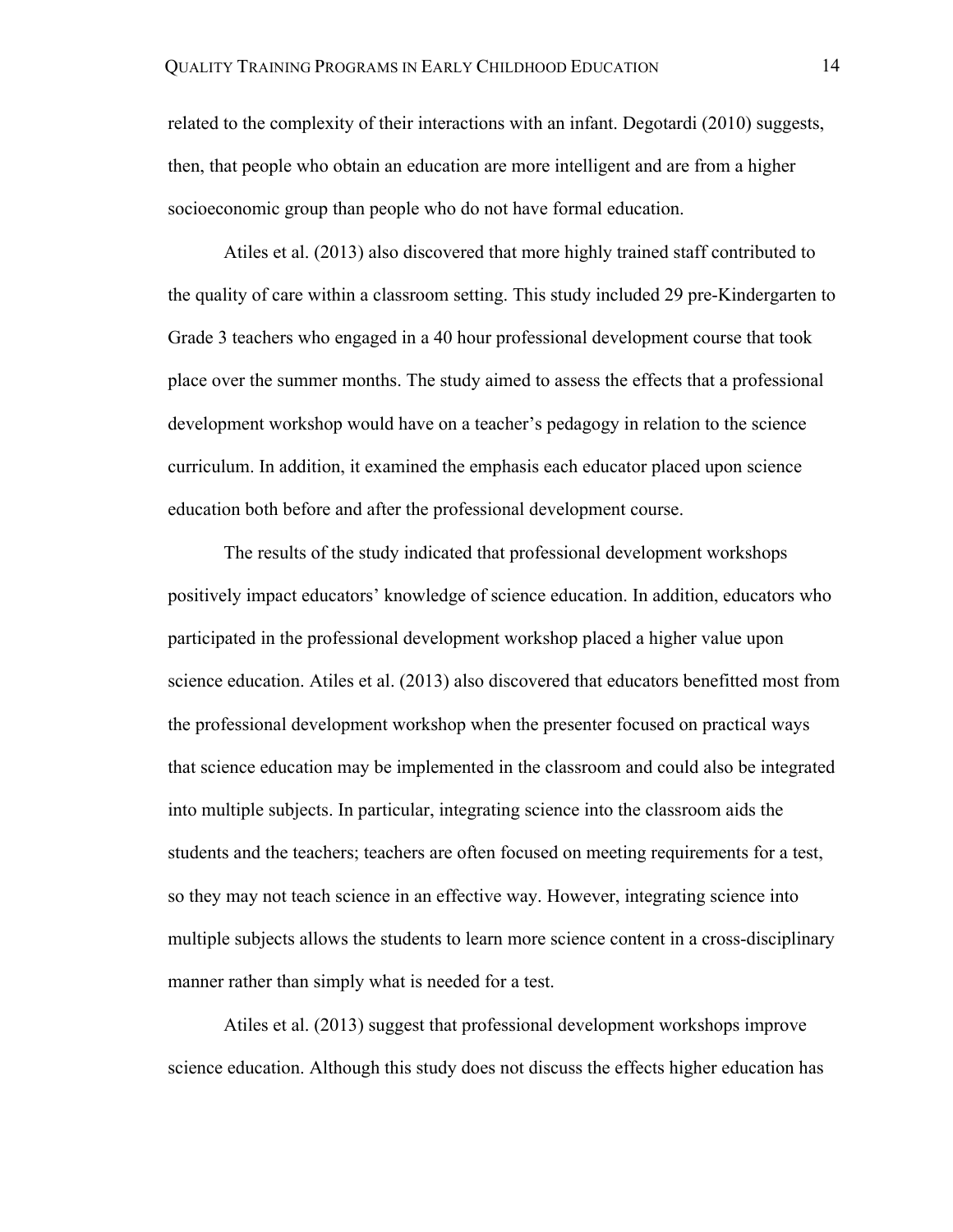on the quality of care in a childcare setting, it does discuss the effects that training has on the quality of education delivered. Curriculum advisors for future University courses in Education may benefit from the results of this study, in particular. Future curriculum advisors may also consider implementing courses into the Teacher Education program that educates teachers on specific ways to implement subjects into the classroom. For example, a language course may be implemented into the teacher education program that teaches specific ways that literacy can be taught in the classroom. Furthermore, the language course may wish to suggest ways to integrate literacy into and across all subjects. For example, literacy may be implemented into mathematics education by asking the students to write down how many jellybeans are in a container. The children will be provided with the opportunity to write down their predictions and the reasons why they chose a particular number. The educator may then wish to encourage the students to write a story about the jellybeans. Specifically, the students may wish to write how jellybeans are made or how many flavours of jellybeans exist.

In sum, Goelman et al. (2006), Degotardi (2010), and Atiles et al. (2013) discussed the benefits that training and higher education had on the quality of childcare. Higher education appeared to produce more knowledgeable staff and provided them with a higher skill set to implement into classroom practice. Additionally, educators who obtained higher education training were more receptive to infants and interpreted playinteraction with more complexity. Finally, professional development workshops also increased the quality of education delivered, as they provided the staff with practical tools to implement science education into the classroom. Even though it is evident that higher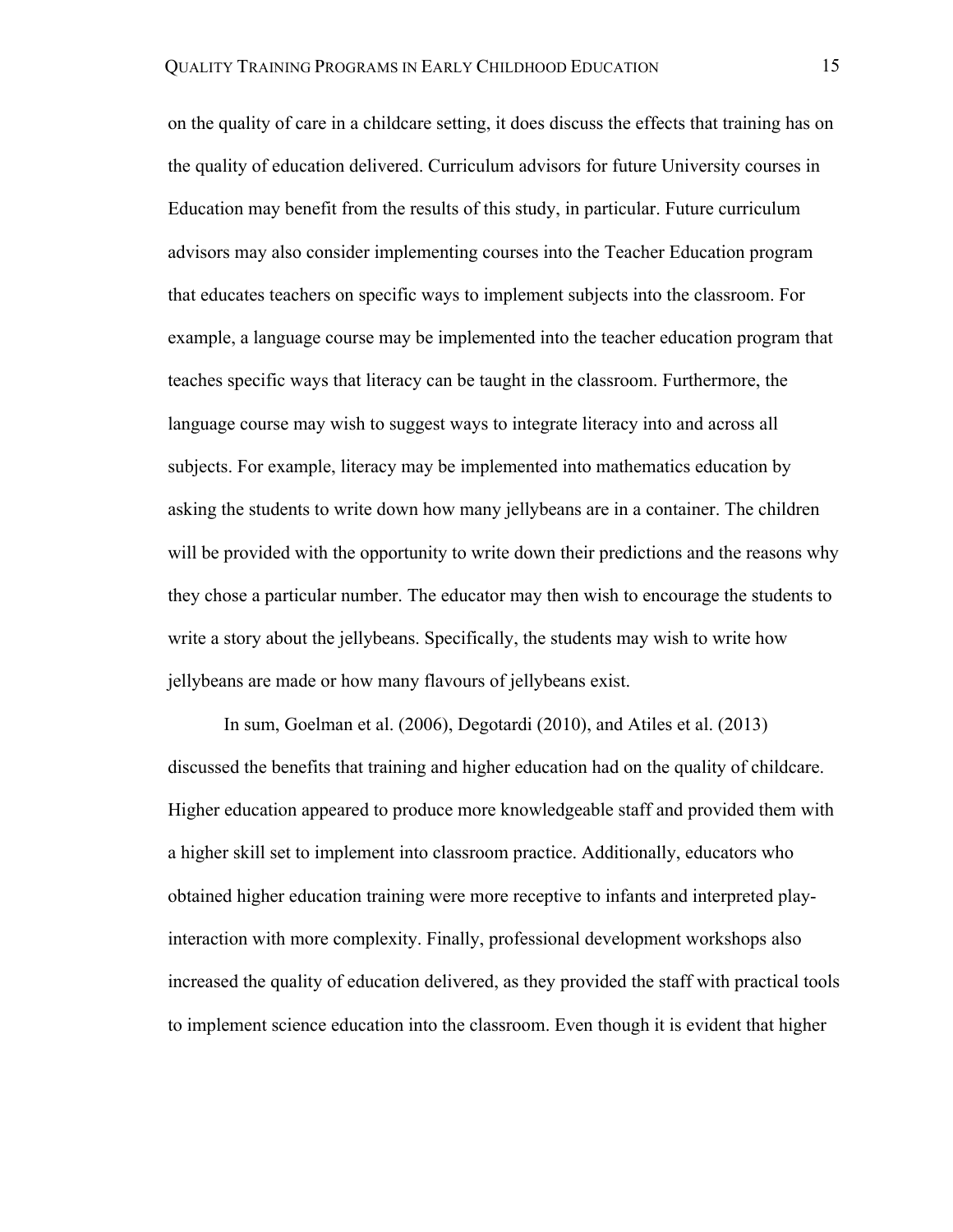qualifications can have a positive effect on the quality of care, it is still important to examine other points of view.

Early et al. (2006) discovered that an educator's level of education did not have significant effects on the quality of childcare provision. The study examined over 800 children across 237 different pre-Kindergarten classrooms through observations, child assessments, and teacher questionnaires. Even though the results indicated that the level of educators' qualifications did not contribute to the overall quality of care, it is interesting to note that the educators who possessed a Bachelor's degree scored higher on the teaching and interaction subscale of the ECERS. In addition, children who had teachers who held a Bachelor's degree were found to be more proficient in their math abilities. Rating higher on the ECERS rating scale and being more confident and adept in the subject of mathematics may not appear to directly affect the overall quality of care; however, it could possibly have provided the students with the opportunity to gain a love for mathematics – which could, in turn, positive affect their future goals and aspirations.

Moreover, Atiles et al. (2013) suggested that educators were more proficient in teaching science education when they engaged in a professional development course. Here, one may predict that the educators who held a Bachelor's degree may have had the opportunity to engage in a mathematics course (Early et al., 2006). The bachelor course in question may have taught strategies that could have been implemented into the classroom so that the educator could be more confident when teaching mathematics. Overall, students would benefit from learning from an educator who was confident in teaching mathematics because if an educator experiences a fear of math, then the children may have a higher chance of developing math anxiety (Maloney & Beilock, 2012).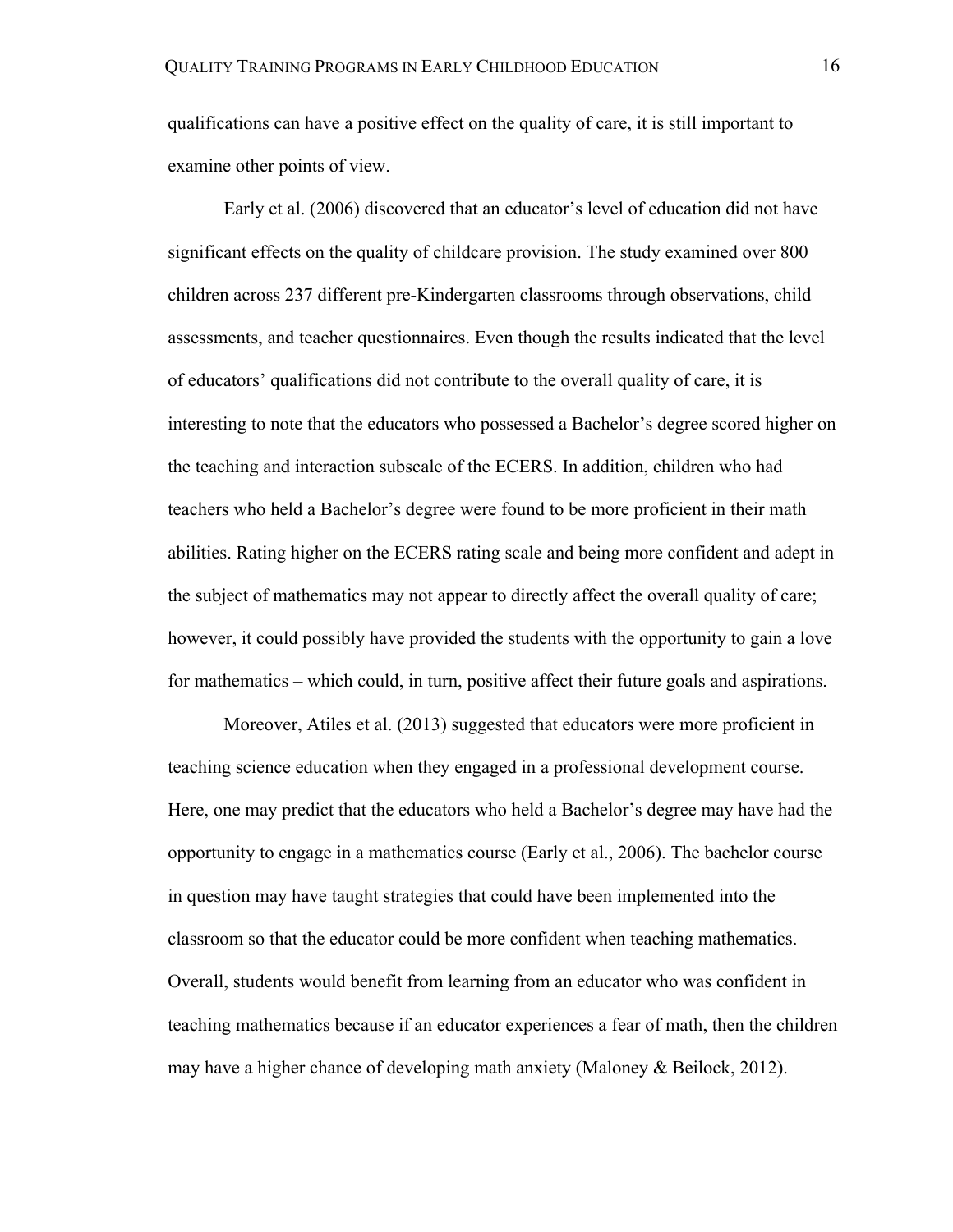Similarly, Early et al. (2007) analyzed seven different research articles to discover the effects that an educator's level of qualifications had on the overall quality of the classroom and on the children's academic success. Early et al. (2007) also noted the effects that a specific type of major had on the overall classroom environment. The researchers wanted to determine whether an educator who held a Bachelor's degree in science had a better classroom environment than an educator who held a Bachelor's degree in child development. Each of the seven articles examined the educator's level of training, classroom quality, and performed assessments of the student's academic progression of four-year-old children. Consequently, four of the seven studies did not find a link between the level of qualifications and quality of care provided; one study found that educators who held a Bachelor's degree tended to have a lower quality classroom, and the final two studies indicated that educators who held a Bachelor's degree had a higher quality classroom (Early et al., 2007). The results therefore indicated that overall, there were no significant differences of the quality of care provided between those educators with a Bachelor's degree and those who did not hold a Bachelor's degree.

It is interesting to note that Early et al. (2007) disagree with the results of this study. Despite the evidence indicating that there is not a direct link between an educator's level of qualifications and the quality of care provided, Early et al. (2007) propose that education should still hold significance in an educator's career. They suggest that higher education may not affect the quality of care provision because the educators are not being provided with the practical training or support within their Early Childhood Education preparation courses.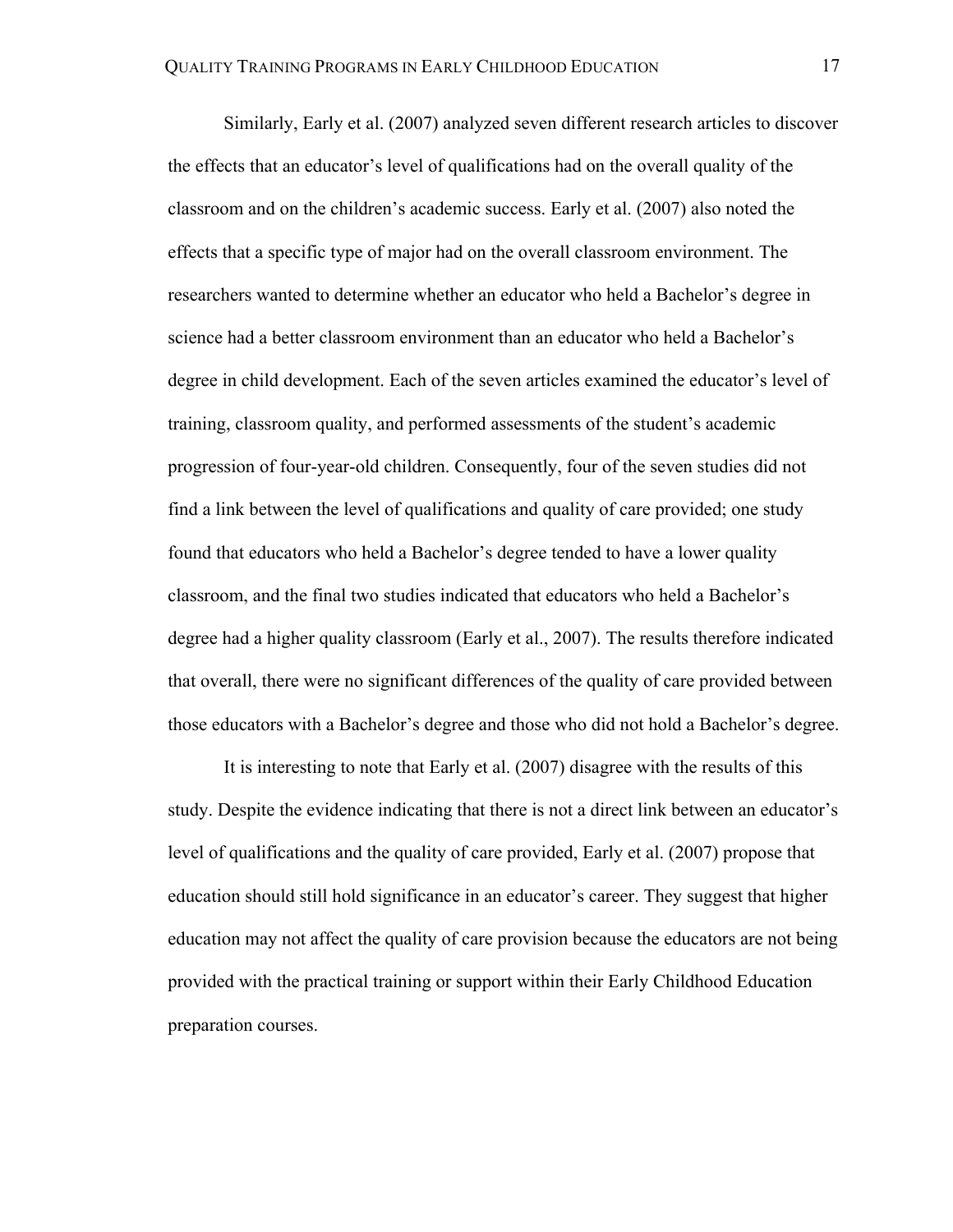## **Gaps in Literature**

It is evident from the literature that a low teacher-child ratio has a direct effect on the quality of childcare provided in childcare settings. The effects that higher education has on the quality of childcare, however, remain inconclusive. In order to accurately determine the effect that higher education has on the quality of childcare, it is important to first examine the Early Childhood Education programs wherein practitioners are being trained. Examining College and University training programs will provide implications for future program directors, so that each program can be carried out with the highest proficiency. According to Biersteker, Dawes, Hendricks, and Tredoux (2016), minimal studies have examined Early Childhood Education training programs to determine the quality of education that future practitioners are receiving. It is essential that each Early Childhood Education program be evaluated before being offered and assessed periodically so that ECEs can be trained to implement a high-quality childcare program. When the ECE is knowledgeable and has the resources to implement a child-centered curriculum, the childcare program then has the opportunity to function at the highest level, thus increasing the childcare program's overall quality.

Analyzing training programs is important because reviewing each ECE program can have a significant influence on the ECE field at large. For instance, Early and Winston (2001) found that educators with a Bachelor's degree were less likely to work with infants and toddlers and be more likely seek employment with elementary-aged children. They attributed the results to the fact that minimal course content in the educators' programs of study focused on infant and toddler interactions in the Bachelor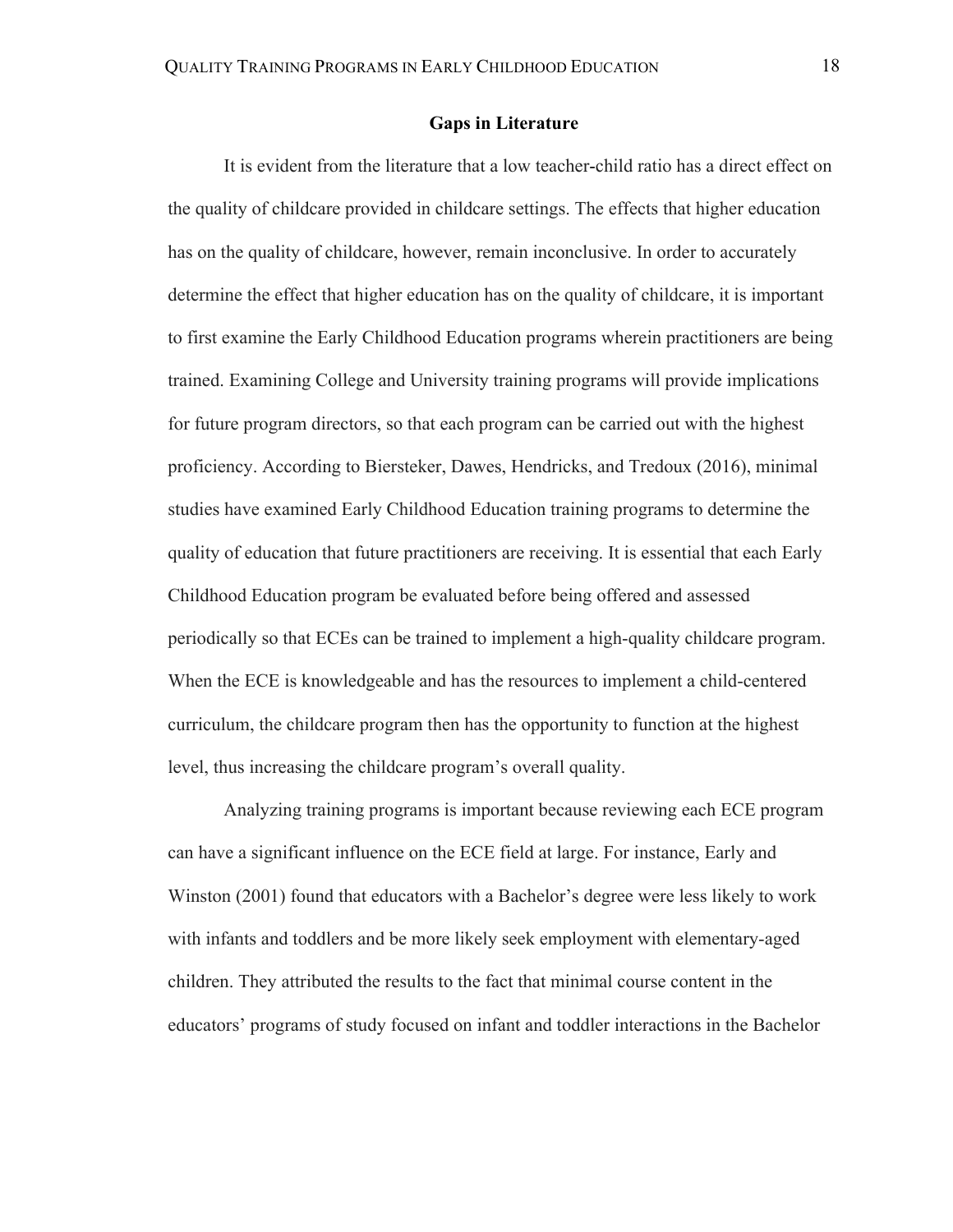program, whereas College courses dedicated a substantial amount of time to teaching future educators about infants and toddlers.

# **Theoretical Framework**

The National Association for the Education of Young Children's (NAEYC) Standards for Early Professional Preparation Program (2009) is a document that specifies program standards for ECE programs in the United States, noting the knowledge and skills students should acquire in the early professional preparation program. The document separates the knowledge and skills into six main standards:

# **STANDARD ONE: Deep Knowledge of Child Development**

- ! Ability to create developmentally appropriate learning environments
- ! Ability to create an environment that is healthy, compassionate, respectful, and challenging to each child

# **STANDARD TWO: Understanding of the Importance of Family Involvement**

- ! Understanding diverse family characteristics
- Including each family and the community into the children's learning through respectful, reciprocal relationships

# **STANDARD THREE: Importance of Observation**

- ! Understanding and knowledge of multiple assessment tools to promote positive outcomes for each child
- ! Including families and community partners in assessment strategies.

# **STANDARD FOUR: Knowledge of Multiple Ways to Connect with Children and Families**

! Creating positive relationships with families as the foundation of working with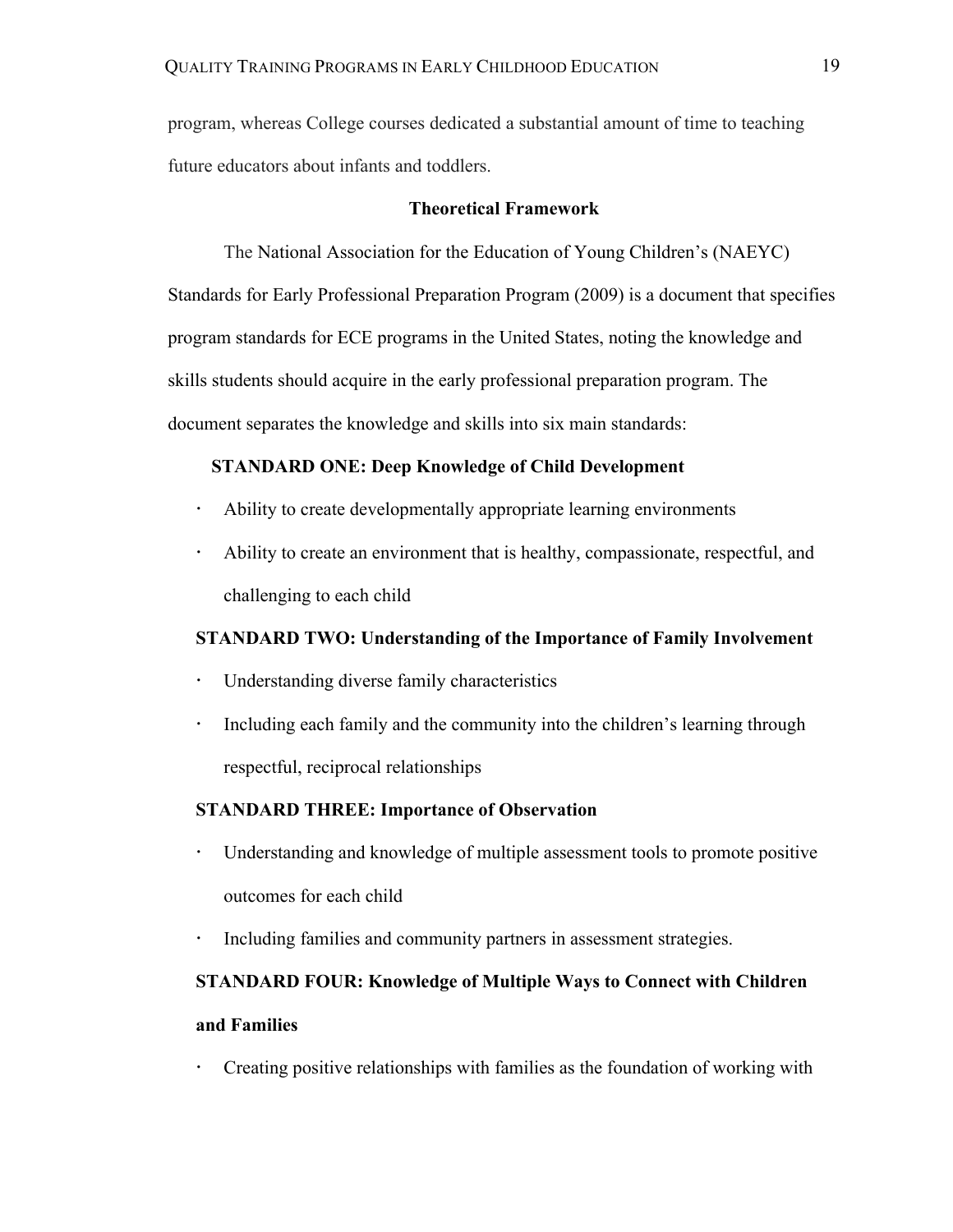children

- ! Knowledge of developmentally appropriate teaching/learning strategies.
- **·** Reflection on practice

# **STANDARD FIVE: Create a Developmentally-Appropriate Curriculum**

- ! Knowledge of multiple inquiry tools to create curriculum
- ! Utilizes multiple resources to create a meaningful learning environment for each child

# **STANDARD SIX: Understanding the Field of ECE**

- ! Knowledge of the ethics and standards of practice
- Work collaboratively with others
- **Becoming a life-long learner**

The following study assesses each course in Brock University's BECE program to determine this program's alignment with these six standards. The more standards the course includes, the more comprehensive the course will be. If, overall, the preparation programs do not include all six standards, the ECEs may enter the field with gaps in their knowledge and skills. For example, if an educator is enrolled in a Bachelor program, but the program is not teaching new content beyond the knowledge gained at the College level, the educator may not be able to implement innovative strategies into the classroom environment. One may then question the value of further education if the student is not enhancing their own professional knowledge and skills.

In conclusion, determining the effects that higher education has on the quality of care is difficult. Atiles et al. (2013), Degotardi (2010), and Goelman et al. (2006) found that higher qualified educators often provided a higher quality childcare experience. In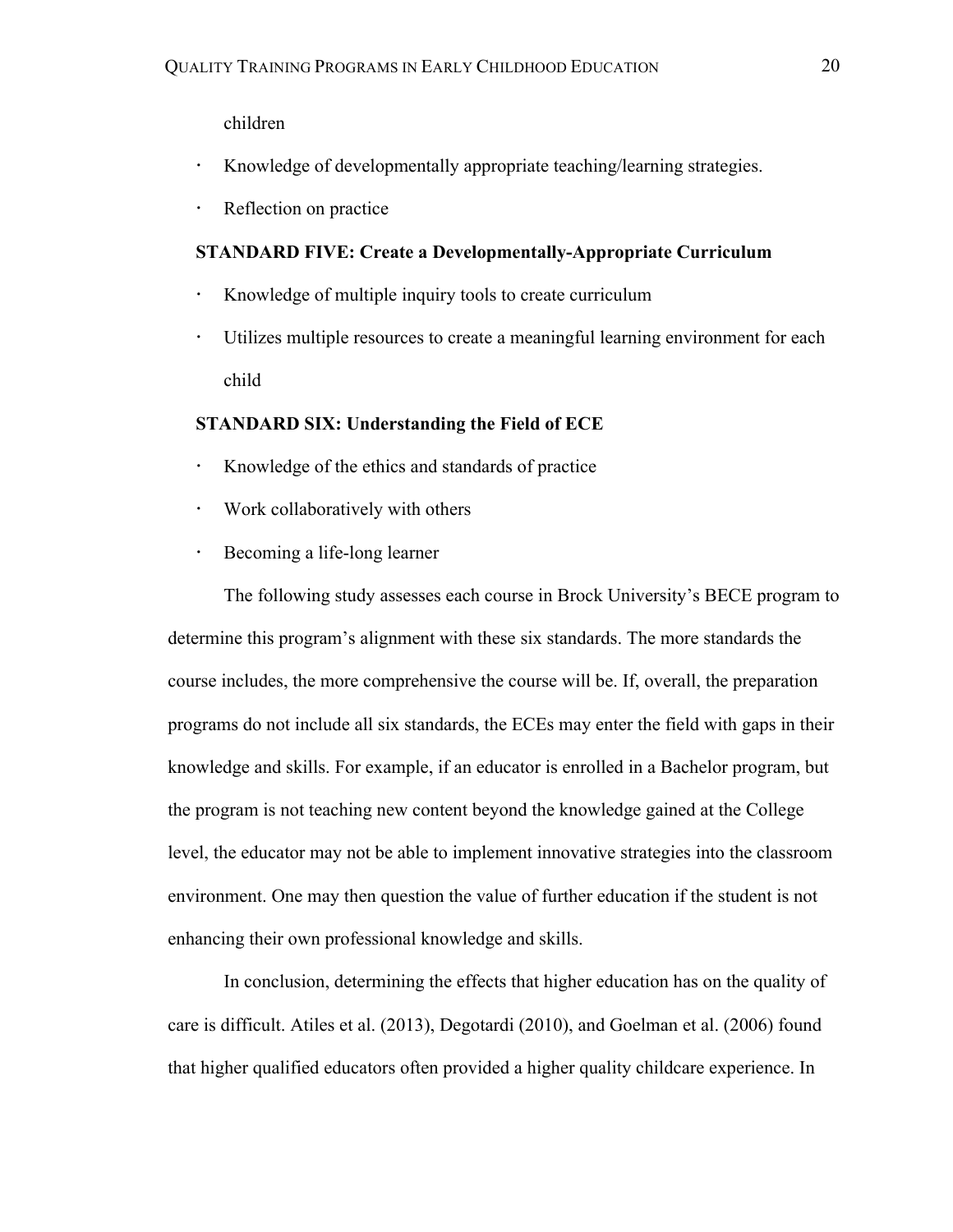contrast, however, Early et al. (2006, 2007) did not find that advanced qualifications had any significant affects on the quality of care provided by educators. In order to properly determine the effects that higher education has on the quality of care provided in early childhood care settings, further research must examine the quality of education teachers are receiving in the early education preparation programs.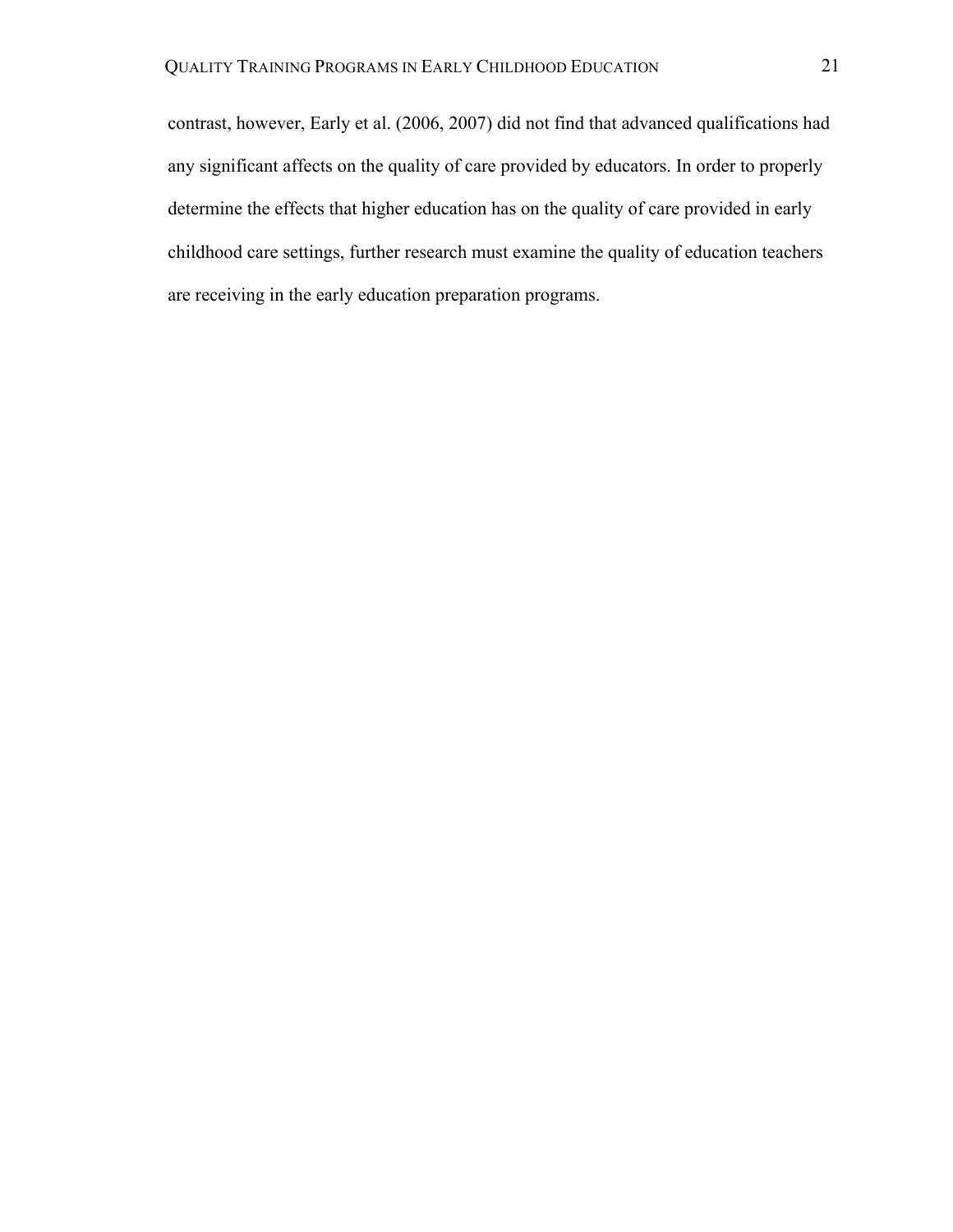## **CHAPTER THREE**

The purpose of this study was to examine the 16 mandatory courses within the Brock University Bachelor of Early Childhood Education (BECE) program to determine if, in fact, the courses align with the NAEYC (2009) Program Standards. This study was guided by the following three questions:

- ! How does each course uphold the NAEYC (2009) Program Standards?
- ! What additional courses need to be included in the BECE program to make certain the program is functioning at the highest level?

Are there any courses that can be eliminated from the BECE program? To answer these three questions, a qualitative content analysis was carried out. According to Newmann (2007), a *content analysis* is a research method used to compare the content of multiple texts by analyzing documents and ascertaining the content in an alternate form than it was originally intended. In this study, I will be comparing the NAEYC (2009) Program Standards to the course outlines and assignments present in the Brock University BECE program to ascertain alignment between the NAEYC (2009) Program Standards and the BECE program.

O'Reilly, Ronzoni, and Dogra (2013) suggested that when a content analysis is performed, "you need to establish categories for coding and then count the number of instances in which they are used in the text or image" (p. 222). In this study, I will be compiling a list of weekly topics as presented in each course outline. The list will then be used to establish categories for coding. Once each course topic has been coded and the categories are determined, I will use a frequency chart to count the number of instances in which each category aligns with the NAEYC (2009) Program Standards.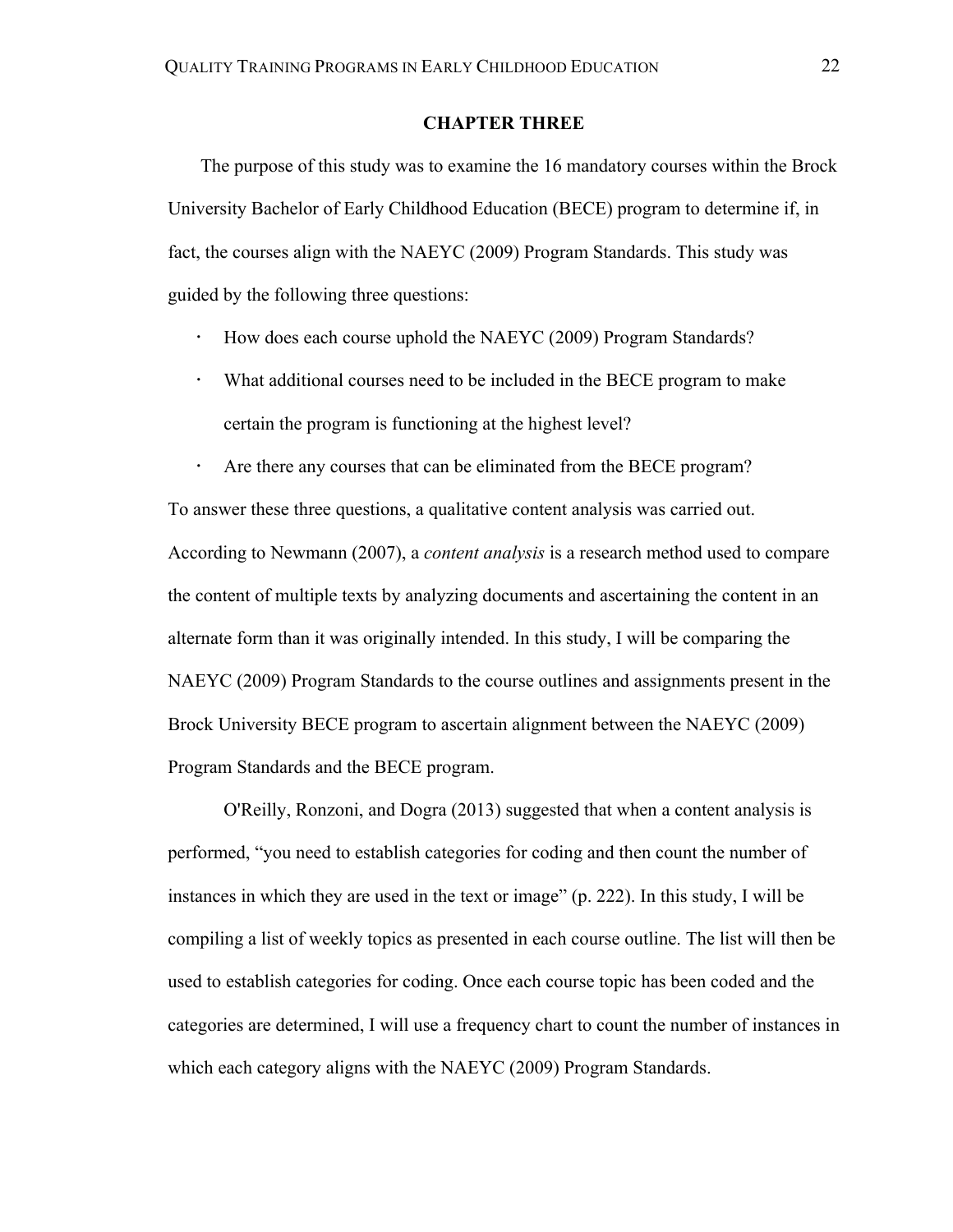## **Sample and Population/Site and Participant(s)**

This study aimed to determine the ways in which the courses at Brock University in the BECE program parallel NAEYC (2009) Program Standards. Human participants were not involved in this study in any way. Instead, the data used focused on course outlines within the Brock University BECE program and the NAEYC (2009) Program Standards. To carry out this research, both the convenient and purposeful sampling methods were employed. Kemper, Dtringfield, and Teddlie (2003) describe *convenient sampling* as a method used when the sample size is chosen based on the ease of access to the researcher. *Purposeful sampling*, however, occurs when the selection process is chosen for a specific intention instead of at random (Teddie & Yu, 2007).

During the selection process, I decided to use the convenient sampling method when choosing to analyze the Brock University BECE program because I engaged in the program myself during my undergraduate degree. Participating in each course enabled me to have access to each course outline, documentation I would not have access to had I analyzed an alternative University BECE program. It was thus convenient for me as a researcher to access the data needed to carry out this study.

Purposeful sampling was also utilized in the selection process of this research. While completing my undergraduate degree, I noted that some aspects of one course would often overlap with the content from another course. The findings from this study will aid in determining any aspects of each course that may be overlapping with others or missing, with the hope that the Brock University program can function at the highest level possible of excellence.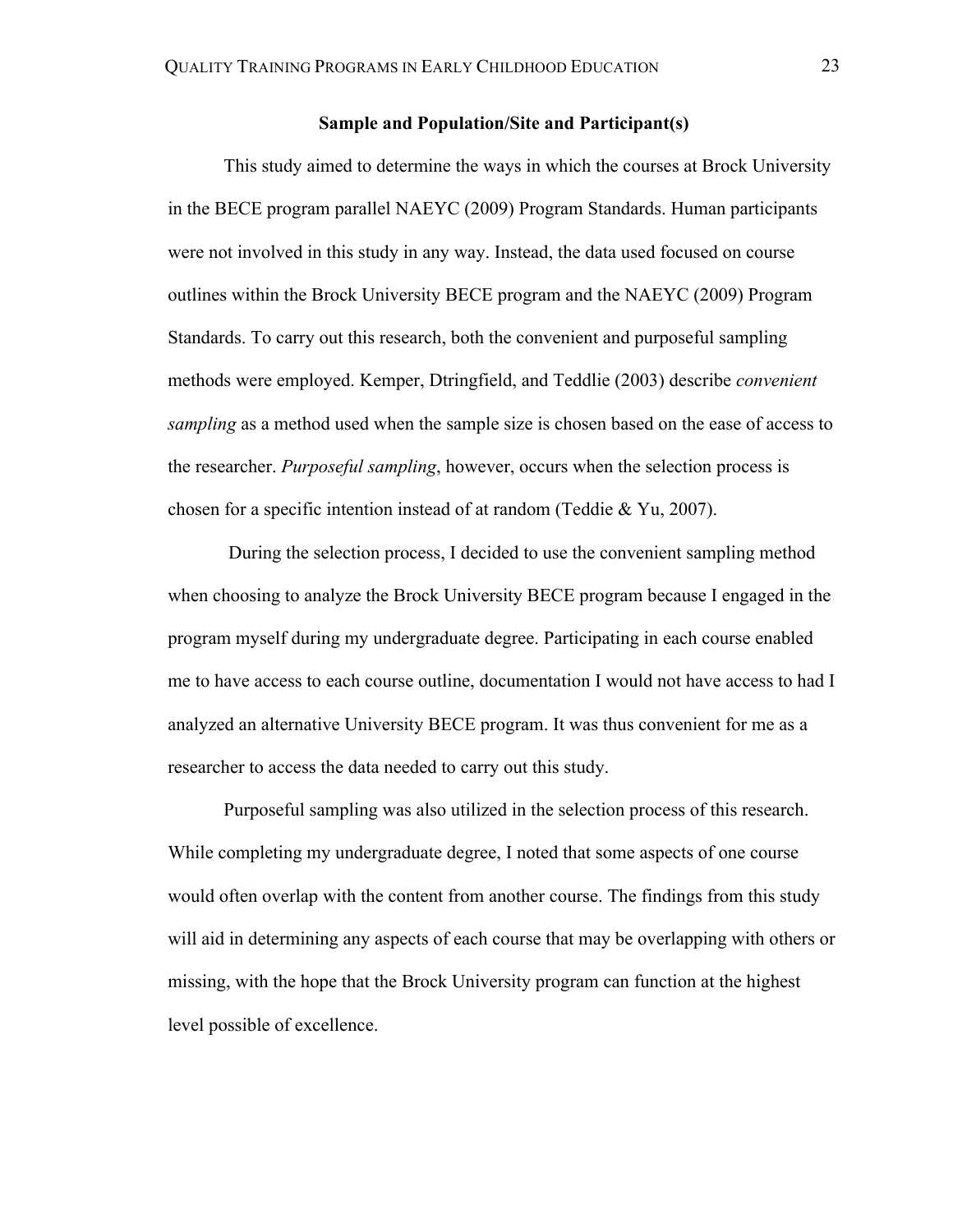## **Data Collection Procedures**

The data were collected over the course of a seven-day period. On October 31, 2016, I accessed the Brock University BECE program guide online to note the exact courses that were included within the program. In order to graduate, students in the Brock University BECE program are required to take 19 courses: 16 major courses and 3 nonmajor courses. For the purpose of this paper, it appeared redundant to analyze the three non-major courses, as each student may choose a different non-major course to study. Additionally, the content from the non-major courses are not related to the Brock University BECE program in any way; rather, the courses range across a wide variety of disciplines.

Using Microsoft Excel, I created a chart of the 16 major courses that were included in the Brock University BECE program of studies. I did not want to involve human participants within my study, so I decided to use the course outlines that I had gathered over the course of my undergraduate degree. On an Apple computer, I used the "Finder" application and typed in each course. I was able to find the following 11 course outlines using this method: *Indigenous Culture and Early Childhood Education*; *The Process of Teaching; Early Childhood Education I*; *Early Childhood Education II*; *Research, Ethics & Care in ECE*; *Internship I*; *ECE Honours Thesis*; *Families, Schools & Literacy*; *Observation & Evaluation ECE*; *Mathematics in the Early Years*; and *Global Education.*

The other five course outlines were slightly more difficult to obtain, as I did not have an electronic copy readily available. To find the remaining course outlines, I reviewed my transcript and noted the year in which I completed each course. Each year, I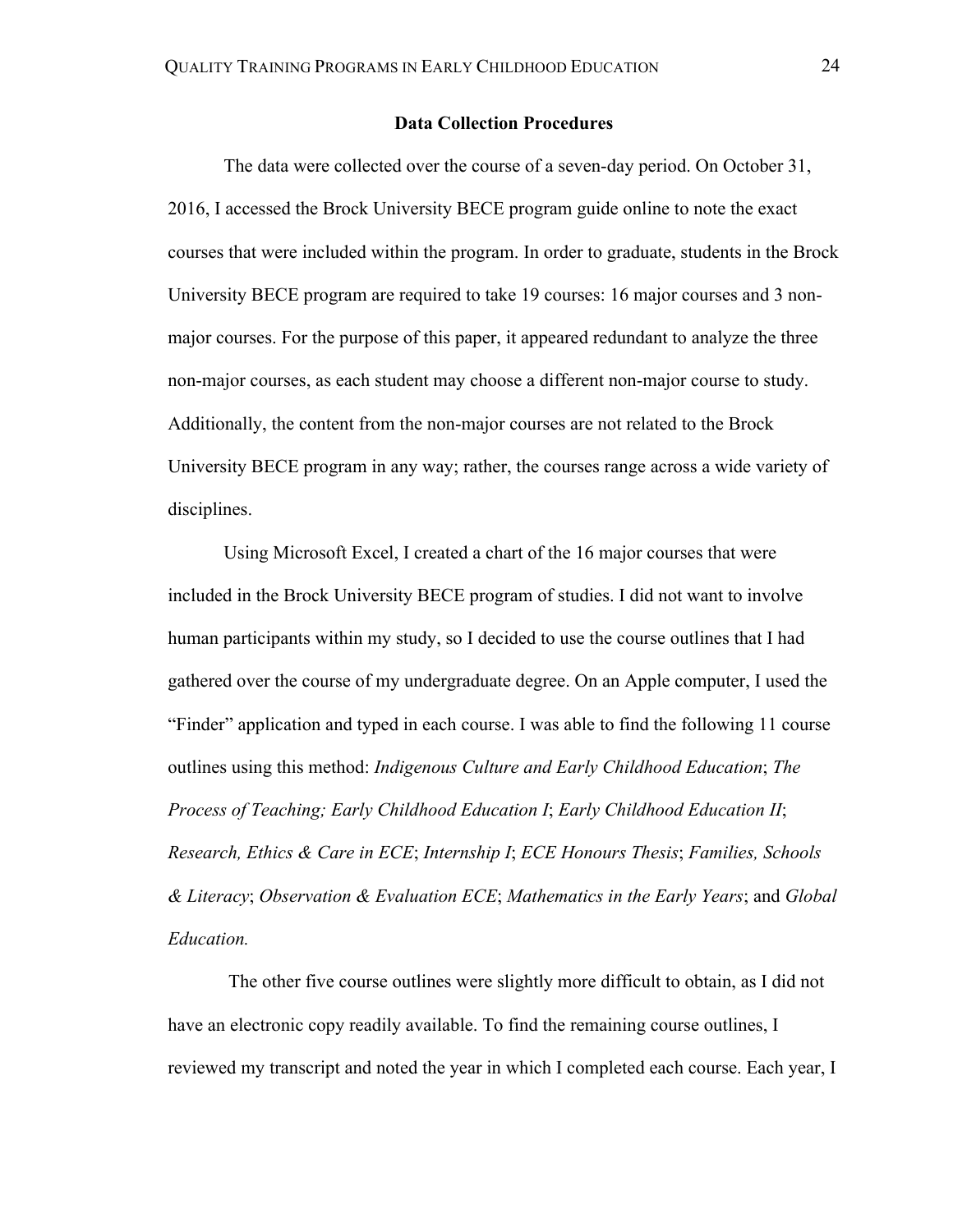filed all my notes from each class into one binder and labelled it with the year completed and the courses that are included within the binder. I then took the binder and put it into storage for future access. On November 4, 2016, I had access to my storage unit and was able to retrieve the course outlines from the remaining five courses. The five courses included: *Inclusive Programming in ECE*; *Internship II*; *Cognition & Learning*; *Research Methods in Education*; and *Literacy in the Early Years.* 

# **Data Analysis Procedures**

Before I carried out the content analysis, I read each course outline in detail to familiarize myself with each assignment, lecture topic, and learning objectives. Each course outline presented a weekly schedule, outlining specific topics that were focused on within the class lectures. I created a list of all weekly topics that were discussed in each course. The list was used to establish the categories for coding. Once each course outline had been reviewed, I examined each topic to determine the specific standards from the NAEYC (2009) Program Standards which the topic supported.

The NAEYC (2009) presents the Program Standards for ECEs in the United States. The document provides a set of principles that recommend the knowledge and skills students should acquire in the early professional preparation program. I used these six standards to analyze the course topics. Standard One suggests that each student should acquire a deep knowledge of child development. Standard Two states that students should understand the importance of family involvement. Standard Three suggests that students should understand the importance of appropriate assessment tools and approaches to promote positive outcomes for each child. Standard Four states that students should be knowledgeable about the variety of ways to connect with children and families. Standard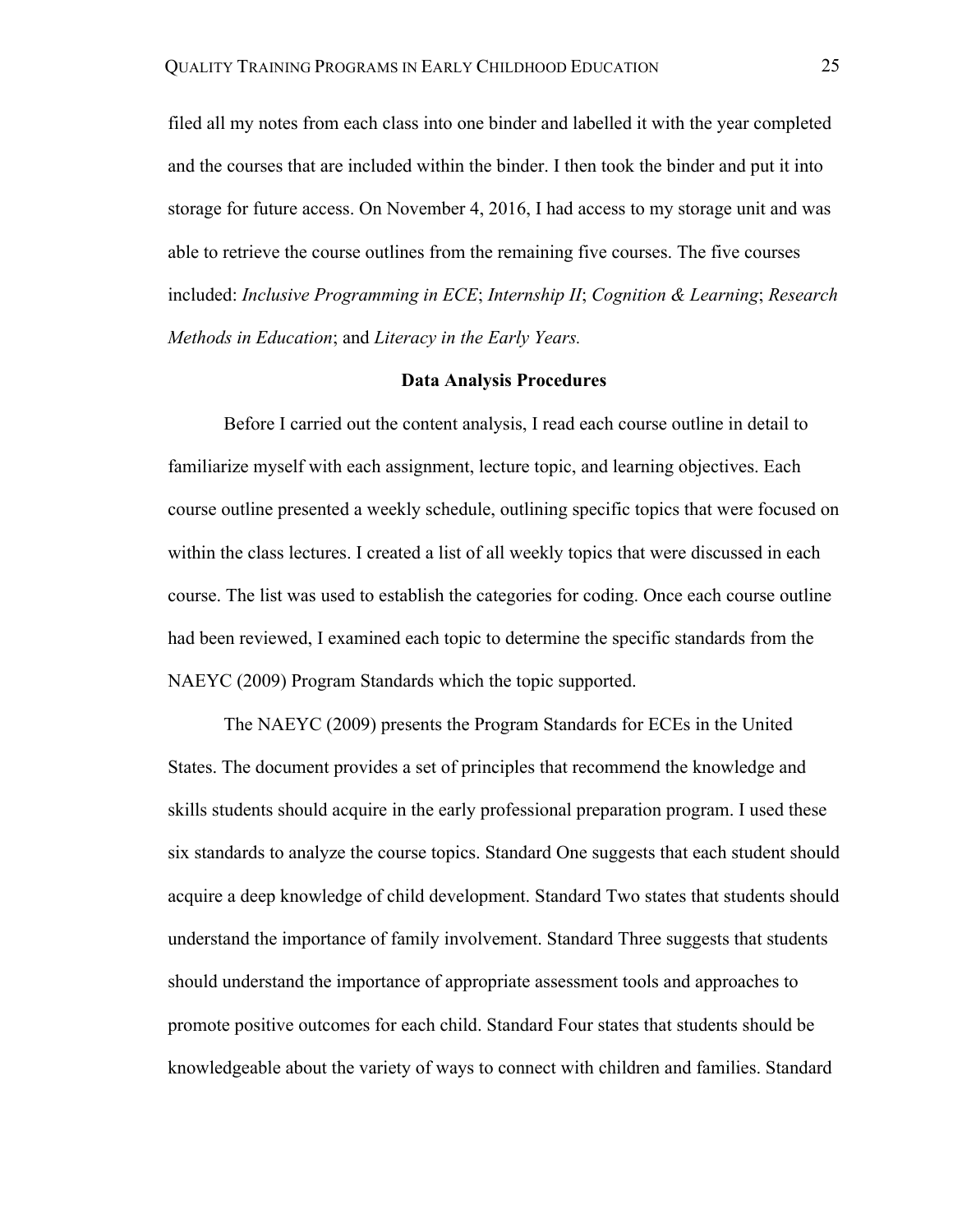Five advocates for students being able to create a developmentally-appropriate curriculum. Finally, Standard Six emphasizes the importance of students demonstrating an understanding of the field of ECE.

Once each course had been examined, I used a frequency chart to count the number of instances that each topic was included within the course outline. A frequency chart aided me in determining which courses adhered to the Program Standards and which courses may require revising. Additionally, the frequency chart provided a visual representation of the course topics that were overlapping or missing within the BECE program.

#### **Scope and Limitations**

The findings from this study may be sustainable; however, it is imperative that the threats to validity are considered within each study. *Threats to validity* include any limitations that are present within the study that may significantly control the outcomes of the findings. First, this study does not involve human participants, thus limiting the research that is conducted. For instance, the data was collected via course outlines, providing a guideline of the content discussed in each course. The results of this study may have differed, however, had interviews been conducted to ascertain the exact content that students learned from engaging in the course. Additionally, I may have a personal bias because I am a graduate from Brock University's BECE program. To eliminate this bias, however, I used the six NAEYC (2009) Program Standards as a tool to guide my investigation. Finally, the data could be slightly out-dated as I am using the course outlines that I gathered from my undergraduate degree. I began the Brock University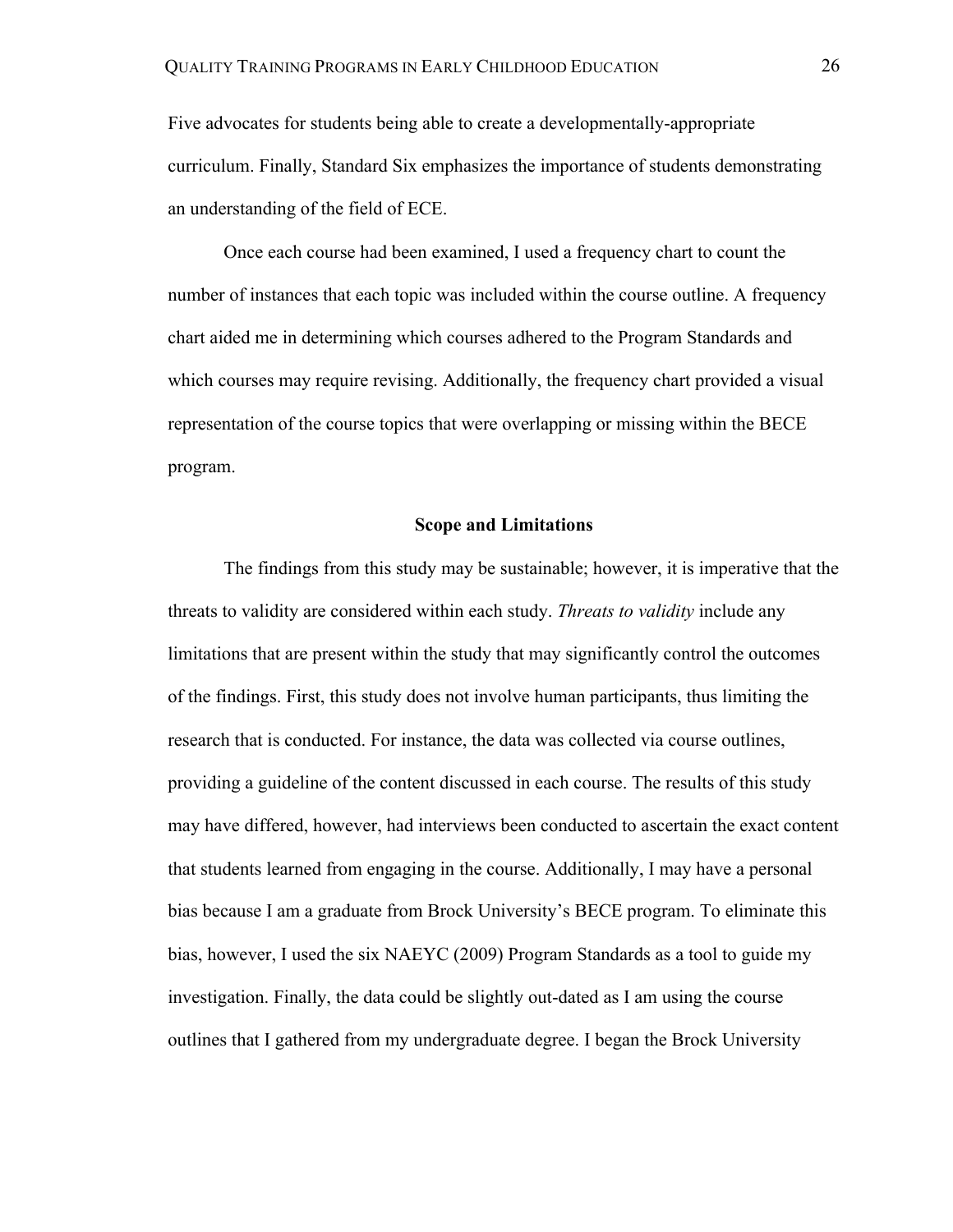BECE program in 2012 and graduated from the program in 2015. The findings may, therefore, be different had I analyzed the 2016 versions of each course outline.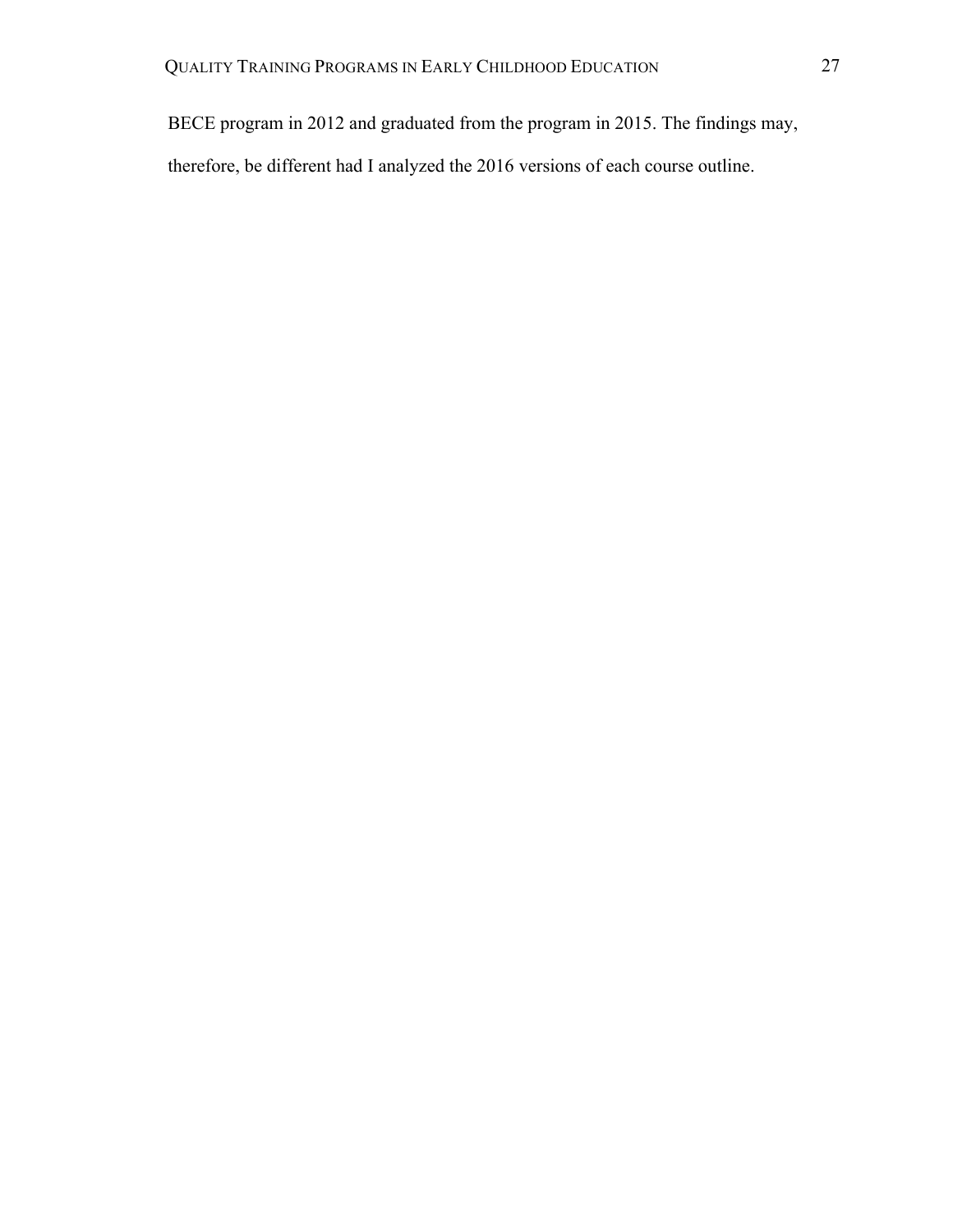# **CHAPTER FOUR**

The research objective of this study is to determine the level at which the 16 mandatory courses within the Brock University Bachelor of Early Childhood Education (BECE) program uphold the Program Standards of the NAEYC (2009). This study is guided by the following research questions:

- 1. How does each course align with the NAEYC (2009) Program Standards?
- 2. What courses need to be included in the BECE program to ensure the program is functioning at the highest level?
- 3. Are there any courses that can be eliminated from the BECE program?

The answers to these questions were ascertained through a qualitative content analysis. The researcher analyzed 16 course outlines from the Brock University Bachelor of Early Childhood Education program. To begin, a list of all of the topics in each course were noted in an Excel document. For the purpose of this paper, *topics* can be defined as the areas of focus each course emphasized. Most of the topics were discussed in the weekly overview of each course outline; however, some of the topics were discussed in the assignment section of the course outline. Altogether, 164 topics were discussed throughout and across the 16 BECE course outlines. During the categorization process, it became evident that the topics could be fractionalized into seven main themes: *theorists, program models, families, knowledge o*f *the ECE field, life-long learning, teaching specific subjects,* and *inclusion.* 

This chapter will be organized into sixteen main sections, identified by the sixteen main courses in the BECE program. Within each section, each topic will be categorized into the seven main themes that appeared within the content analysis. Appendix A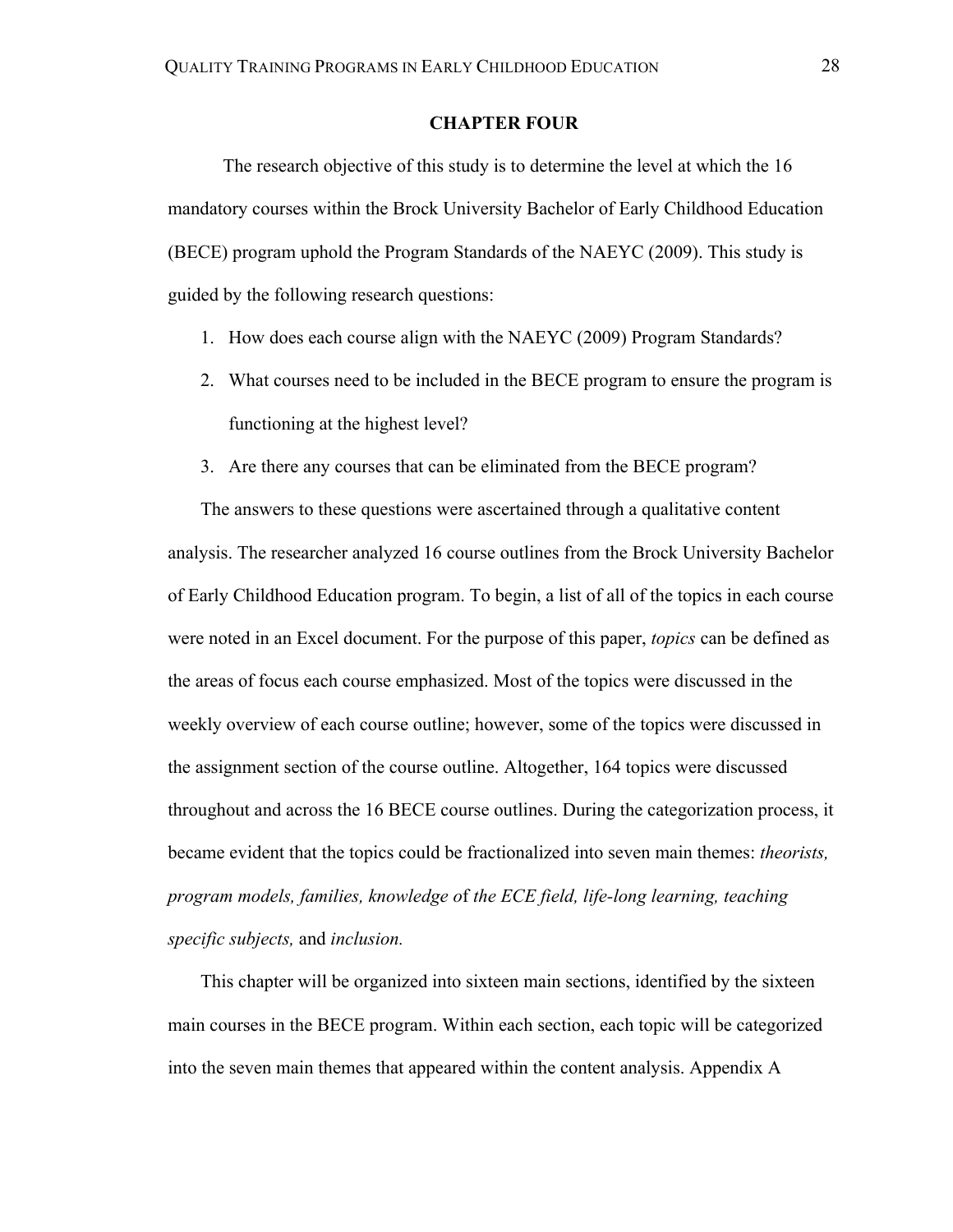provides a detailed description of each theme and each topic that is incorporated within each category. Each section will delve into the examination and analysis of the topics discussed within each course. Each topic will then be evaluated in relation to the NAEYC (2009) Program Standards and earmarked with the specific standard it incorporates. Each section will provide a visual chart for the reader's convenience. For example, if a course incorporates family engagement, the course would display Standards Two and Four of the NAEYC (2009) Program Standards in its associated visual. These two standards depict family engagement because the student would be provided with the opportunity to develop an understanding of the importance of family involvement, and would also be gaining knowledge of multiple ways to connect with children and families in a childcare setting.

## **Indigenous Culture and Early Childhood Education**

The purpose of the *Indigenous Culture and ECE* (ABST 2F96) course is to familiarize students with the contemporary challenges that affect the Aboriginal community in Canada. All the topics discussed within ABST 2F96 focused on two main themes: *Diversity in the Classroom* and *Becoming a Life-Long Learner in the Classroom*. Table 1 provides details of each topic in relation to the NAEYC (20009) Program Standards. The topics that were categorized into diversity included white privilege, Indigenous knowledge into Early Childhood Education programs, residential schools, the medicine wheel, healing, and resilience in the Aboriginal community. Additionally, topics such as the community, literature and children in the Aboriginal community, traditional morals, values, beliefs, spirituality, and bridging the worlds were categorized into diversity. Finally, Aboriginal Head Start programs, holistic education meets native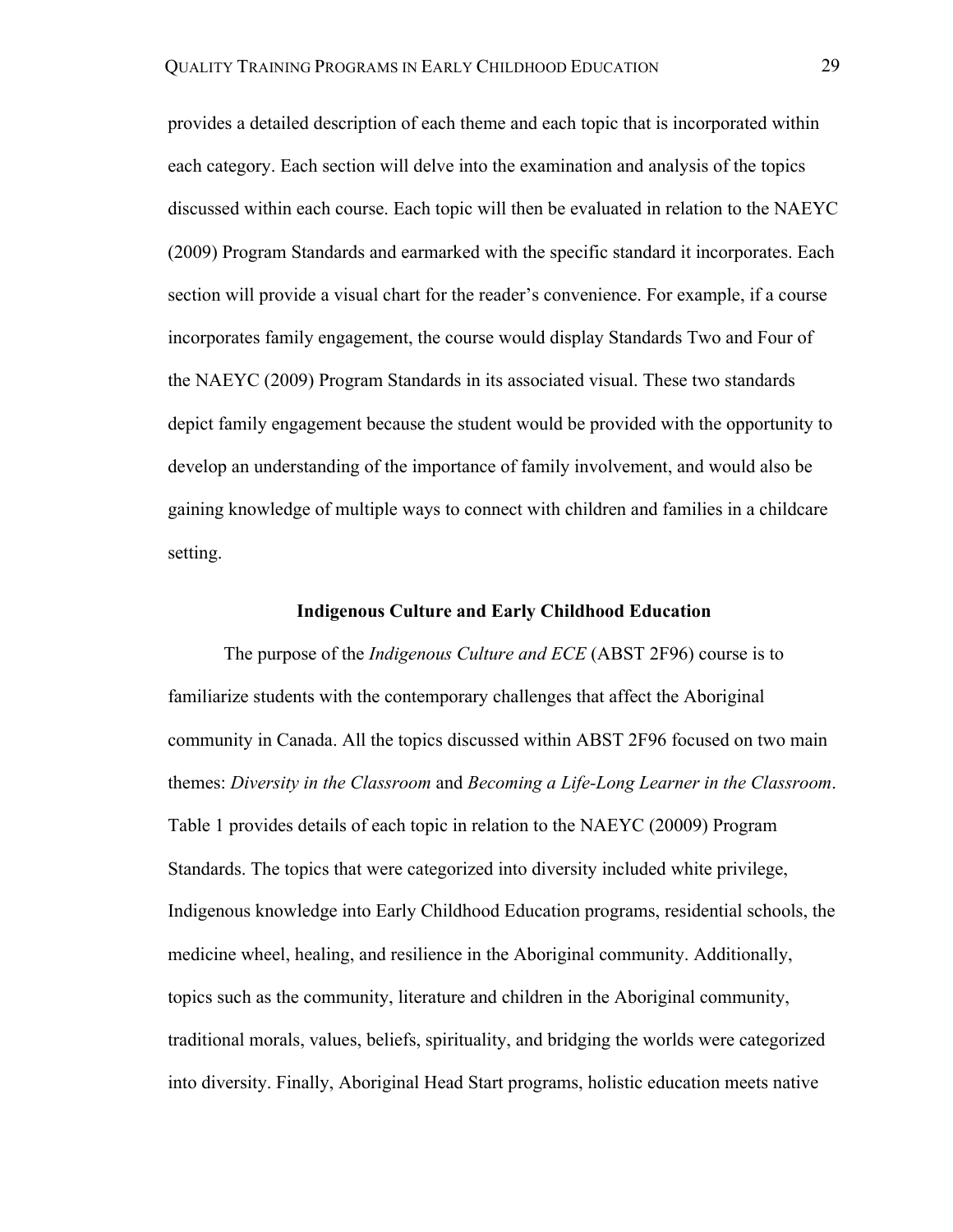education, parenting styles, strengthening women, celebrating women, honouring elders, and Aboriginal art were categorized into the diversity section. Each of the topics discussed in the Aboriginal course represented Standard Two of the NAEYC (2009) Program Standards.

# **Life-Long Learner in the Classroom**

*Indigenous Culture and ECE* (ABST 2F96) also examined the topic of reflection which adhered to Standards Two and Six of the NAEYC (2009) Program Standards.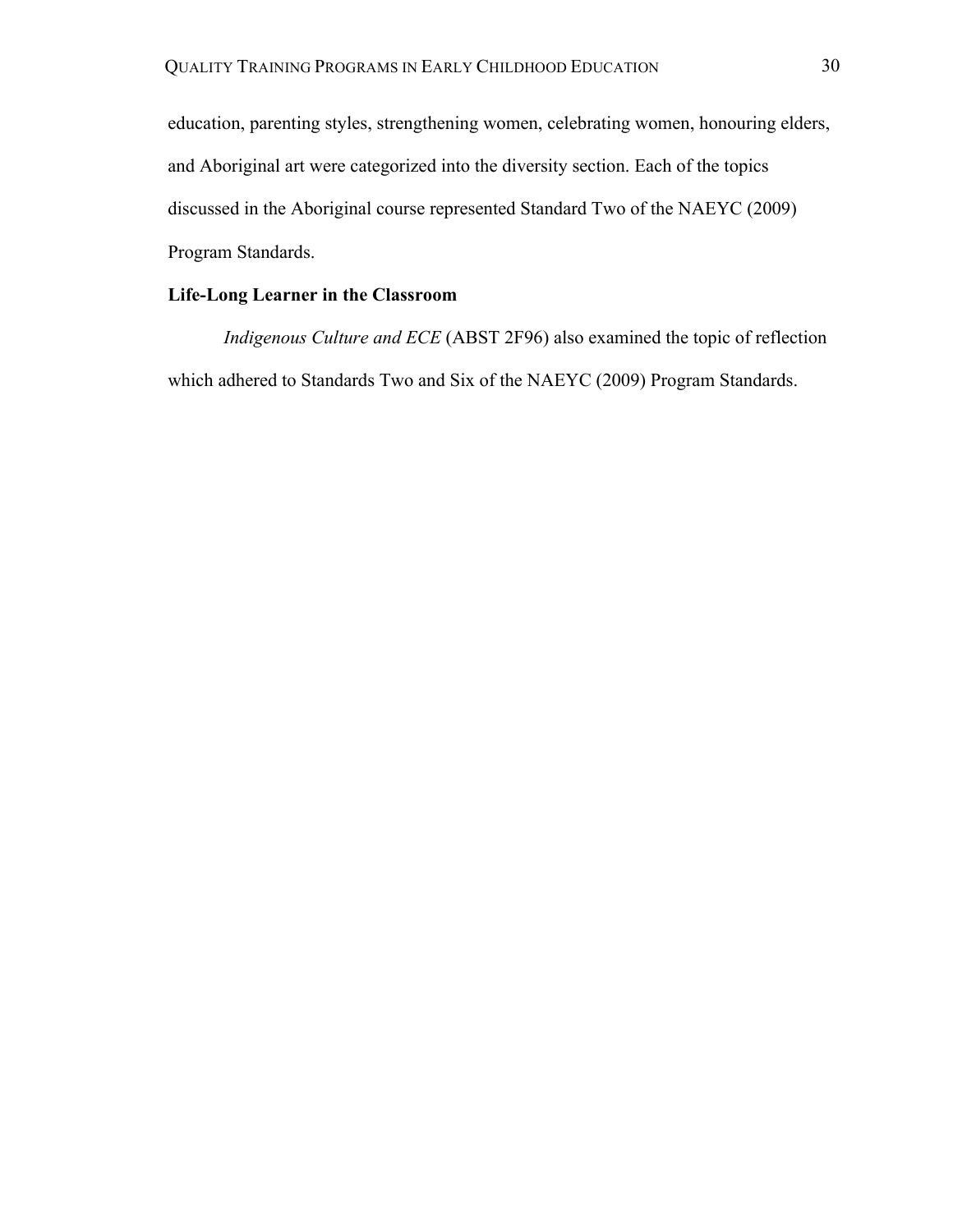# Table 1

| <b>ABST 2F96</b>               | <b>Standard</b><br>One | <b>Standard</b><br><b>Two</b> | <b>Standard</b><br><b>Three</b> | <b>Standard</b><br>Four | <b>Standard</b><br><b>Five</b> | <b>Standard</b><br><b>Six</b> | <b>Total</b>   |
|--------------------------------|------------------------|-------------------------------|---------------------------------|-------------------------|--------------------------------|-------------------------------|----------------|
| <b>Families</b>                |                        |                               |                                 |                         |                                |                               |                |
| Diversity in the               |                        |                               |                                 |                         |                                |                               |                |
| classroom                      |                        |                               |                                 |                         |                                |                               |                |
| White privilege                |                        | $\bar{X}$                     |                                 |                         |                                |                               | 1              |
| Indigenous                     |                        | $\mathbf X$                   |                                 |                         |                                |                               | $\mathbf{1}$   |
| knowledge                      |                        |                               |                                 |                         |                                |                               |                |
| Residential                    |                        | $\boldsymbol{X}$              |                                 |                         |                                |                               | $\mathbf{1}$   |
| schools                        |                        |                               |                                 |                         |                                |                               |                |
| The medicine                   |                        | $\boldsymbol{X}$              |                                 |                         |                                |                               | $\mathbf{1}$   |
| wheel                          |                        |                               |                                 |                         |                                |                               |                |
| Healing and                    |                        | $\boldsymbol{X}$              |                                 |                         |                                |                               | $\mathbf{1}$   |
| resilience                     |                        |                               |                                 |                         |                                |                               |                |
| Literature and                 |                        | $\mathbf X$                   |                                 |                         |                                |                               | $\mathbf{1}$   |
| children<br>Traditional        |                        |                               |                                 |                         |                                |                               |                |
|                                |                        |                               |                                 |                         |                                |                               | $\mathbf{1}$   |
| morals, values,<br>and beliefs |                        | $\mathbf X$                   |                                 |                         |                                |                               |                |
| Spirituality                   |                        | $\mathbf X$                   |                                 |                         |                                |                               | 1              |
| Bridging the                   |                        |                               |                                 |                         |                                |                               |                |
| worlds                         |                        | $\mathbf X$                   |                                 |                         |                                |                               | $\mathbf{1}$   |
| Aboriginal                     |                        |                               |                                 |                         |                                |                               |                |
| head start                     |                        | $\mathbf X$                   |                                 |                         |                                |                               | $\mathbf{1}$   |
| programs                       |                        |                               |                                 |                         |                                |                               |                |
| Holistic                       |                        |                               |                                 |                         |                                |                               |                |
| education                      |                        | $\mathbf X$                   |                                 |                         |                                |                               | $\mathbf{1}$   |
| Parenting                      |                        |                               |                                 |                         |                                |                               |                |
| styles                         |                        | $\mathbf X$                   |                                 |                         |                                |                               | 1              |
| Strengthening                  | $\mathbf X$            |                               |                                 |                         |                                |                               | 1              |
| women                          |                        |                               |                                 |                         |                                |                               |                |
| Celebrating                    |                        |                               |                                 |                         |                                | $\mathbf{1}$                  |                |
| women                          | $\mathbf X$            |                               |                                 |                         |                                |                               |                |
| Honouring                      |                        | $\mathbf X$                   |                                 |                         |                                |                               | 1              |
| elders                         |                        |                               |                                 |                         |                                |                               |                |
| Aboriginal art                 |                        | $\mathbf X$                   |                                 |                         |                                |                               | 1              |
| Communities                    |                        | $\mathbf X$                   |                                 |                         |                                |                               | 1              |
| Life-Long                      |                        |                               |                                 |                         |                                |                               |                |
| Learner                        |                        |                               |                                 |                         |                                |                               |                |
| Life-long                      |                        |                               |                                 |                         |                                |                               |                |
| learner in the                 |                        |                               |                                 |                         |                                |                               |                |
| classroom                      |                        |                               |                                 |                         |                                |                               |                |
| Reflection                     |                        | $\mathbf X$                   |                                 |                         |                                | $\mathbf X$                   | $\overline{2}$ |

# *ABST 2F96 Topics in Relation to the NAEYC (2009) Program Standards.*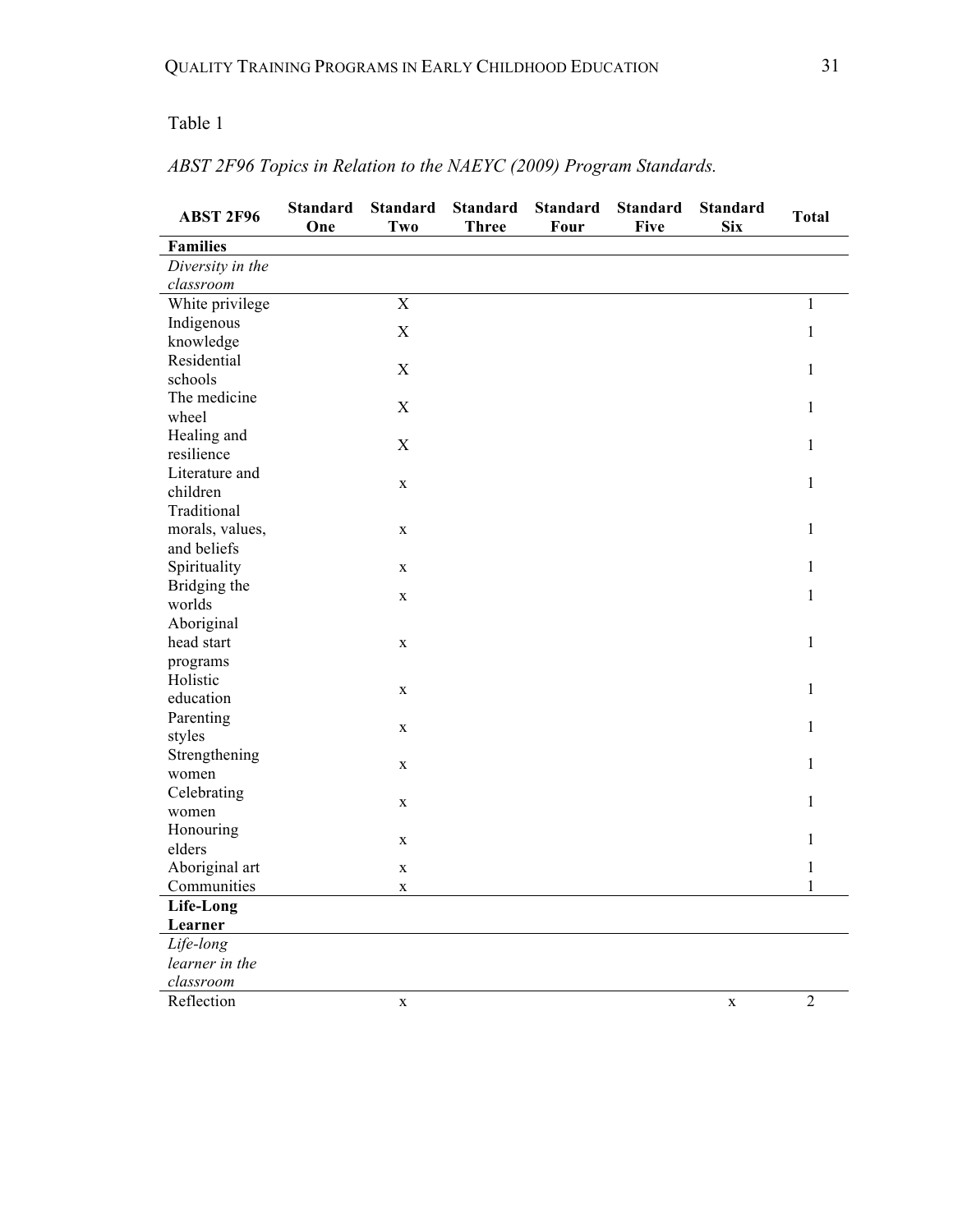# **The Process of Teaching**

The purpose of the *Process of Teaching Course* (EDUC 3F01) is to explore the process of teaching and the events that occur when teaching happens. This course examined 16 topics that were coded into two main themes: *Theorists* and *Knowledge in the Field of ECE*. There was one topic that was categorized into theorists, and 15 topics coded into the knowledge in the ECE field. Of the 15 topics coded into the *Knowledge of ECE Field* theme, one topic was categorized into the sub-category of "life-long learner," whereas 14 topics were categorized into the "knowledge in the classroom" sub-category. Table 2 provides details of each topic in relation to the NAEYC (2009) Program Standards.

## **Theorists**

*The Process of Teaching* (EDUC 3F01) course discussed Bloom's taxonomy, categorized under *Theorists*. Bloom's taxonomy incorporates Standards Two, Four, and Five of the NAEYC (2009) Program Standards. In addition, the students were also provided with the opportunity to reflect upon their practice. Reflection was categorized into *Life-Long Learner* in the classroom and displayed Standards Two and Six.

# **Knowledge in the ECE Field: Knowledge in the Classroom**

*The Process of Teaching* (EDUC 3F01) course focused on topics such as 21<sup>st</sup> century education, perceptions of teaching, he power of story, tributes to teaching, personal /practical knowledge, teach who you are, self-knowledge, the first years as a teacher, and technology in the classroom, which upheld Standard Six of the NAEYC (2009) Program Standards. The course also focused on teaching styles, which adheres to Standard Four of the NAEYC (2009) Program Standards, and care in education, which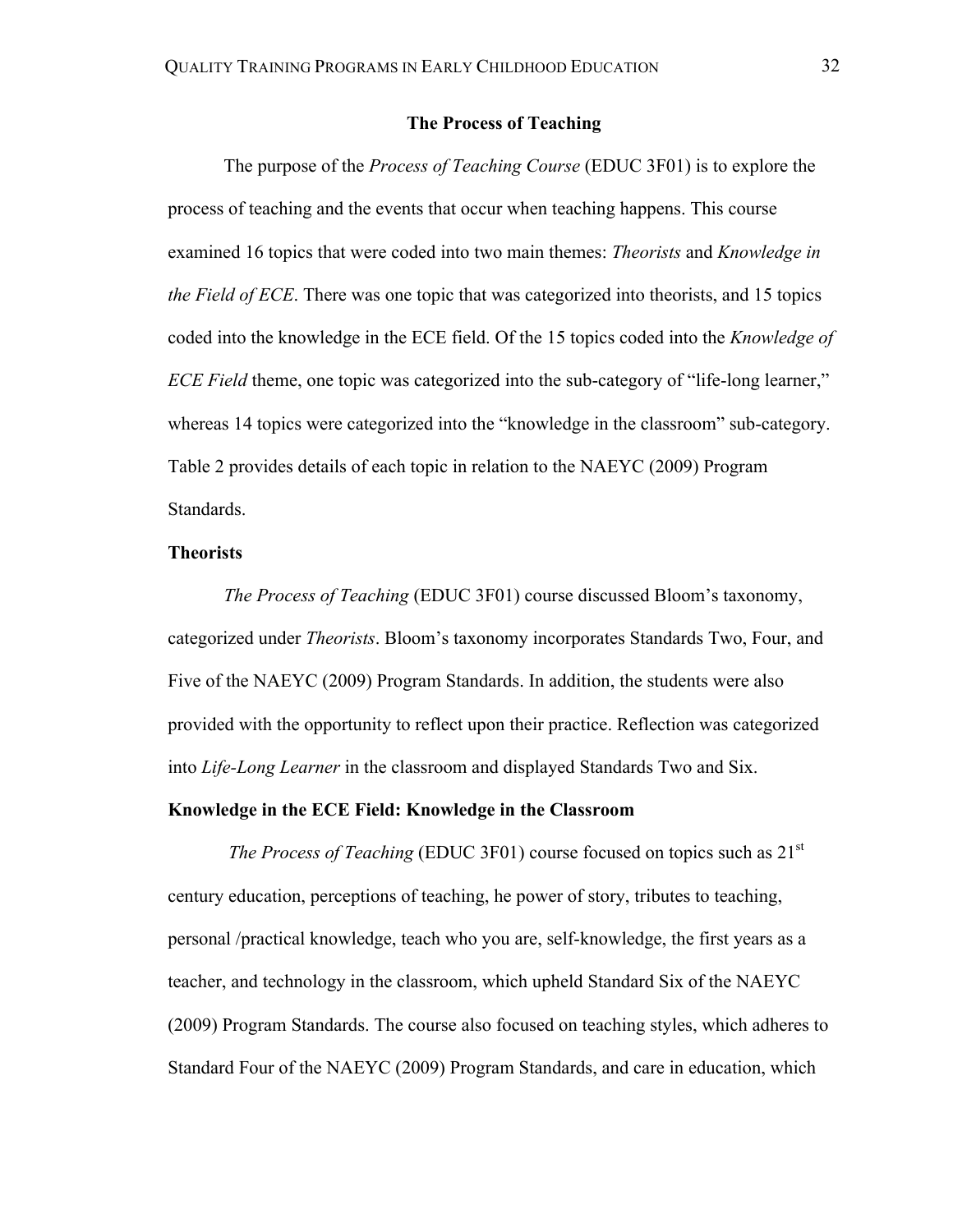upholds Standards One, Two, Three, Five, and Six. Inquiry-based approaches, which adhered to Standards One, Three, Five, and Six, and the culture of fear, which adhered to Standard Four, were also discussed. In addition, culturally responsive teaching, which falls under Standards One, Two, Four, Five, and Six, and care in education, which adheres to Standards One, Two, Three, Five, and Six, were examined. In addition, the image of the learner, which adhered to Standards Two and Six, was also discussed. Finally, creative-based pedagogy, which upholds Standards One and Six of the NAEYC (2009) Program Standards, were also among the topics that were discussed throughout EDUC 3F01.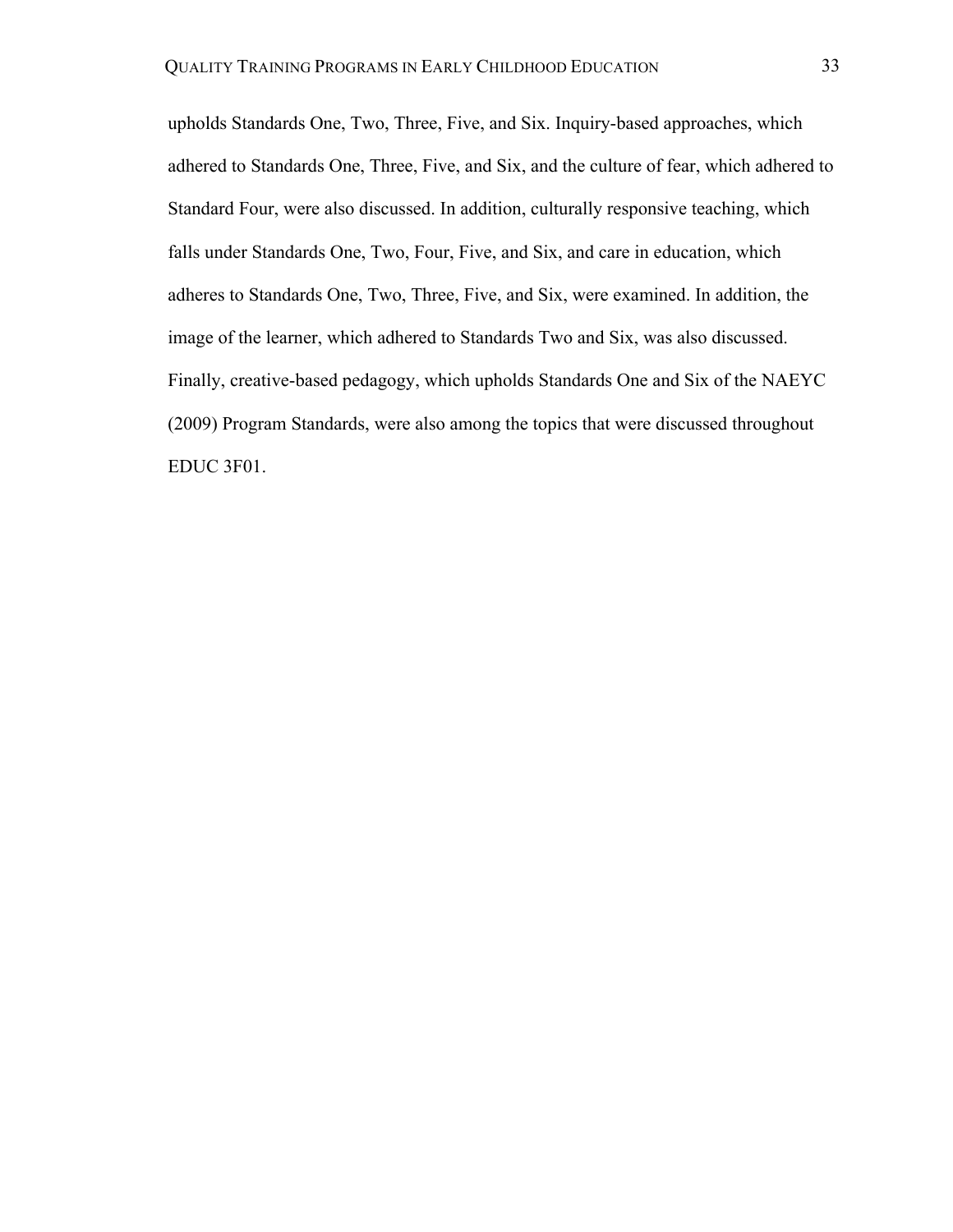# Table 2

# *EDUC 3F01 Topics in Relation to the NAEYC (2009) Program Standards*

| EDUC 3F01               | <b>Standard</b><br>One | <b>Standard</b><br>Two | <b>Standard</b><br><b>Three</b> | <b>Standard</b><br>Four   | <b>Standard</b><br><b>Five</b> | <b>Standard</b><br><b>Six</b> | <b>Total</b>   |
|-------------------------|------------------------|------------------------|---------------------------------|---------------------------|--------------------------------|-------------------------------|----------------|
| <b>Theorists</b>        |                        |                        |                                 |                           |                                |                               |                |
| <b>Blooms</b>           |                        | X                      |                                 | X                         | $\mathbf X$                    |                               | 3              |
| Taxonomy                |                        |                        |                                 |                           |                                |                               |                |
| <b>Knowledge of</b>     |                        |                        |                                 |                           |                                |                               |                |
| <b>ECE field</b>        |                        |                        |                                 |                           |                                |                               |                |
| Knowledge in            |                        |                        |                                 |                           |                                |                               |                |
| the Classroom           |                        |                        |                                 |                           |                                |                               |                |
| $21st$ century          |                        |                        |                                 |                           |                                | $\mathbf X$                   | $\mathbf{1}$   |
| education               |                        |                        |                                 |                           |                                |                               |                |
| First years as a        |                        |                        |                                 |                           |                                | $\mathbf X$                   | 1              |
| teacher                 |                        |                        |                                 |                           |                                |                               | $\mathbf{1}$   |
| Technology<br>Teaching  |                        |                        |                                 |                           |                                | $\mathbf X$                   |                |
| styles                  |                        |                        |                                 | $\boldsymbol{\mathrm{X}}$ |                                |                               | 1              |
| Culturally              |                        |                        |                                 |                           |                                |                               |                |
| responsive              | $\mathbf X$            | X                      |                                 | $\mathbf X$               | $\mathbf X$                    | $\mathbf X$                   | 5              |
| teaching                |                        |                        |                                 |                           |                                |                               |                |
| Creative based          |                        |                        |                                 |                           |                                |                               |                |
| pedagogy                | X                      |                        |                                 |                           |                                | X                             | $\overline{2}$ |
| Care in                 |                        |                        |                                 |                           |                                |                               |                |
| education               | $\mathbf X$            | $\mathbf X$            | X                               |                           | $\mathbf X$                    | X                             | 5              |
| Perceptions of          |                        |                        |                                 |                           |                                |                               | $\mathbf{1}$   |
| teaching                |                        |                        |                                 |                           |                                | $\mathbf X$                   |                |
| Inquiry based           | $\mathbf X$            |                        | X                               |                           | $\mathbf X$                    | $\mathbf X$                   | $\overline{4}$ |
| approaches              |                        |                        |                                 |                           |                                |                               |                |
| Culture of fear         |                        |                        |                                 | $\mathbf X$               |                                |                               | 1              |
| The Power of            |                        |                        |                                 |                           |                                |                               |                |
| story: Tributes         |                        |                        |                                 |                           |                                | $\mathbf X$                   | $\mathbf{1}$   |
| to teaching             |                        |                        |                                 |                           |                                |                               |                |
| Personal                |                        |                        |                                 |                           |                                |                               |                |
| /Practical              |                        |                        |                                 |                           |                                |                               |                |
| knowledge:<br>Teach Who |                        |                        |                                 |                           |                                | $\mathbf X$                   | $\mathbf{1}$   |
| You Are 6               |                        |                        |                                 |                           |                                |                               |                |
| Self-                   |                        |                        |                                 |                           |                                |                               |                |
| Knowledge               |                        |                        |                                 |                           |                                | $\mathbf X$                   | $\mathbf{1}$   |
| Image of a              |                        |                        |                                 |                           |                                |                               |                |
| Learner                 | X                      |                        |                                 |                           |                                | $\mathbf X$                   | $\overline{2}$ |
| Life-long               |                        |                        |                                 |                           |                                |                               |                |
| learner in the          |                        |                        |                                 |                           |                                |                               |                |
| classroom               |                        |                        |                                 |                           |                                |                               |                |
| Reflection              |                        | $\mathbf X$            |                                 |                           |                                | $\mathbf X$                   | $\overline{c}$ |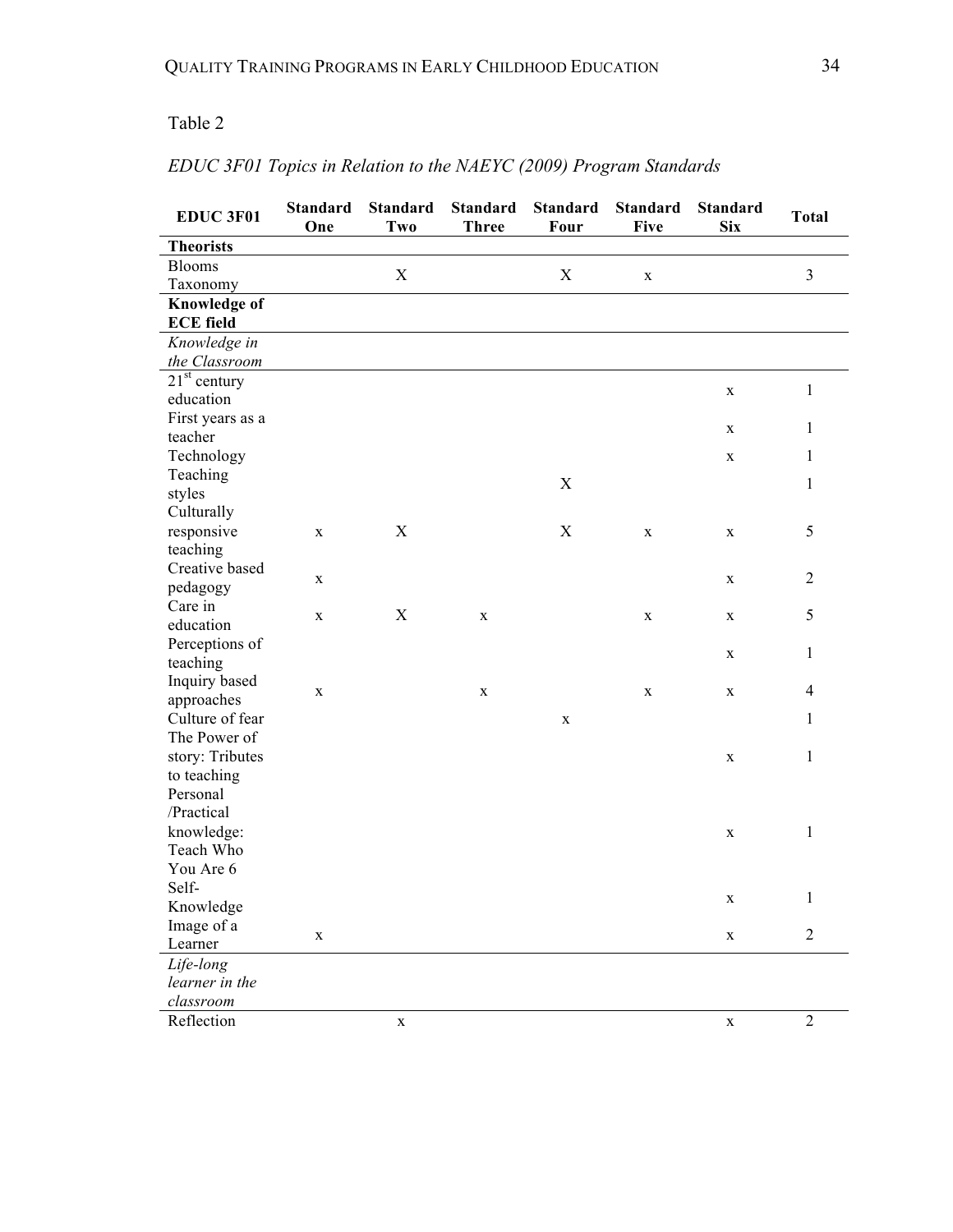## **Cognition and Learning**

The purpose of *Cognition and Learning* (EDUC 3F02) was to provide students with the opportunity to learn the ways in which the environment affects the cognitive growth of the learner. The course analyzed 35 different topics that were coded into three main themes: *Theorists, Families*, and *Knowledge in the ECE Field*. There were two topics that were coded into *Theorists*, one topic into the *Families* theme, and 32 topics into the *Knowledge of the ECE Field* theme. There were seven topics that were coded into the sub-category of "Human Diversity," seven courses that were coded into the "Thinking, Learning, and Memory" sub-category, and six topics that were coded into the "Motivation in Children" sub-category. Finally, there were 12 topics that were coded under the "Learning in the Classroom" sub-category of *Knowledge of the ECE Field theme*. Table 3 provides details of each topic in relation to the NAEYC (2009) Program Standards.

### **Theorists**

*Cognition and Learning* (EDUC 3F02) portrayed two of the eight topics, including Piaget and Vygotsky, which incorporates Standards One and Five of the NAEYC (2009) Program Standards.

## **Family Involvement**

*Cognition and Learning* (EDUC 3F02) discussed one of the eleven topics that were categorized under the theme of *family involvement*. Socio-economic status of families was discussed, which displays Standard Four of the NAEYC (2009) Program Standards.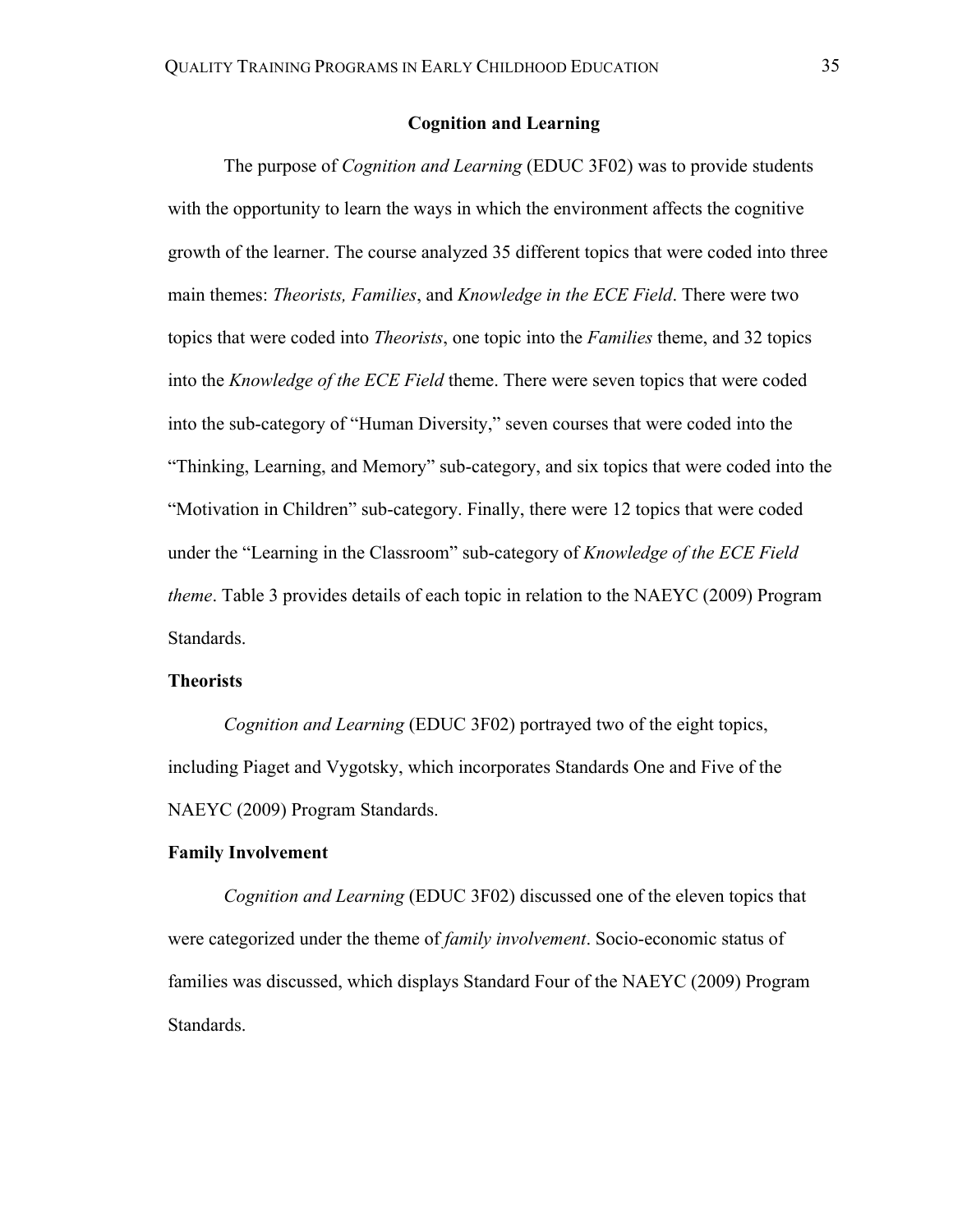## Table 3

| <b>EDUC 3F02</b>                     | <b>Standard</b><br>One | <b>Standard</b><br>Two | <b>Standard</b><br><b>Three</b> | <b>Standard</b><br>Four | <b>Standard</b><br><b>Five</b> | <b>Standard</b><br><b>Six</b> | <b>Total</b>   |
|--------------------------------------|------------------------|------------------------|---------------------------------|-------------------------|--------------------------------|-------------------------------|----------------|
| <b>Theorists</b>                     |                        |                        |                                 |                         |                                |                               |                |
| Paiget                               | $\mathbf X$            |                        |                                 |                         | $\mathbf X$                    |                               | $\sqrt{2}$     |
| Vygotsky                             | $\mathbf X$            |                        |                                 |                         | X                              |                               | $\overline{2}$ |
| <b>SES</b>                           |                        |                        |                                 | $\mathbf X$             |                                |                               | $\mathbf{1}$   |
| <b>Knowledge of</b><br>the ECE Field |                        |                        |                                 |                         |                                |                               |                |
| Human                                |                        |                        |                                 |                         |                                |                               |                |
| Diversity                            |                        |                        |                                 |                         |                                |                               |                |
| Moral                                |                        |                        |                                 |                         |                                |                               | $\overline{2}$ |
| development                          | $\mathbf X$            |                        |                                 |                         |                                | $\mathbf X$                   |                |
| Psychosocial                         |                        |                        |                                 |                         |                                |                               | $\overline{2}$ |
| development                          | $\mathbf X$            |                        |                                 |                         |                                | $\mathbf X$                   |                |
| Socioemotional                       |                        |                        |                                 |                         |                                |                               | $\overline{2}$ |
| development                          | $\mathbf X$            |                        |                                 |                         |                                | $\mathbf X$                   |                |
| Gender                               |                        |                        |                                 |                         |                                | $\mathbf X$                   | $\mathbf{1}$   |
| Differing                            |                        |                        |                                 |                         |                                |                               | 3              |
| learning styles                      | $\mathbf X$            |                        |                                 | $\mathbf X$             |                                | $\mathbf X$                   |                |
| Language                             |                        |                        |                                 |                         |                                |                               | $\overline{4}$ |
| Diversity                            | $\mathbf X$            |                        |                                 | $\mathbf X$             | $\mathbf X$                    | $\mathbf X$                   |                |
| Culture and                          | $\mathbf X$            |                        |                                 | $\mathbf X$             |                                |                               | $\overline{2}$ |
| ethnicity                            |                        |                        |                                 |                         |                                |                               |                |
| Thinking,                            |                        |                        |                                 |                         |                                |                               |                |
| Learning, and                        |                        |                        |                                 |                         |                                |                               |                |
| Memory                               |                        |                        |                                 |                         |                                |                               |                |
| Behavioural                          | $\mathbf X$            |                        | $\mathbf X$                     |                         |                                | $\mathbf X$                   | 3              |
| approaches                           |                        |                        |                                 |                         |                                |                               |                |
| Classical and                        |                        |                        |                                 |                         |                                |                               |                |
| operant                              |                        |                        |                                 |                         |                                | $\mathbf X$                   | $\mathbf{1}$   |
| conditioning                         |                        |                        |                                 |                         |                                |                               |                |
| Social learning                      | $\mathbf X$            |                        |                                 |                         |                                | $\mathbf X$                   | $\mathbf{1}$   |
| theory                               |                        |                        |                                 |                         |                                |                               |                |
| Concept                              | $\mathbf X$            |                        |                                 |                         |                                |                               | $\mathbf{1}$   |
| formation                            |                        |                        |                                 |                         |                                |                               |                |
| Reasoning in                         | $\mathbf X$            |                        |                                 |                         |                                |                               | $\mathbf{1}$   |
| children                             |                        |                        |                                 |                         |                                |                               |                |
| Problem                              | $\mathbf X$            |                        |                                 |                         |                                |                               | $\mathbf{1}$   |
| solving                              |                        |                        |                                 |                         |                                |                               |                |
| Working                              | $\mathbf X$            |                        |                                 |                         |                                |                               | $\mathbf{1}$   |
| memory                               |                        |                        |                                 |                         |                                |                               |                |
| Motivation in                        |                        |                        |                                 |                         |                                |                               |                |
| Children                             |                        |                        |                                 |                         |                                |                               |                |
| Intrinsic and                        |                        |                        |                                 |                         |                                |                               |                |
| extrinsic                            | X                      |                        |                                 |                         |                                |                               | $\mathbf{1}$   |
| motivation                           |                        |                        |                                 |                         |                                |                               |                |
| Theories of                          | X                      |                        |                                 |                         |                                |                               | $\mathbf{1}$   |
| motivation                           |                        |                        |                                 |                         |                                |                               |                |

# *EDUC 3F02 Topics in Relation to the NAEYC (2009) Program Standards*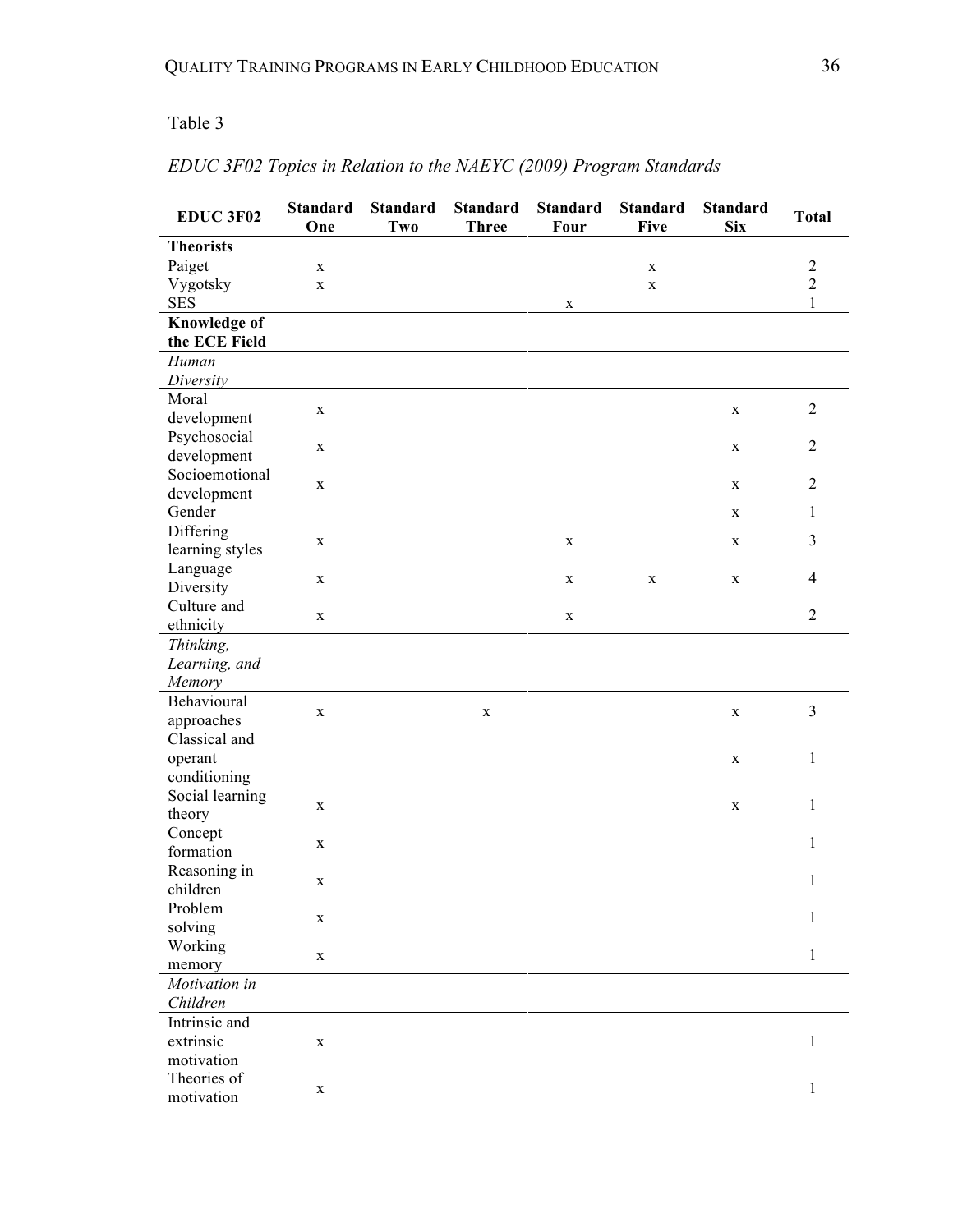| Developing<br>$\mathbf X$<br>rules                     | 1                |
|--------------------------------------------------------|------------------|
| Constructivism<br>$\mathbf X$                          | 1                |
| Classroom<br>$\mathbf X$<br>management                 | 2<br>$\mathbf X$ |
| Student                                                |                  |
| centered<br>$\mathbf{X}$<br>$\mathbf X$<br>$\mathbf X$ | 3                |
| learning                                               |                  |
| Learning in the<br>Classroom                           |                  |
| Standardized                                           |                  |
| $\mathbf X$<br>testing                                 | 1                |
| Phonemes<br>$\mathbf X$                                | 1                |
| Decoding<br>$\mathbf X$                                | 1                |
| Semantics<br>$\mathbf X$                               | 1                |
| Reading                                                |                  |
| $\mathbf X$<br>comprehension                           | 1                |
| Schema theory<br>$\mathbf X$                           | 1                |
| Metacognition<br>$\mathbf X$                           | 1                |
| Writing<br>$\mathbf X$                                 | 1                |
| development                                            |                  |
| Scientific                                             |                  |
| thinking and<br>$\mathbf X$                            | 1                |
| reasoning                                              |                  |
| Mathematical<br>$\mathbf X$                            | 1                |
| development                                            |                  |
| Fostering                                              | 1                |
| learning<br>$\mathbf X$                                |                  |
| strategies<br>Cooperative                              |                  |
|                                                        | $\overline{2}$   |

## **Knowledge in the Field: Knowledge in the Classroom**

*Cognition and Learning* (EDUC3F02) also discussed topics relating to human diversity including *moral development*, *psychosocial development,* and *socioemotional development,* which adhere to Standards One and Six of the NAEYC (2009) Program Standards. In addition, gender, which upholds Standard Six, differing learning styles, which displays Standards One, Four, and Six, language diversity, which exhibits Standards One, Four, Five, and Six, were discussed. Finally, culture and ethnicity, which uphold Standards One and Four of the NAEYC (2009) Program Standards, were analyzed throughout the course EDUC 3F02.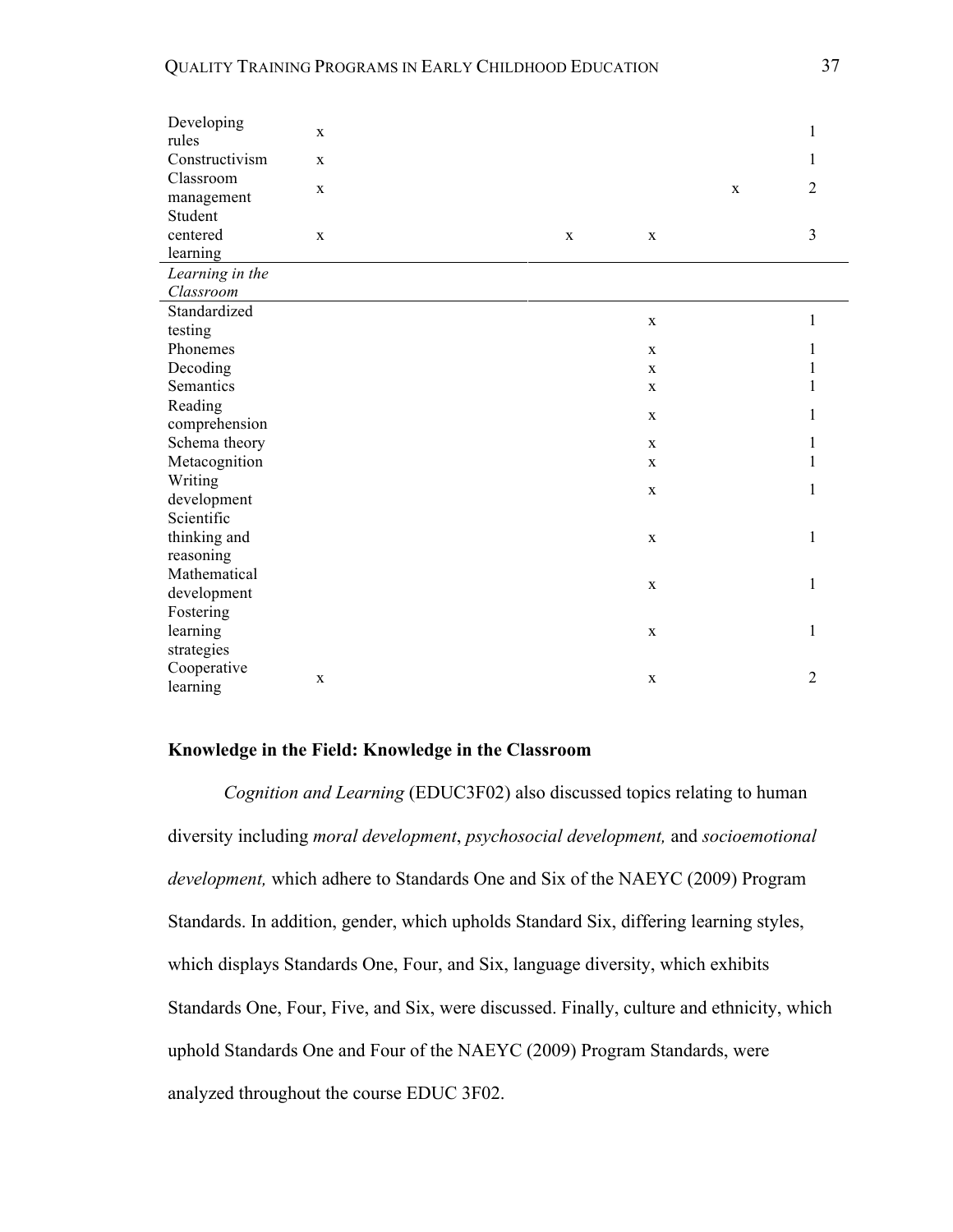**Thinking, Learning, and Memory.** "Thinking, Learning, and Memory" was categorized under the *knowledge in the ECE field* theme. There were seven topics that were coded into this sub-theme. *Cognition and Learning (*EDUC 3F02) examined all seven of these topics, which include behavioural approaches, which adhered to Standards One, Three and Six. In addition, the course focused on classical and operant conditioning and social learning theory, which upheld Standard Six of the NAEYC (2009) Program Standards. Finally, EDUC 3F02 analyzed topics relating to concept formation, reasoning in children, problem solving, and working memory, which displayed Standard One of the NAEYC (2009) Program Standards.

## *Motivation in Children*

"Motivation in Children" was another sub-category under the *Knowledge in the ECE Field* theme. There were six topics that were coded into this sub-category. *Cognition and Learning* (EDUC 3F02) analyzed all six topics that were categorized into the sub-category of "Motivation in Children." Intrinsic and extrinsic motivation, theories of motivation, developing rules, and constructivism all adhered to Standard One of the NAEYC (2009) Program Standards. In addition, classroom management, which upheld Standards One and Six, as well as teacher- and student-centered learning, which displayed Standards One, Four, and Five, were also discussed throughout the *Cognition and Learning* course.

**Learning in the Classroom.** "Learning in the classroom" was also a sub-category under the *Knowledge in the ECE Field* theme. There were 15 topics included in this subcategory. *Cognition and Learning* (EDUC 3F02) examined 12 of the 15 topics. The topics included standardized testing, phonemes, decoding, semantics, reading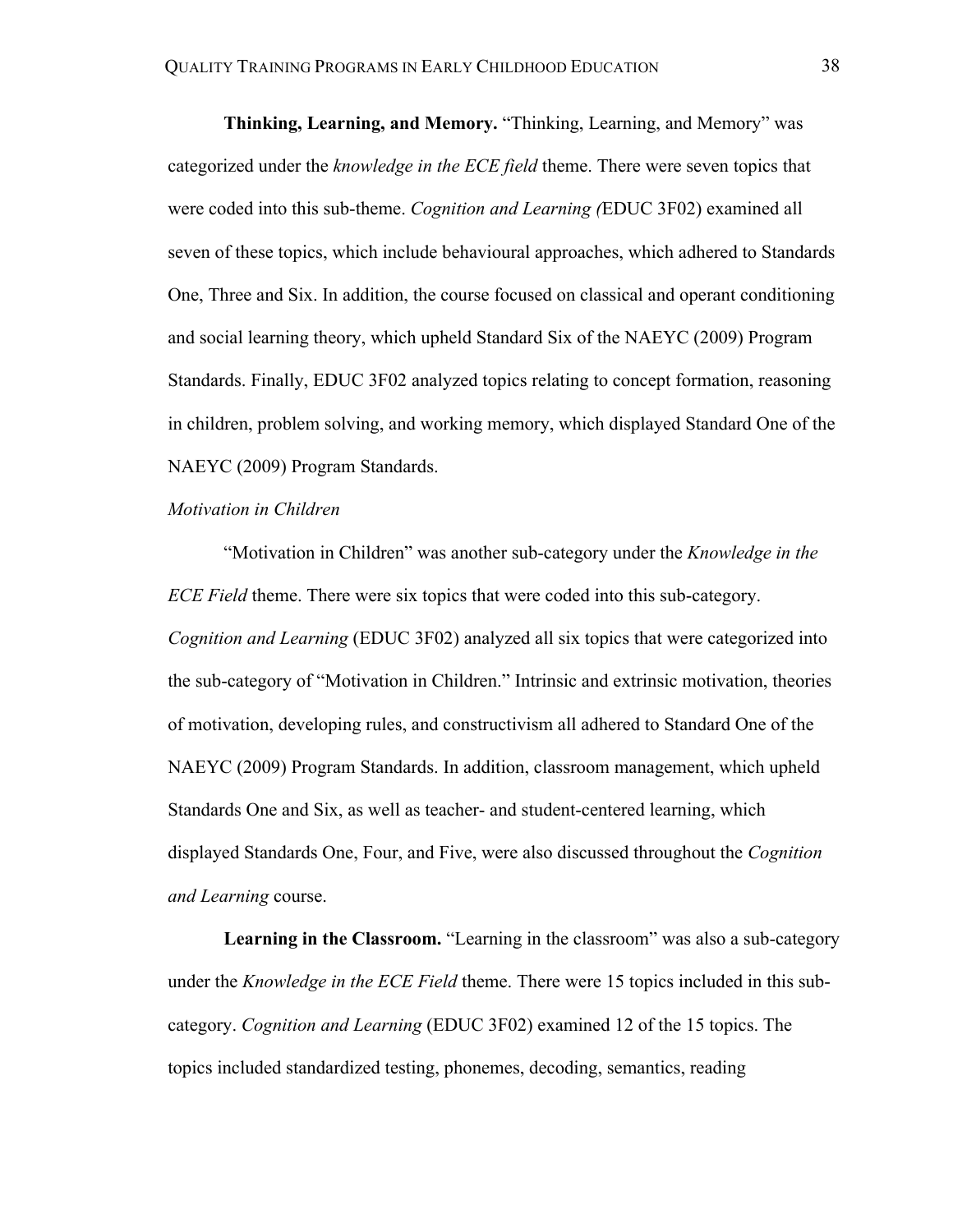comprehension, schema theory, metacognition, writing development, scientific thinking and reasoning, mathematical development, and fostering learning strategies. All of these topics display Standard Five of the NAEYC (2009) Program Standards. Finally, EDUC 3F02 discussed the concept of co-operative learning, incorporating Standards One and Five of the NAEYC (2009) Program Standards.

## **Early Childhood Education I**

The purpose of the *Early Childhood Education One* (EDUC 3P50) course was to provide students with the opportunity to gain a better understanding of children and to value the process of an activity, rather than the product. In addition, this course examined the process of creating a caring environment for all children. EDUC 3P50 focused on 21 different topics that were categorized into four main themes. The theme of *Theorists* and the theme of *Program Models* included eight different topics each. The theme of *Families*  included two topics under the sub-category of "Family Involvement," and the theme of "Knowledge of the ECE Field" included three topics. Table 4 provides details of each topic in relation to the NAEYC (2009) Program Standards.

## **Theorists**

*Early Childhood Education 1* (EDUC 3P50) analyzed eight out of the nine course topics relating to theorists. The eight topics included Vygotsky, Piaget, Erikson, Maslow, Kohlberg, Skinner, and Gardener, which incorporate Standards One and Five of the NAEYC (2009) Program Standards. In addition, Bruner was discussed, which incorporated Standards One, Two, and Five of the NAEYC (2009) Program Standards.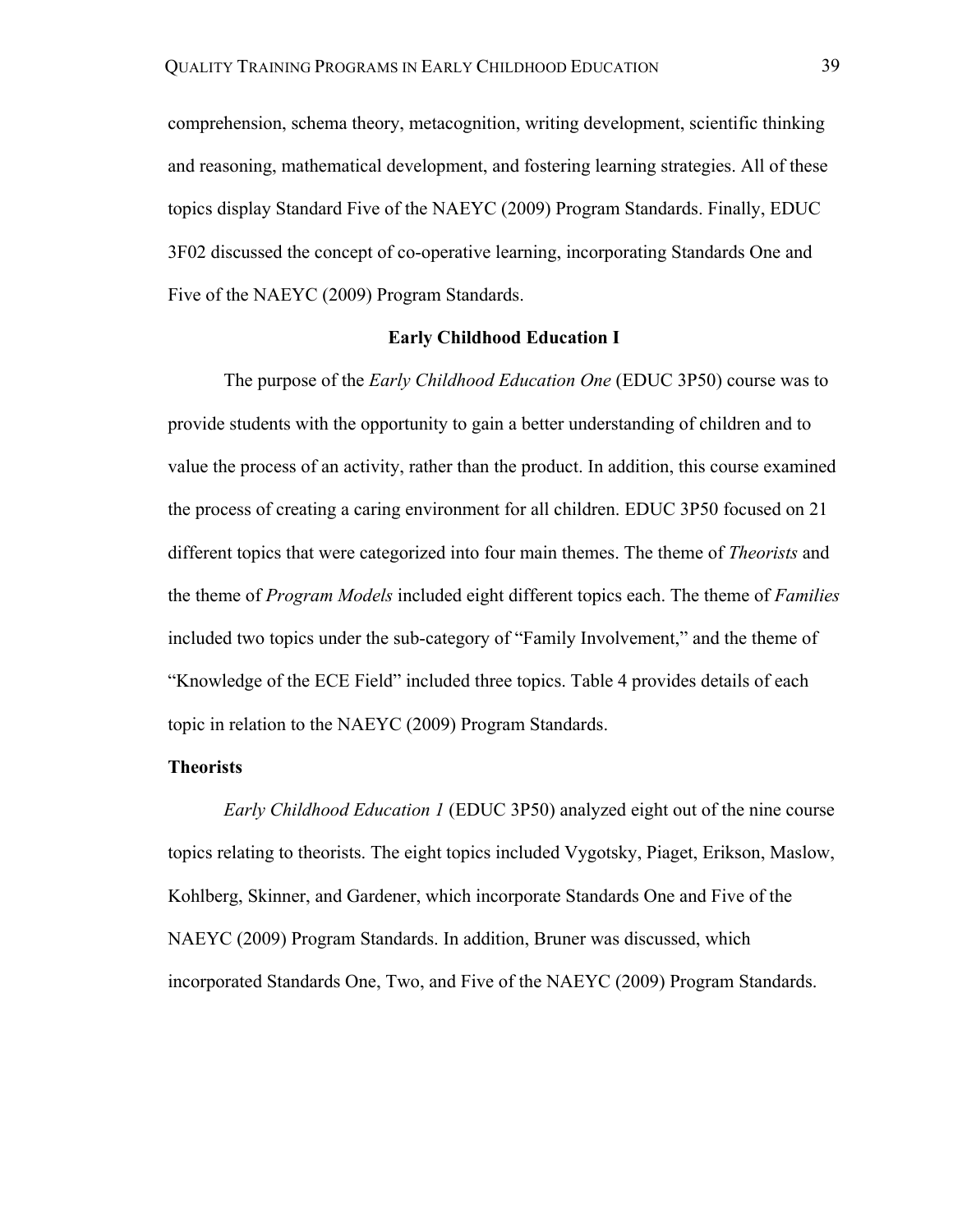## **Program Models**

*Early Childhood Education 1* (EDUC 3P50) discussed all eight of the program models. When each program model was analyzed, it became evident that the Montessori program model displayed Standards One, Three, Five, and Six of the NAEYC (2009) Program Standards. In addition, the Reggio Emilia approach incorporated Standards One, Two, Three, Five, and Six. Both the Waldorf program model and the High Scope model portrayed Standards One and Five. The Aboriginal Head Start program displayed Standards One and Two, whereas the International Early Childhood Education program and the Summer Hill program displayed Standard Five. Finally, the concept of care model incorporated Standards Four and Six of the NAEYC (2009) Program Standards.

## **Families-Family Involvement**

*Early Childhood Education 1* (EDUC 3P50) discussed two of the eleven topics that were coded into the "Family Involvement" sub-category. The two topics included building family relationships, which incorporated Standards Two and Four of the NAEYC (2009) Program Standards. The course also discussed family system theory, which displayed Standard Two of the NAEYC (2009) Program Standards.

### **Knowledge in the ECE Field**

EDUC 3P50 discussed topics such as administration and teaching beliefs, which both demonstrate Standard Six. In addition, topics such as quality in the ECE program and principles of child development that fell under Standard One of the NAEYC (2009) Program Standards were also taught throughout the course.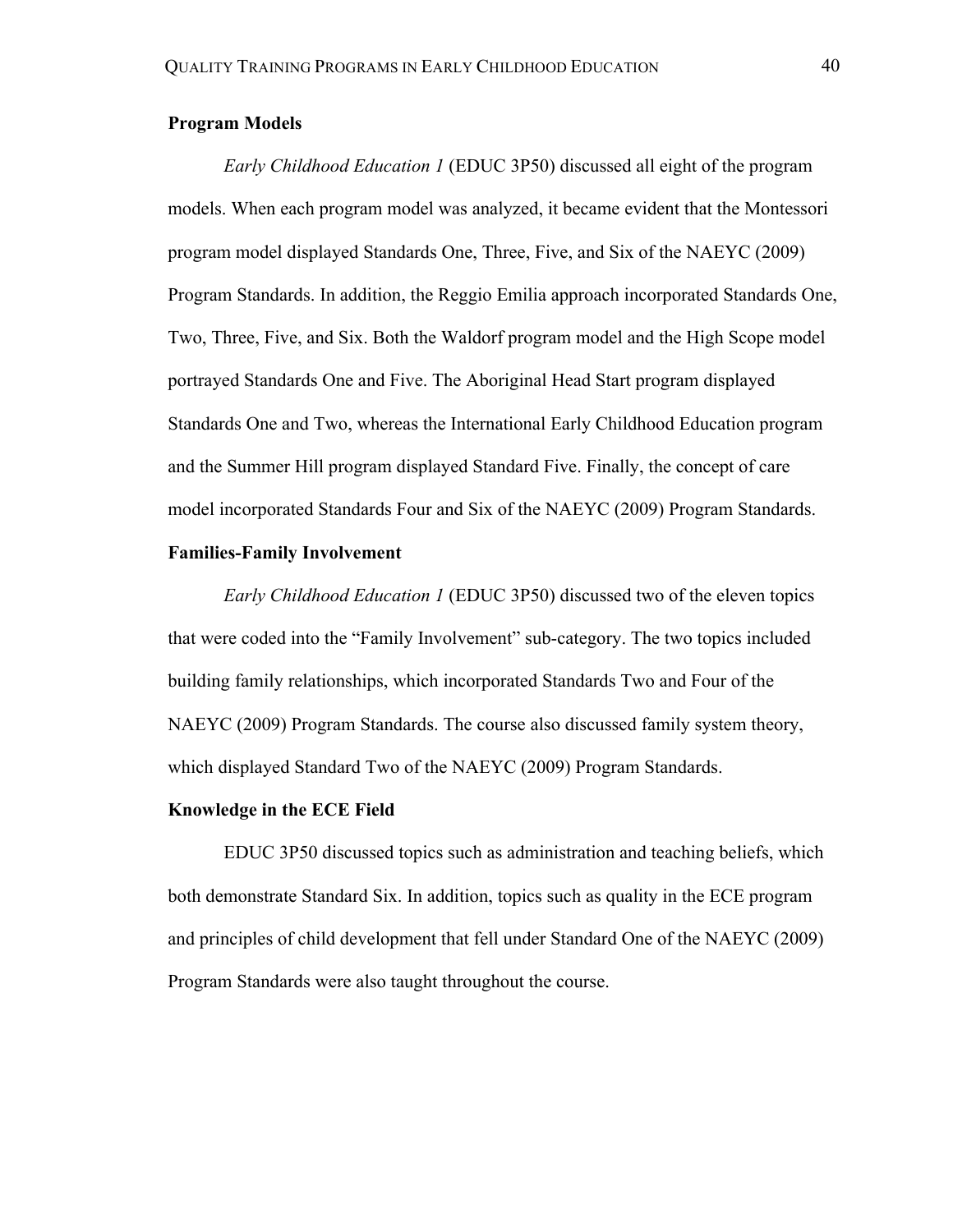## Table 4

| <b>EDUC 3P50</b>    | <b>Standard</b><br>One | <b>Standard</b><br>Two | <b>Standard</b><br><b>Three</b> | <b>Standard</b><br>Four | <b>Standard</b><br><b>Five</b> | <b>Standard</b><br><b>Six</b> | <b>Total</b>   |
|---------------------|------------------------|------------------------|---------------------------------|-------------------------|--------------------------------|-------------------------------|----------------|
| <b>Theorists</b>    |                        |                        |                                 |                         |                                |                               |                |
| Vygotsky            | $\mathbf X$            |                        |                                 |                         | $\mathbf X$                    |                               | $\sqrt{2}$     |
| Paiget              | $\mathbf X$            |                        |                                 |                         | $\mathbf X$                    |                               | $\overline{c}$ |
| Erikson             | $\mathbf{X}$           |                        |                                 |                         | $\mathbf X$                    |                               | $\overline{c}$ |
| Kohlberg            | $\mathbf{X}$           |                        |                                 |                         | $\mathbf X$                    |                               | $\overline{2}$ |
| Maslow              | $\mathbf X$            |                        |                                 |                         | $\mathbf X$                    |                               | $\overline{c}$ |
| Skinner             | $\mathbf{X}$           |                        |                                 |                         | $\mathbf X$                    |                               | $\overline{2}$ |
| Gardener            | $\mathbf X$            |                        |                                 |                         | $\mathbf X$                    |                               | $\overline{c}$ |
| <b>Bruner</b>       | $\mathbf X$            | $\mathbf X$            |                                 |                         | $\mathbf X$                    |                               | $\overline{3}$ |
| Program             |                        |                        |                                 |                         |                                |                               |                |
| <b>Models</b>       |                        |                        |                                 |                         |                                |                               |                |
| Montessori          | $\mathbf{X}$           |                        | $\mathbf{X}$                    |                         | $\mathbf{X}$                   |                               | $\mathfrak{Z}$ |
| Reggio Emilia       | $\mathbf X$            | $\mathbf X$            | $\mathbf X$                     |                         | $\mathbf X$                    | X                             | 5              |
| Waldorf             | $\mathbf X$            |                        |                                 |                         | $\mathbf X$                    |                               | $\overline{c}$ |
| <b>High Scope</b>   | $\mathbf{X}$           |                        |                                 |                         | $\mathbf X$                    |                               | $\overline{2}$ |
| Aboriginal          | $\mathbf X$            |                        |                                 |                         |                                |                               | $\overline{2}$ |
| <b>Head Start</b>   |                        | $\mathbf X$            |                                 |                         |                                |                               |                |
| International       |                        |                        |                                 |                         |                                | X                             | 1              |
| $\rm ECE$           |                        |                        |                                 |                         |                                |                               |                |
| Summerhill          |                        |                        |                                 |                         |                                | X                             | $\mathbf{1}$   |
| Concept of          |                        |                        |                                 | $\mathbf X$             |                                | $\mathbf X$                   | $\overline{2}$ |
| care                |                        |                        |                                 |                         |                                |                               |                |
| <b>Families</b>     |                        |                        |                                 |                         |                                |                               |                |
| Family              |                        |                        |                                 |                         |                                |                               |                |
| Involvement         |                        |                        |                                 |                         |                                |                               |                |
| <b>Building</b>     |                        |                        |                                 |                         |                                |                               |                |
| Family              |                        | $\mathbf X$            |                                 | $\mathbf X$             |                                |                               | $\overline{2}$ |
| Relationships       |                        |                        |                                 |                         |                                |                               |                |
| Family system       |                        | X                      |                                 |                         |                                |                               | $\overline{2}$ |
| theory              |                        |                        |                                 |                         |                                |                               |                |
| <b>Knowledge of</b> |                        |                        |                                 |                         |                                |                               |                |
| the ECE Field       |                        |                        |                                 |                         |                                |                               |                |
| Administration      |                        |                        |                                 |                         |                                |                               |                |
| and teaching        |                        |                        |                                 |                         |                                | $\mathbf X$                   | $\,1$          |
| beliefs             |                        |                        |                                 |                         |                                |                               |                |
| Quality in the      | $\mathbf X$            |                        |                                 |                         |                                |                               | 1              |
| $\rm ECE$           |                        |                        |                                 |                         |                                |                               |                |
| Principles of       |                        |                        |                                 |                         |                                |                               |                |
| child               | $\mathbf X$            |                        |                                 |                         |                                |                               | $\mathbf{1}$   |
| development         |                        |                        |                                 |                         |                                |                               |                |

# *EDUC 3P50 Topics in Relation to the NAEYC (2009) Program Standards*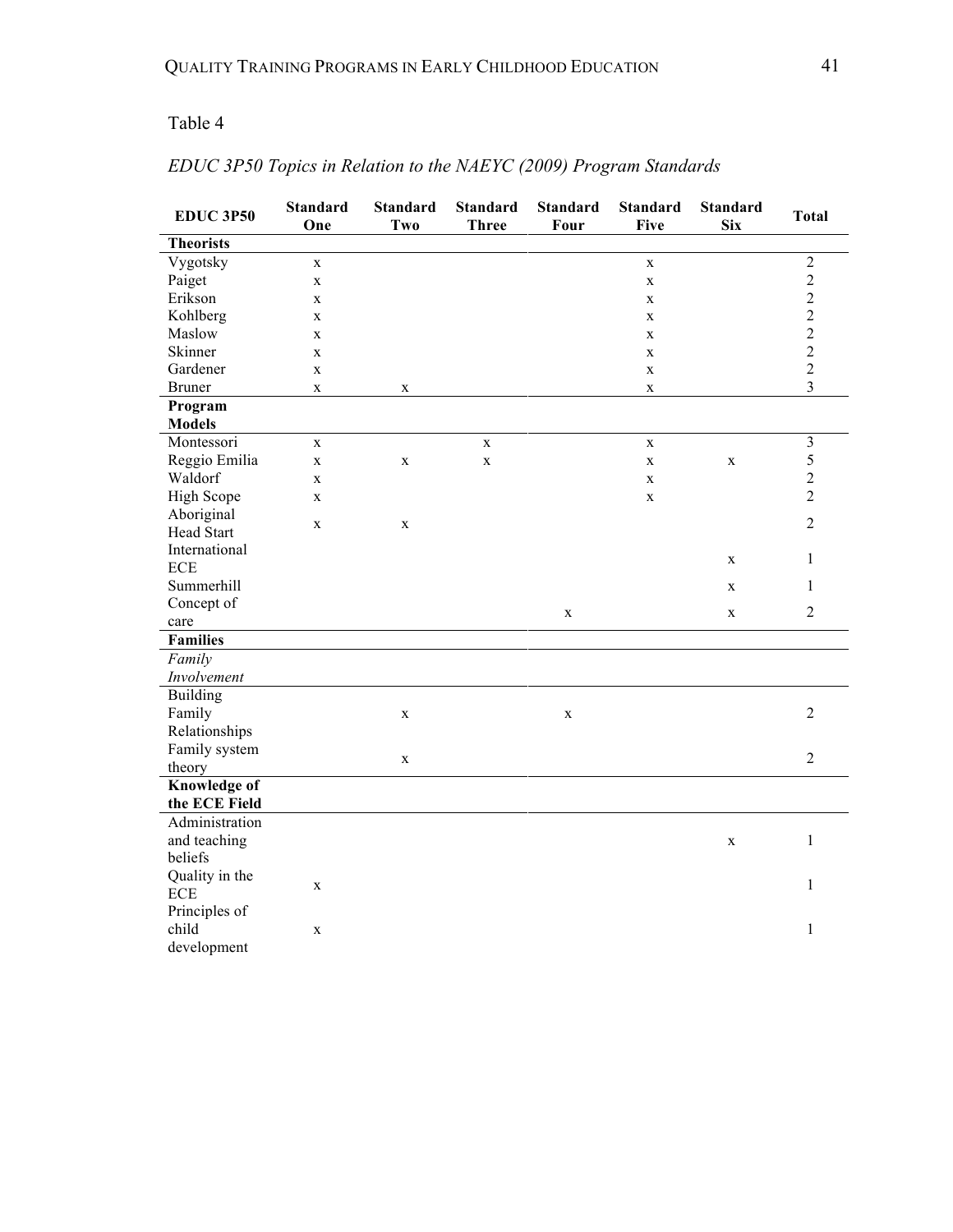## **Early Childhood Education II**

The purpose of *Early Childhood Education II* (EDUC 3P52) is to provide students with the opportunity to complete independent learning activities, to encourage collaboration between students, and to familiarize students with the inquiry-based learning framework. *Early Childhood Education II* examined 14 courses that were coded into three main themes. There were three topics that were coded into the *Program Models*  theme, seven courses that were categorized under the *Life-Long Learner* theme, and four courses that were categorized under the *Teaching Specific Subjects* theme. Table 5 provides details of each topic in relation to the NAEYC (2009) Program Standards.

## **Program Models**

*Early Childhood Education II* (EDUC 3P52) examined topics relating to *Program Model*s. When each topic was analyzed within EDUC 3P52, it became evident that the Montessori model was discussed, displaying Standards One, Three, Five, and Six of the NAEYC (2009) Program Standards. In addition, the Reggio Emilia approach was taught, which incorporated Standards One, Two, Three, Five, and Six. Finally, the High Scope model was examined, which portrayed Standards One and Five.

## **Life-Long Learner**

*Early Childhood Education II* (EDUC 3P52) analyzed topics such as reflection, incorporating Standards Two and Six, and play-course overview, climate for play, and teacher role, thus incorporating Standards One, Three, Four, Five and Six of the NAEYC (2009) Program Standards. Additionally, inquiry-based learning, which adheres to Standards One, Five, and Six, and the teacher's role, which upheld Standard Six of the NAEYC (2009) Program Standards, were analyzed. Finally, EDUC 3P52 also discussed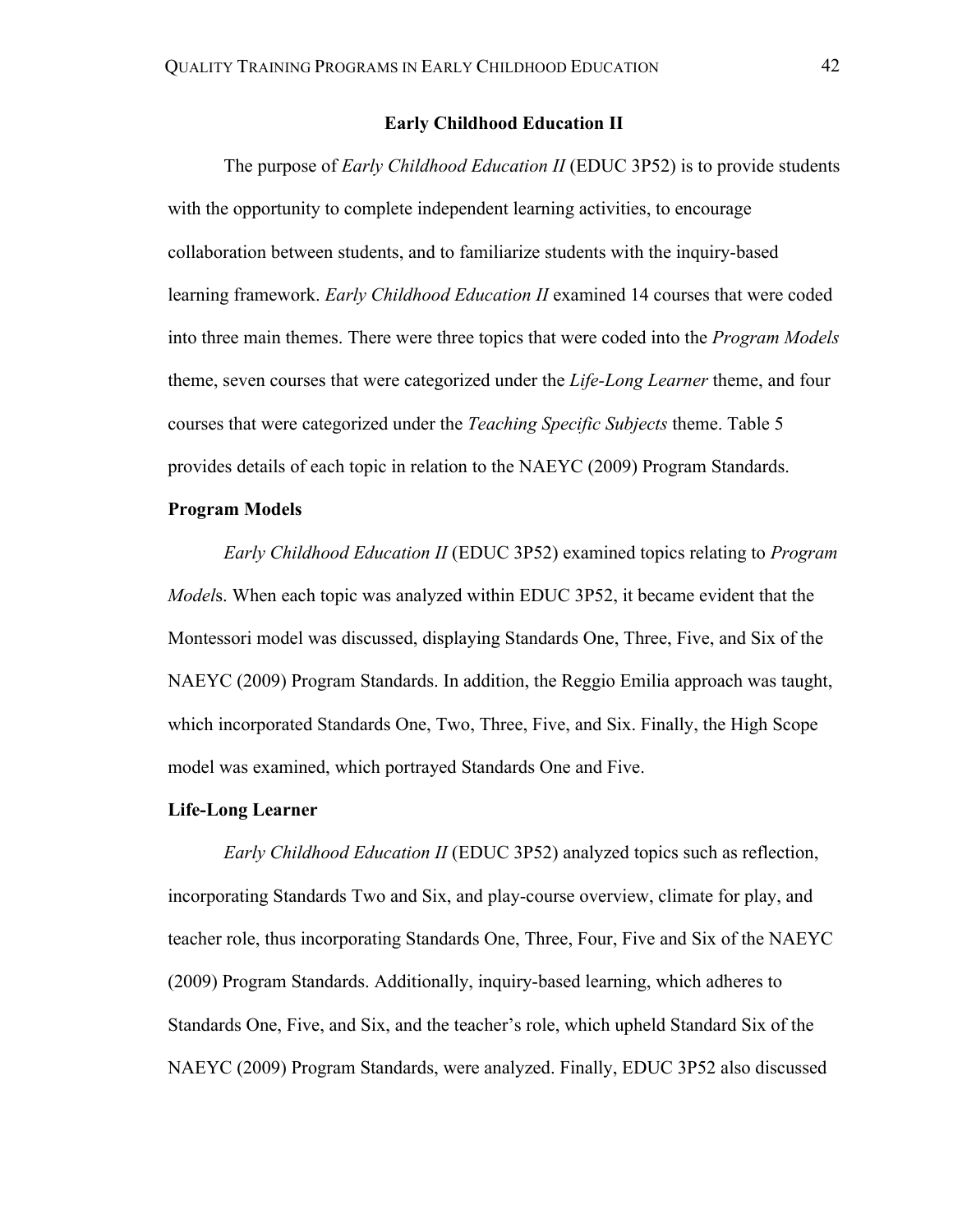experimental learning, which incorporated Standards One, Three, Four, and Five of the NAEYC (2009) Program Standards.

## **Teaching Specific Subjects**

*Early Childhood Education II* (EDUC 3P52) also discussed topics such as science and technology, art, drama and music, thus incorporating Standard Five of the NAEYC (2009) Program Standards. *Early Childhood Education II* then examined the language of emotions in children, which displayed Standards One, Three, Five, and Six of the NAEYC (2009) Program Standards.

Table 5

*EDUC 3P52 Topics in Relation to the NAEYC (2009) Program Standards*

| <b>EDUC 3P52</b>      | <b>Standard</b><br>One | <b>Standard</b><br>Two | <b>Standard</b><br><b>Three</b> | <b>Standard</b><br>Four | <b>Standard</b><br><b>Five</b> | <b>Standard</b><br><b>Six</b> | <b>Total</b>   |
|-----------------------|------------------------|------------------------|---------------------------------|-------------------------|--------------------------------|-------------------------------|----------------|
| <b>Program Models</b> |                        |                        |                                 |                         |                                |                               |                |
| Montessori            | $\mathbf X$            |                        | $\mathbf X$                     |                         | $\mathbf X$                    |                               | $\overline{3}$ |
| Reggio Emilia         | X                      | X                      | $\mathbf{X}$                    |                         | X                              | $\mathbf{X}$                  | 5              |
| High Scope            | X                      |                        |                                 |                         | $\mathbf X$                    |                               | $\overline{2}$ |
| Life-Long             |                        |                        |                                 |                         |                                |                               |                |
| Learner               |                        |                        |                                 |                         |                                |                               |                |
| Life-Long Learner     |                        |                        |                                 |                         |                                |                               |                |
| in the Classroom      |                        |                        |                                 |                         |                                |                               |                |
| Reflection            |                        | $\mathbf X$            |                                 |                         |                                | $\mathbf X$                   | $\overline{2}$ |
| Play-course           | $\mathbf x$            |                        | $\mathbf{X}$                    | $\mathbf X$             | X                              | $\mathbf X$                   | 5              |
| overview              |                        |                        |                                 |                         |                                |                               |                |
| Climate for play      | X                      |                        | X                               | X                       | $\mathbf X$                    | $\mathbf X$                   | $\sqrt{5}$     |
| Teacher Role          | X                      |                        | $\mathbf X$                     | $\mathbf x$             | $\mathbf X$                    | $\mathbf X$                   | 5              |
| Experimental          | X                      |                        | $\mathbf{X}$                    | X                       | X                              |                               | $\overline{4}$ |
| learning              |                        |                        |                                 |                         |                                |                               |                |
| Teachers role         |                        |                        |                                 |                         |                                | $\mathbf{X}$                  | 1              |
| Inquiry based         | X                      |                        |                                 |                         | $\mathbf X$                    | $\mathbf X$                   | 3              |
| learning (IBL)        |                        |                        |                                 |                         |                                |                               |                |
| Teaching specific     |                        |                        |                                 |                         |                                |                               |                |
| subjects              |                        |                        |                                 |                         |                                |                               |                |
| Science and           |                        |                        |                                 |                         | $\mathbf X$                    |                               | 1              |
| technology            |                        |                        |                                 |                         |                                |                               |                |
| Art                   |                        |                        |                                 |                         | $\mathbf X$                    |                               | 1              |
| Drama and music       |                        |                        |                                 |                         | $\mathbf X$                    |                               | 1              |
| Language of           | X                      |                        | $\mathbf X$                     |                         | $\mathbf X$                    | X                             | $\overline{4}$ |
| emotions              |                        |                        |                                 |                         |                                |                               |                |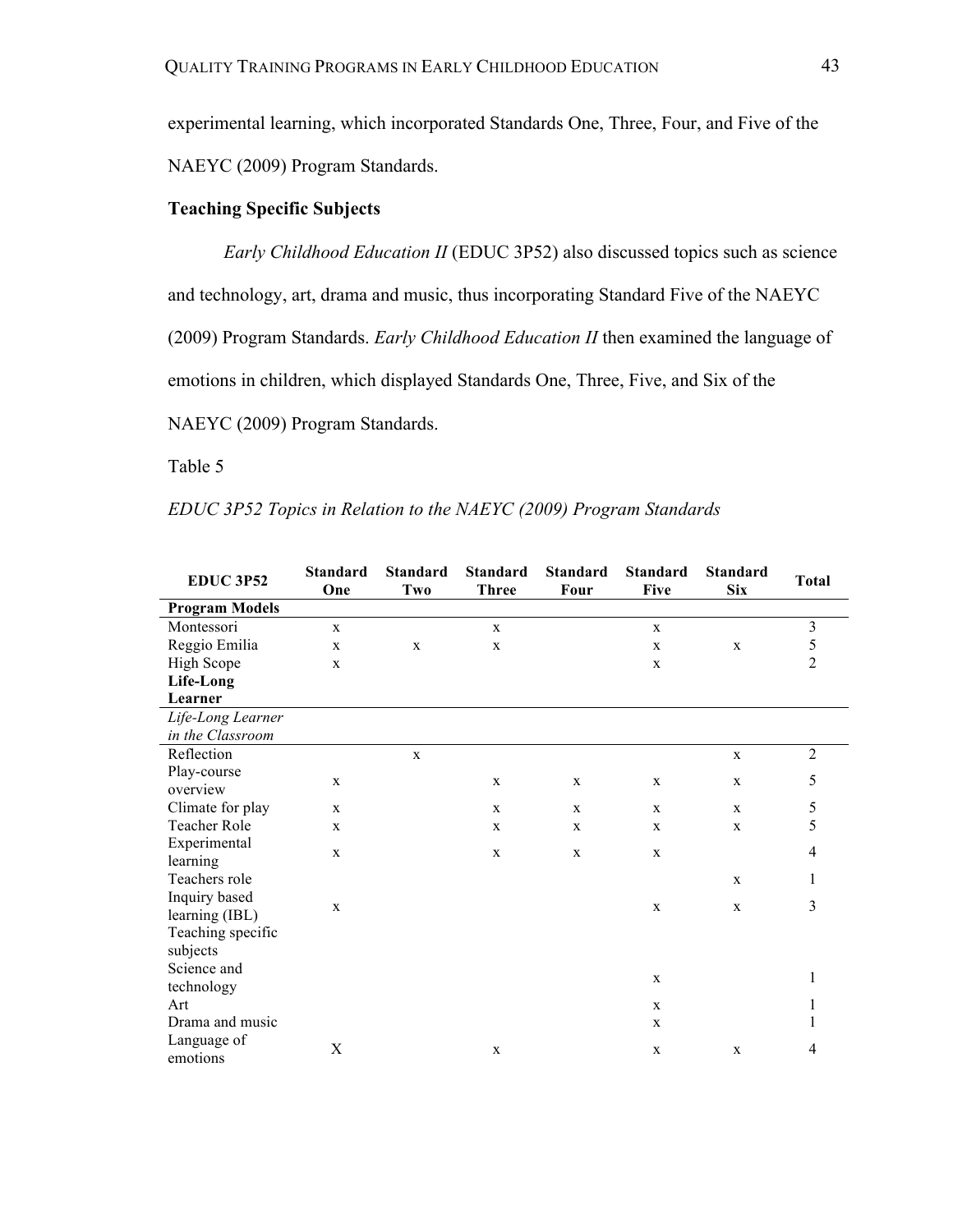## **Research, Ethics, and Care in ECE**

The purpose of *Research, Ethics, and Care in ECE* (EDUC 3P53) was to provide students with the opportunity to learn different approaches for conducting research with children. The students were also provided with the opportunity to explore research that relates to the Code of Ethics and Standards of Practice in Early Childhood Education. There were eight different topics that could be coded into two major themes. The theme *Knowledge of the Early Childhood Education Field* incorporated seven of the eight topics. Finally, the theme of *Life-Long Learner* incorporated one topic. Table 6 provides details of each topic in relation to the NAEYC (2009) Program Standards.

## **Knowledge of the Early Childhood Education Field**

"Knowledge in the Classroom" was one of the sub-categories that was categorized under the *Knowledge of the Early Childhood Education Field* topic. Within this sub-category, 20 topics were discussed. *Research, Ethics, and Care in ECE* (EDUC 3P53) discussed 7 of the 20 topics. The topics that were examined within EDUC 3P53 included ethical practice, codes of ethics, ethical judgment, policies that impact ethics and care, research on/with children, Children's Charter of Rights, and applying ethics to a specific scenario, which fell under Standard Six of the NAEYC (2009) Program Standards.

### **Life-Long Learner**

"Life-long Learner in the Classroom" was also a sub-category that was coded into the *Knowledge of the Early Childhood Education Field* theme. Within this sub-category, 13 topics were discussed. *Research, Ethics, and Care in ECE* (EDUC 3P53) incorporated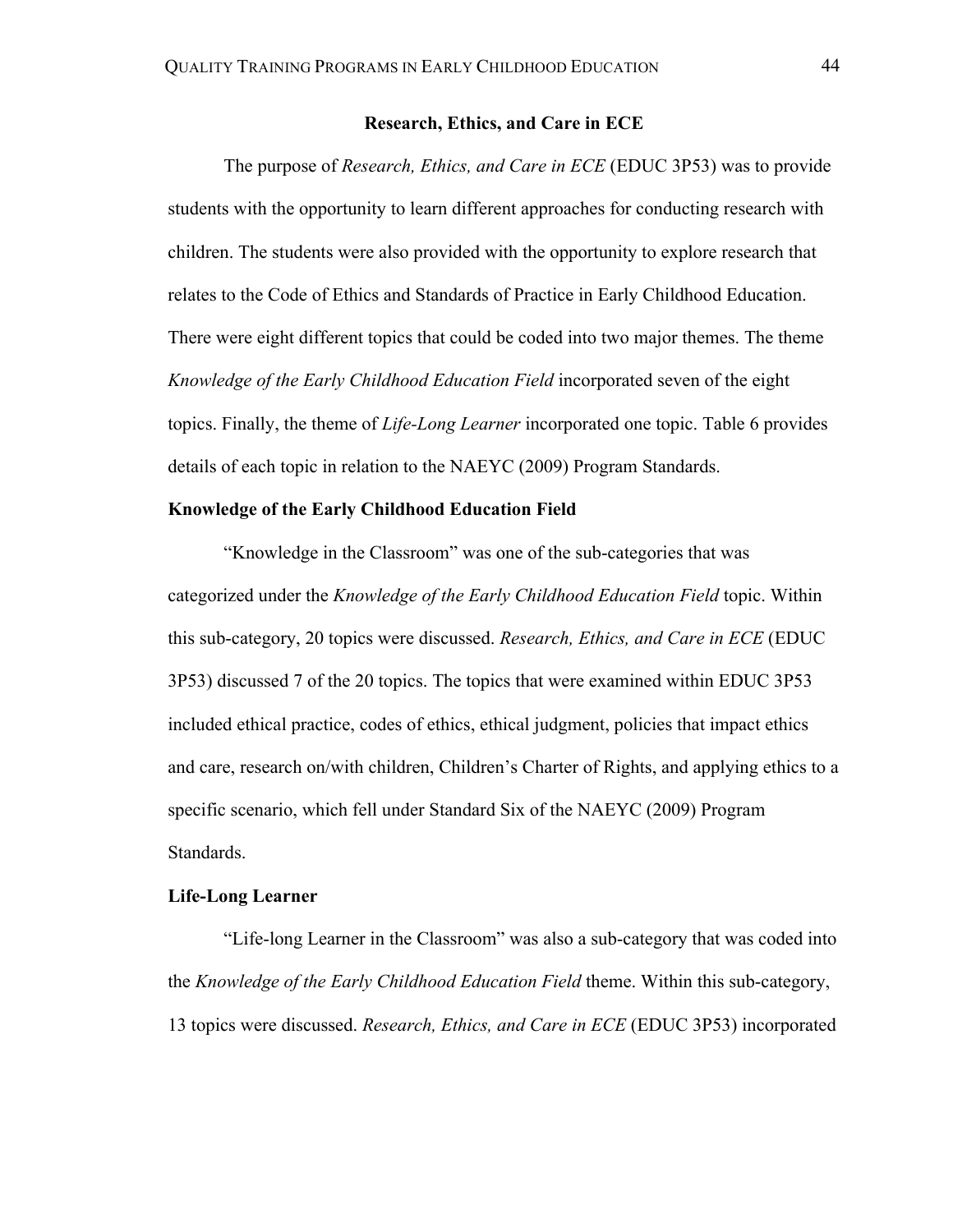one topic that included professionalism, which displayed Standard Six of the NAEYC

(2009) Program Standards.

Table 6

*EDUC 3P53 Topics in Relation to the NAEYC (2009) Program Standards*

| <b>EDUC 3P53</b>    | <b>Standard</b><br>One | <b>Standard</b><br>Two | <b>Standard</b><br><b>Three</b> | <b>Standard</b><br>Four | <b>Standard</b><br><b>Five</b> | <b>Standard</b><br><b>Six</b> | <b>Total</b> |
|---------------------|------------------------|------------------------|---------------------------------|-------------------------|--------------------------------|-------------------------------|--------------|
| <b>Knowledge of</b> |                        |                        |                                 |                         |                                |                               |              |
| the ECE Field       |                        |                        |                                 |                         |                                |                               |              |
| Knowledge in the    |                        |                        |                                 |                         |                                |                               |              |
| Classroom           |                        |                        |                                 |                         |                                |                               |              |
| Ethical practice    |                        |                        |                                 |                         |                                | X                             |              |
| Codes of ethics     |                        |                        |                                 |                         |                                | $\mathbf{x}$                  |              |
| Ethical judgment    |                        |                        |                                 |                         |                                | $\mathbf{x}$                  |              |
| Policies            |                        |                        |                                 |                         |                                | X                             | 1            |
| Research on/with    |                        |                        |                                 |                         |                                | X                             |              |
| children            |                        |                        |                                 |                         |                                |                               | 1            |
| Children's          |                        |                        |                                 |                         |                                | X                             |              |
| charter of rights   |                        |                        |                                 |                         |                                |                               | 1            |
| Applying ethics     |                        |                        |                                 |                         |                                | X                             |              |
| Life-Long           |                        |                        |                                 |                         |                                |                               |              |
| Learner             |                        |                        |                                 |                         |                                |                               |              |
| Life-Long           |                        |                        |                                 |                         |                                |                               |              |
| Learner in the      |                        |                        |                                 |                         |                                |                               |              |
| Classroom           |                        |                        |                                 |                         |                                |                               |              |
| Professionalism     |                        |                        |                                 |                         |                                | $\mathbf X$                   |              |

## **Internship I**

The purpose of *Internship I* (EDUC 3P85) was to provide students with the opportunity to incorporate theory into practice. Each student was required to attend an internship and reflect on the experience. There were four topics that were categorized into one main theme: *Life-Long Learner*. It is important to note that EDUC 3P85 was an online course, and each topic was derived from the assignments. During the internship experience, students were provided with multiple learning opportunities. For the purpose of this paper, only the topics identified in the course outlines were analyzed. Table 7 provides details of each topic in relation to the NAEYC (2009) Program Standards.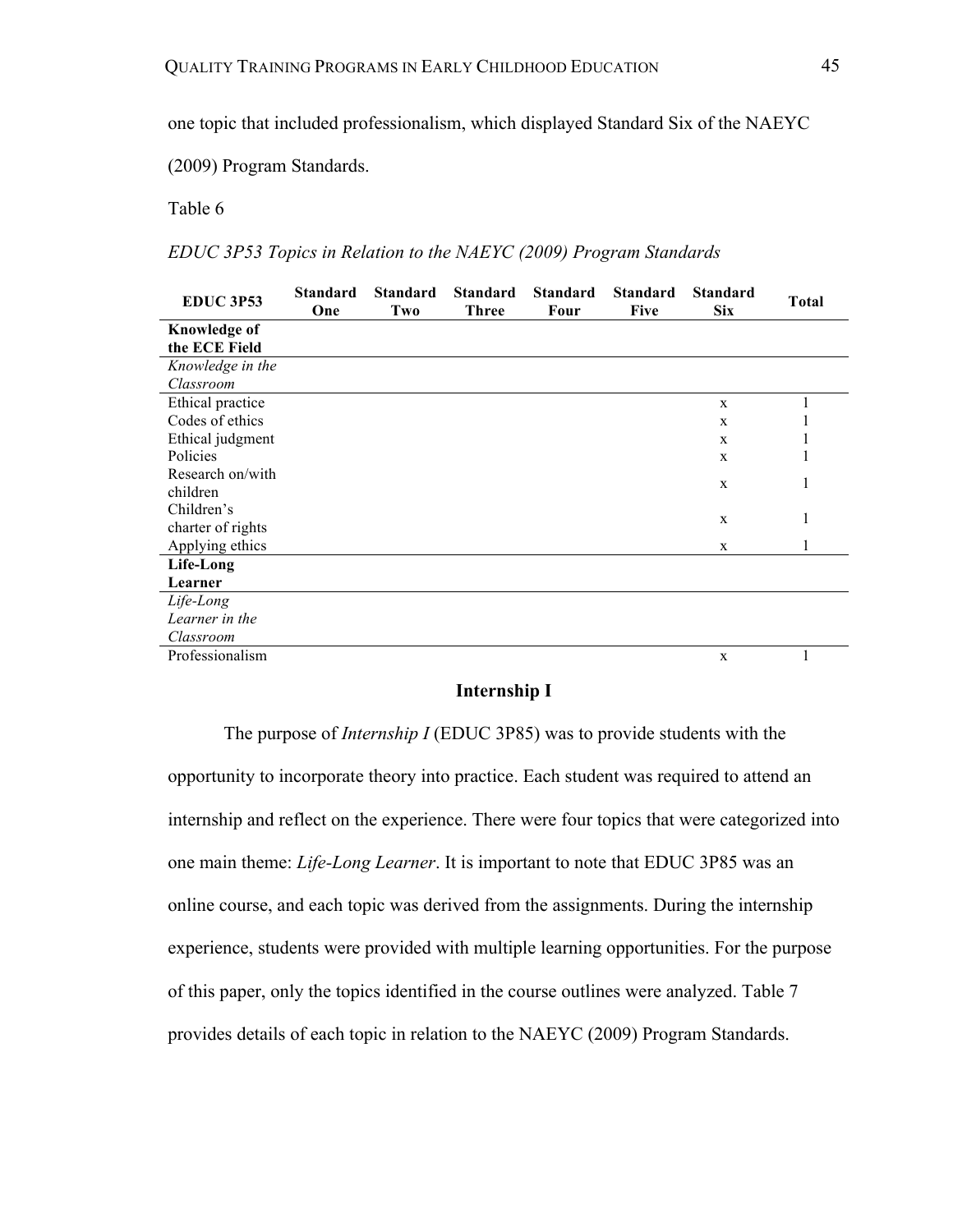## **Life-Long Learner in the Classroom**

"Life-long Learner in the Classroom" was one of the sub-categories that was coded into the *Life-Long Learner* theme. Within this sub-category, 13 topics were discussed. *Internship I* (EDUC 3P85) analyzed 5 of the 13 topics. The topics included, professionalism and the Code of Ethics and standards of practice, thus incorporating Standard Six, reflection, which displayed Standard Two and Standard Six, and theory to practice, which adhered to Standard One, Two, Three, Four, Five, and Six of the NAEYC (2009) Program Standards.

Table 7

| EDUC 3P85 Topics in Relation to the NAEYC (2009) Program Standards |  |  |  |
|--------------------------------------------------------------------|--|--|--|
|--------------------------------------------------------------------|--|--|--|

| <b>EDUC 3P85</b>                            | Standard<br>One | <b>Standard</b><br>Two | <b>Standard</b><br><b>Three</b> | <b>Standard</b><br>Four | <b>Standard</b><br><b>Five</b> | <b>Standard</b><br><b>Six</b> | <b>Total</b>   |
|---------------------------------------------|-----------------|------------------------|---------------------------------|-------------------------|--------------------------------|-------------------------------|----------------|
| Life-Long                                   |                 |                        |                                 |                         |                                |                               |                |
| Learner                                     |                 |                        |                                 |                         |                                |                               |                |
| Professionalism                             |                 |                        |                                 |                         |                                | X                             |                |
| Reflection                                  |                 | X                      |                                 |                         |                                | X                             | $\overline{2}$ |
| Theory to<br>practice                       | X               | X                      | X                               | X                       | X                              | X                             | 6              |
| Code of ethics,<br>standards of<br>practice |                 |                        |                                 |                         |                                | X                             |                |

### **ECE Honours Thesis**

The purpose of *ECE Honours Thesis* (EDUC 4P50) was to provide students with the opportunity to conduct and carryout a major research project. There were eight topics that were coded within one major theme: *Life-Long Learner*. There were seven topics that were coded into the "Research Methods" sub-category of the *Life-Long Learner* theme, and one topic that was coded into the "Life-Long Learner in the Classroom" subcategory. Table 8 provides details of each topic in relation to the NAEYC (2009) Program Standards.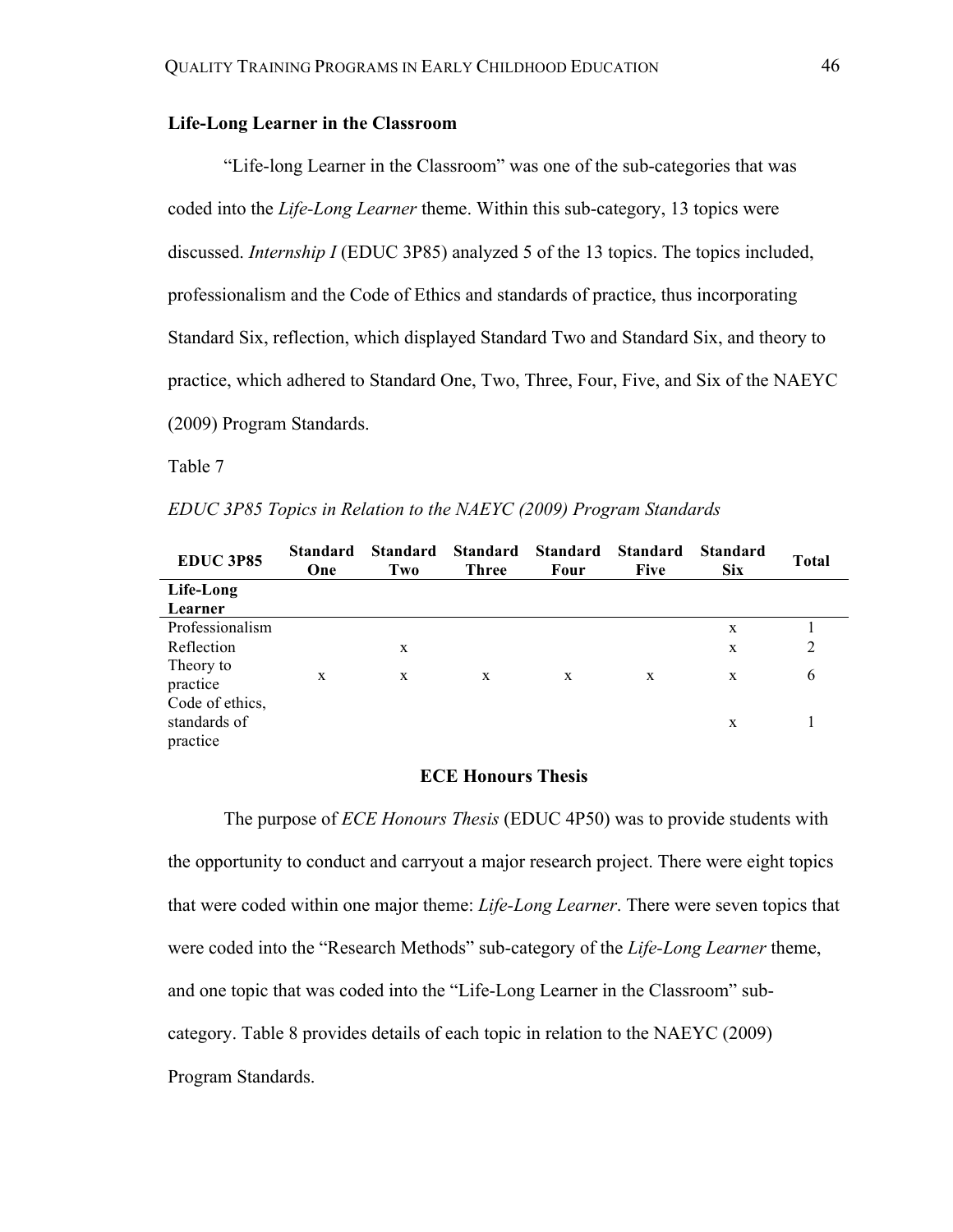## **Life-Long Learner**

"Research Methods" is a sub-category that was coded under the *Life-Long Learne r*theme. Within this sub-category, 14 topics were discussed. *ECE Honours Thesis* (EDUC 4P50) analyzed 7 of the 14 topics. The topics included qualitative versus quantitative research, developing a thesis statement, time management skills when writing a thesis, introduction and rational, literature reviews, research methodology, and ethics clearance. All of these topics displayed Standard Six of the NAEYC (2009) Program Standards.

**Life-Long Learner in the Classroom.** Lastly, EDUC 4P50 provided the students

with the opportunity to interact with their peers, which incorporates Standard Six.

Table 8

| <b>EDUC 4P50</b> | <b>Standard</b><br>One | <b>Standard</b><br>Two | <b>Standard</b><br><b>Three</b> | <b>Standard</b><br>Four | <b>Standard</b><br><b>Five</b> | <b>Standard</b><br><b>Six</b> | <b>Total</b> |  |
|------------------|------------------------|------------------------|---------------------------------|-------------------------|--------------------------------|-------------------------------|--------------|--|
| Life-Long        |                        |                        |                                 |                         |                                |                               |              |  |
| Learner          |                        |                        |                                 |                         |                                |                               |              |  |
| Research         |                        |                        |                                 |                         |                                |                               |              |  |
| Methods          |                        |                        |                                 |                         |                                |                               |              |  |
| Qualitative      |                        |                        |                                 |                         |                                |                               |              |  |
| versus           |                        |                        |                                 |                         |                                | $\mathbf X$                   | $\mathbf{1}$ |  |
| quantitative     |                        |                        |                                 |                         |                                |                               |              |  |
| research         |                        |                        |                                 |                         |                                |                               |              |  |
| Developing a     |                        |                        |                                 |                         |                                |                               |              |  |
| thesis           |                        |                        |                                 |                         |                                | $\mathbf X$                   | 1            |  |
| statement        |                        |                        |                                 |                         |                                |                               |              |  |
| Time             |                        |                        |                                 |                         |                                |                               |              |  |
| management       |                        |                        |                                 |                         |                                | $\mathbf X$                   | $\mathbf{1}$ |  |
| skills           |                        |                        |                                 |                         |                                |                               |              |  |
| Introduction     |                        |                        |                                 |                         |                                | $\mathbf X$                   | $\mathbf{1}$ |  |
| and rational     |                        |                        |                                 |                         |                                |                               |              |  |
| Literature       |                        |                        |                                 |                         |                                | $\mathbf X$                   | 1            |  |
| review           |                        |                        |                                 |                         |                                |                               |              |  |
| Research         |                        |                        |                                 |                         |                                | $\mathbf X$                   | 1            |  |
| methodology      |                        |                        |                                 |                         |                                |                               |              |  |
| Ethics           |                        |                        |                                 |                         |                                | $\mathbf X$                   | 1            |  |
| clearance        |                        |                        |                                 |                         |                                |                               |              |  |
| Life-long        |                        |                        |                                 |                         |                                |                               |              |  |
| Learner in the   |                        |                        |                                 |                         |                                |                               |              |  |
| Classroom        |                        |                        |                                 |                         |                                |                               |              |  |
| Peer             |                        |                        |                                 |                         |                                | $\mathbf X$                   | $\mathbf{1}$ |  |
| interactions     |                        |                        |                                 |                         |                                |                               |              |  |

*EDUC 4P50 Topics in Relation to the NAEYC (2009) Program Standards*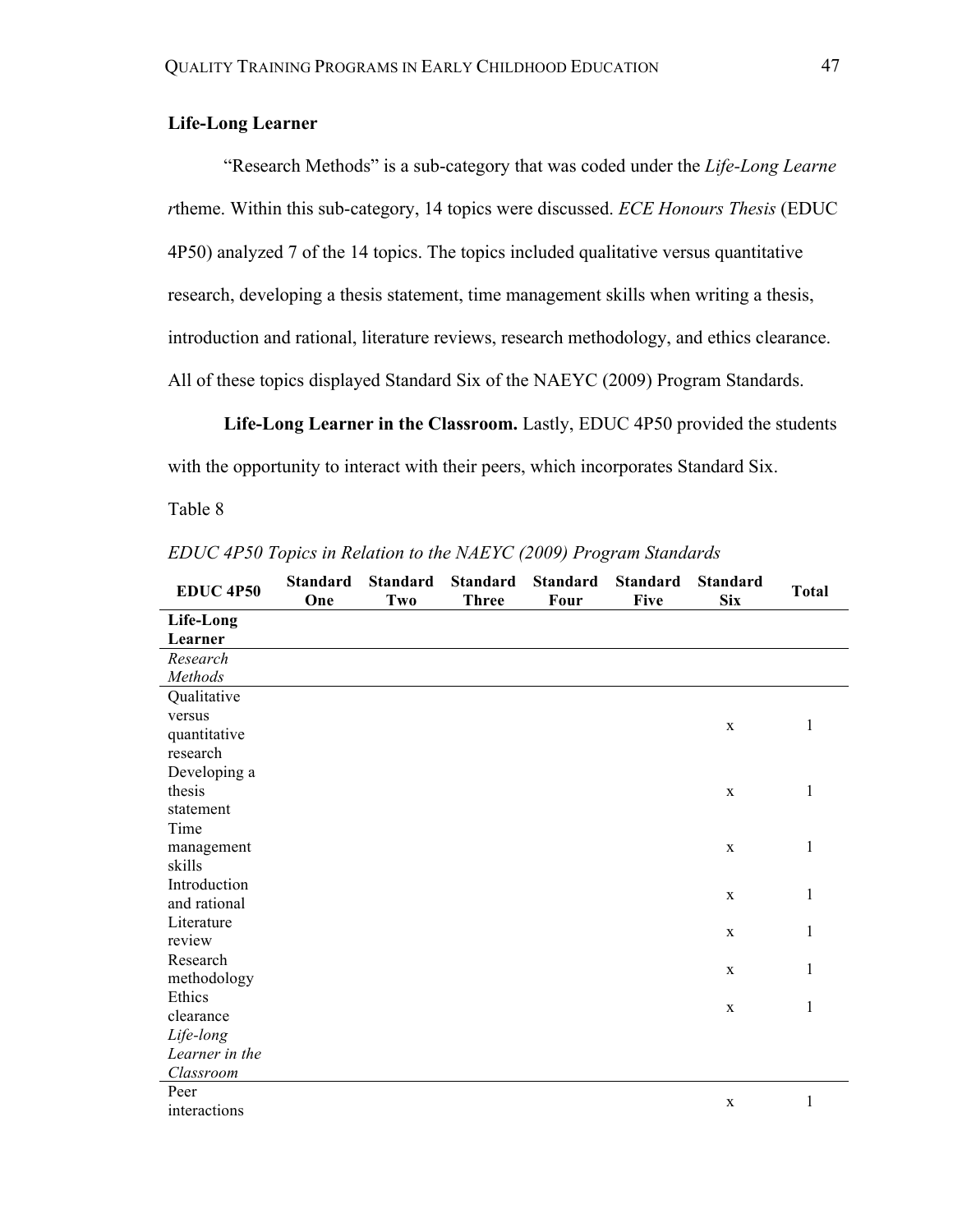## **Family, School, and Literacy**

The purpose of *Family School, and Literacy* (EDUC 3P40) was to provide students with the opportunity to learn the importance of family and community collaboration within the classroom environment. This course examined 11 different topics that were coded into two major themes. There were nine courses that were coded under "Family Involvement", a sub-category within the *Families* theme. Additionally, one topic was discussed that related to "Diversity in the Classroom," another subcategory within the *Families* theme. Finally, one topic was coded into the *Theorists* theme. Table 9 provides details of each topic in relation to the NAEYC (2009) Program Standards.

### **Families**

The *Family, School, and Literacy* course (EDUC 3P40) displayed 8 of the 11 topics discussed within the "Family Involvement" sub-category. The topics within this course that discussed "Family Involvement" included parenting styles, family engagement, family involvement in literacy and school, and approaches for engaging parents in the classroom. In addition, the topics of communication with families, developing family-school relationships, and family-based program visits were all included within the "Family Involvement" sub-category. Thus, Standards Two and Four of the NAEYC (2009) Program Standards were incorporated in this course. Finally, learning environments where children learn best was discussed within this course, therefore revealing Standards One and Five of the NAEYC (2009) Program Standards as being present.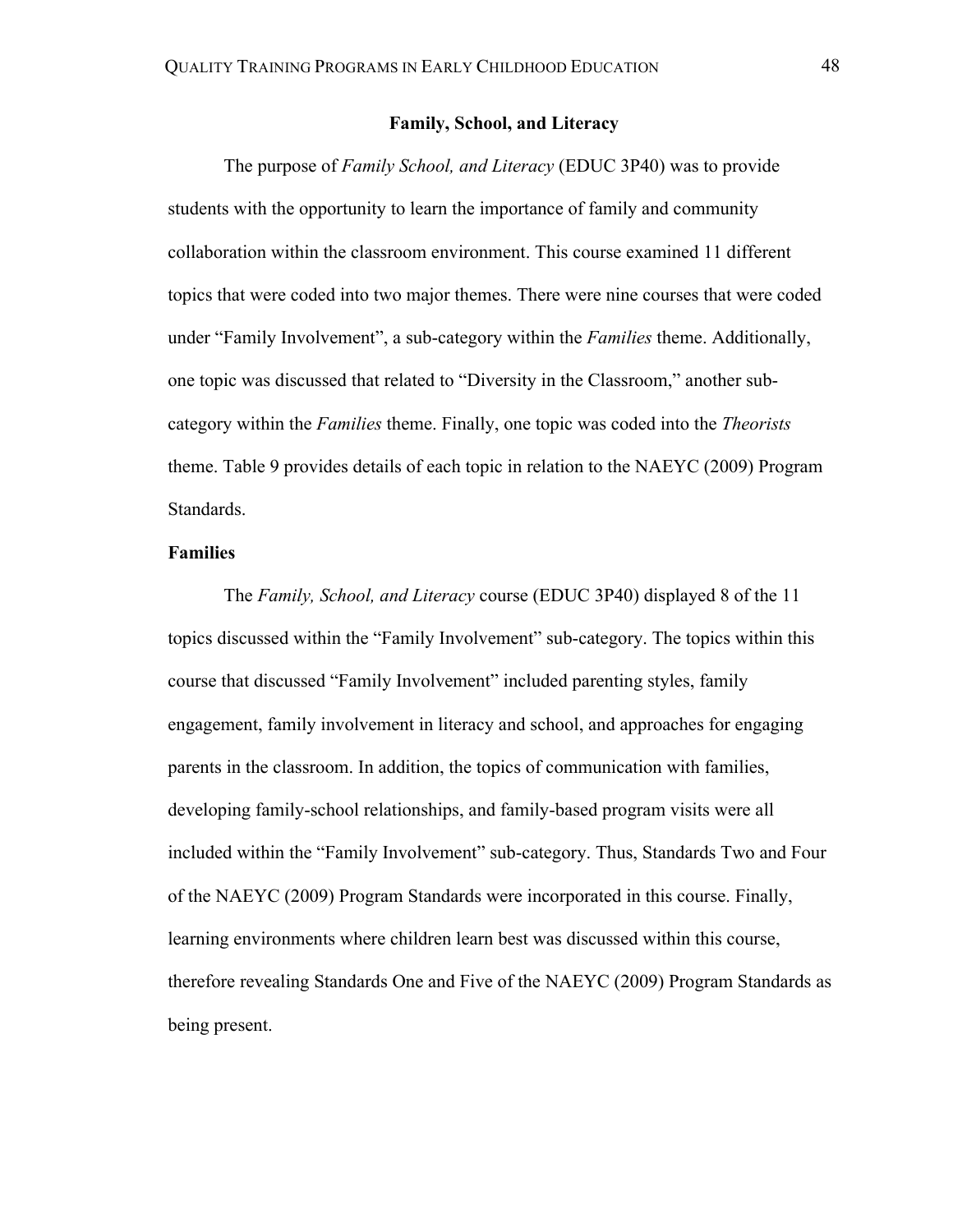**Diversity in the Classroom.** There were 21 topics that fell under the subcategory of "Diversity in the Classroom." As a course, *Family, School, and Literacy* (EDUC 3P40) discussed one topic related to culturally diverse families. The topics discussed culturally and linguistically diverse families within the childcare setting, which incorporated Standards Two and Four of the NAEYC (2009) Program Standards.

**Life-Long Learner in the Classroom.** *Family, School, and Literacy* (EDUC 3P40) also examined the topic of reflection, which adhered to Standards Two and Six of the NAEYC (2009) Program Standards.

## **Theorists**

Finally, EDUC 3P40 also discussed Epstein's theory, which adhered to Standards One, Two, Four, Five, and Six of the NAEYC (2009) Program Standards.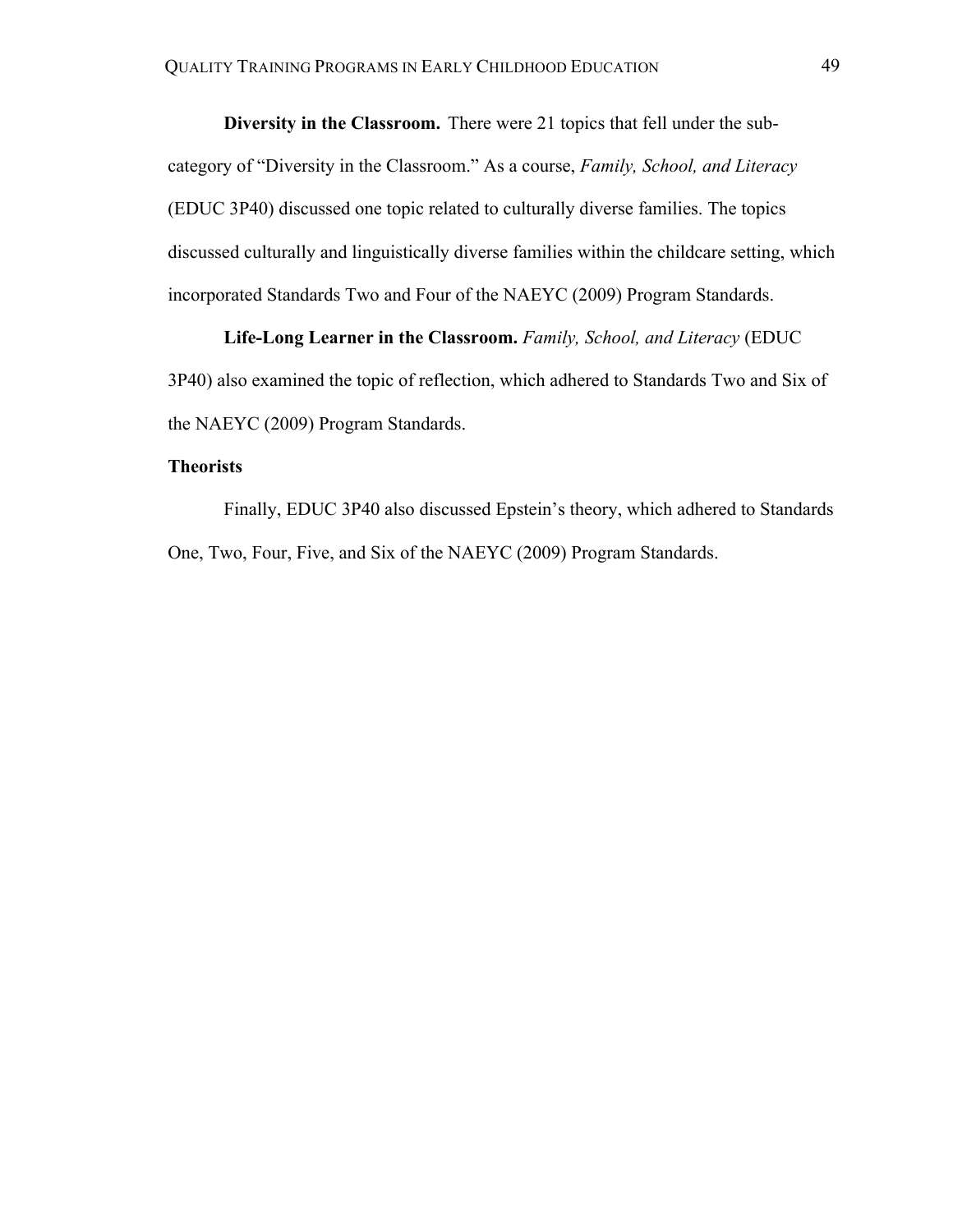## Table 9

| <b>EDUC 3P40</b>     | <b>Standard</b><br>One | <b>Standard</b><br>Two | <b>Standard</b><br><b>Three</b> | <b>Standard</b><br>Four | <b>Standard</b><br><b>Five</b> | <b>Standard</b><br><b>Six</b> | <b>Total</b>   |
|----------------------|------------------------|------------------------|---------------------------------|-------------------------|--------------------------------|-------------------------------|----------------|
| <b>Families</b>      |                        |                        |                                 |                         |                                |                               |                |
| Family               |                        |                        |                                 |                         |                                |                               |                |
| Involvement          |                        |                        |                                 |                         |                                |                               |                |
| Parenting styles     |                        | $\mathbf{X}$           |                                 | $\mathbf X$             |                                |                               | $\overline{2}$ |
| Family               |                        |                        |                                 |                         |                                |                               |                |
| engagement           |                        | $\mathbf{X}$           |                                 | $\mathbf X$             |                                |                               | $\overline{2}$ |
| Family               |                        |                        |                                 |                         |                                |                               |                |
| involvement in       |                        | $\mathbf X$            |                                 | $\mathbf X$             |                                |                               | $\overline{2}$ |
| literacy             |                        |                        |                                 |                         |                                |                               |                |
| Approaches for       |                        |                        |                                 |                         |                                |                               |                |
| engaging             |                        | $\mathbf{X}$           |                                 | $\mathbf X$             |                                |                               | $\overline{2}$ |
| parents              |                        |                        |                                 |                         |                                |                               |                |
| Communication        |                        |                        |                                 |                         |                                |                               |                |
| with families        |                        | $\mathbf X$            |                                 | X                       |                                |                               | $\overline{2}$ |
| Developing           |                        |                        |                                 |                         |                                |                               |                |
| family-school        |                        | $\mathbf X$            |                                 | $\mathbf X$             |                                |                               | $\overline{2}$ |
| relationships        |                        |                        |                                 |                         |                                |                               |                |
| Family based         |                        |                        |                                 |                         |                                |                               |                |
| program visits       |                        | $\mathbf X$            |                                 | $\mathbf X$             |                                |                               | $\overline{2}$ |
| Learning             |                        |                        |                                 |                         |                                |                               |                |
| environments         | $\mathbf X$            |                        |                                 |                         | $\mathbf X$                    |                               | $\overline{2}$ |
| Diversity in the     |                        |                        |                                 |                         |                                |                               |                |
| Classroom            |                        |                        |                                 |                         |                                |                               |                |
| Culturally and       |                        |                        |                                 |                         |                                |                               |                |
| linguistically       |                        | $\mathbf X$            |                                 | $\mathbf X$             |                                |                               | $\overline{2}$ |
| diverse families     |                        |                        |                                 |                         |                                |                               |                |
| Life-Long            |                        |                        |                                 |                         |                                |                               |                |
| Learner in the       |                        |                        |                                 |                         |                                |                               |                |
| $c\mathit{C}assroom$ |                        |                        |                                 |                         |                                |                               |                |
| Reflection           |                        | $\mathbf X$            |                                 |                         |                                | X                             | $\overline{2}$ |
| <b>Theorists</b>     |                        |                        |                                 |                         |                                |                               |                |
| Epstein's            |                        |                        |                                 |                         |                                |                               |                |
| theory               | $\mathbf X$            | $\mathbf{X}$           |                                 | $\mathbf X$             | $\mathbf X$                    | $\mathbf X$                   | 5              |

# *EDUC 3P40 Topics in Relation to the NAEYC (2009) Program Standards*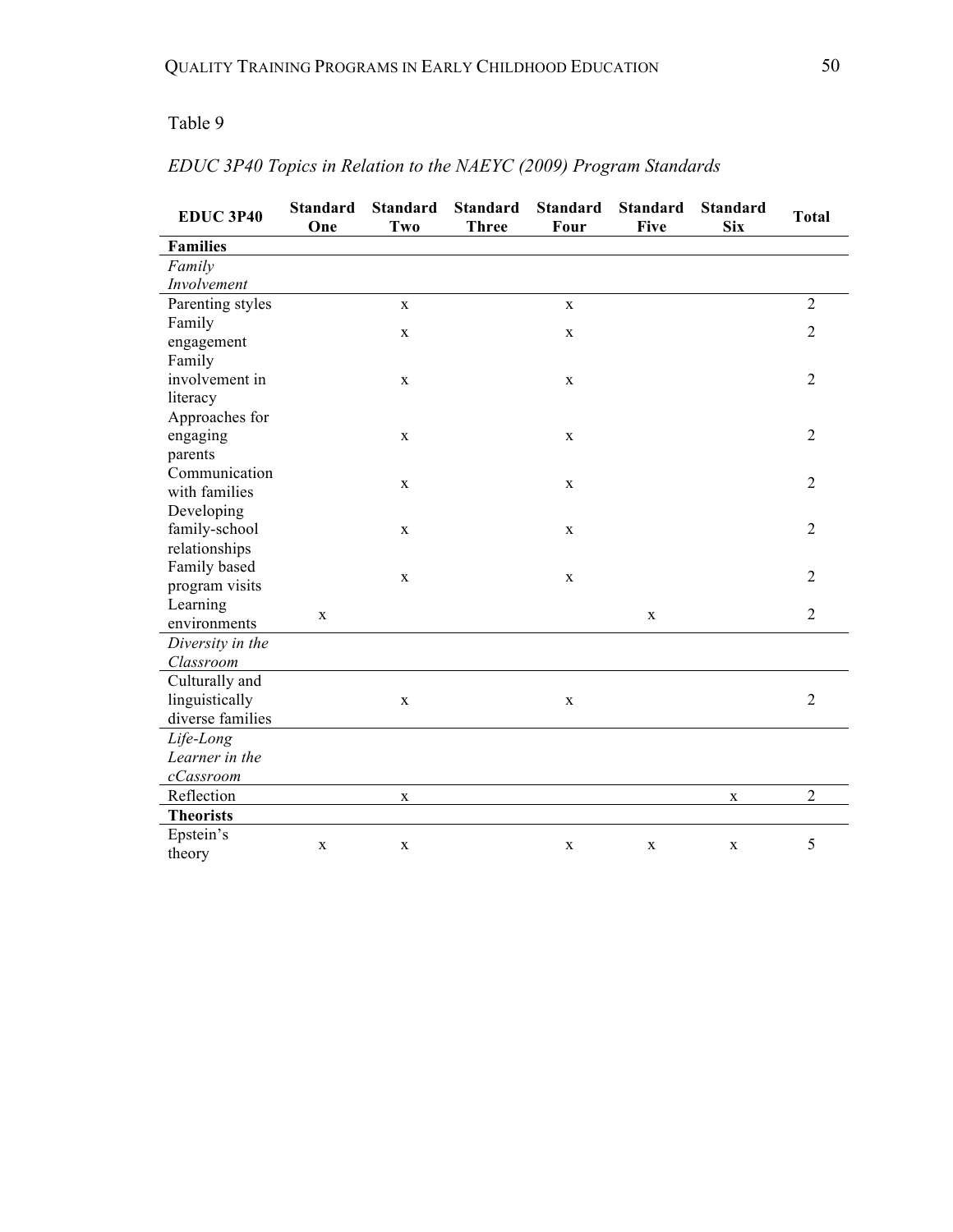## **Observation and Evaluation in ECE**

*Observation and Evaluation in ECE* (EDUC 4P04) provides students with the opportunity to explore different assessment tools and various observation models. The course examines 11 topics that were coded into three main themes. There were three topics that were coded into the *Knowledge of the ECE Field* theme and seven courses that were coded into the *Life-Long Learner* theme. Finally, one topic was coded into the *Families* theme. Table 10 provides details of each topic in relation to the NAEYC (2009) Program Standards

## **Knowledge of the Early Childhood Education Field**

Observation and Evaluation in ECE (EDUC 4P04) discussed three topics that related to the sub-category of "Learning in the Classroom." These topics included assessment policies in Ontario, assessment tools, and program evaluation tools in the early years, which upheld Standard Six of the NAEYC (2009) Program Standards.

#### **Family Involvement**

EDUC 4P04 examined the ways in which educators communicated with children and families, a topic that upholds Standards Two and Four of the NAEYC (2009) Program Standards.

#### **Life-Long Learner in the Classroom**

Finally, *Observation and Evaluation in ECE* (EDUC 4P04) analyzed topics relating to observation techniques and rubrics, which incorporated Standard Three of the NAEYC (2009) Program Standards, the KWLM assessment tool, which adhered to Standards One, Three, and Five, and anecdotal records, rating scales, running records,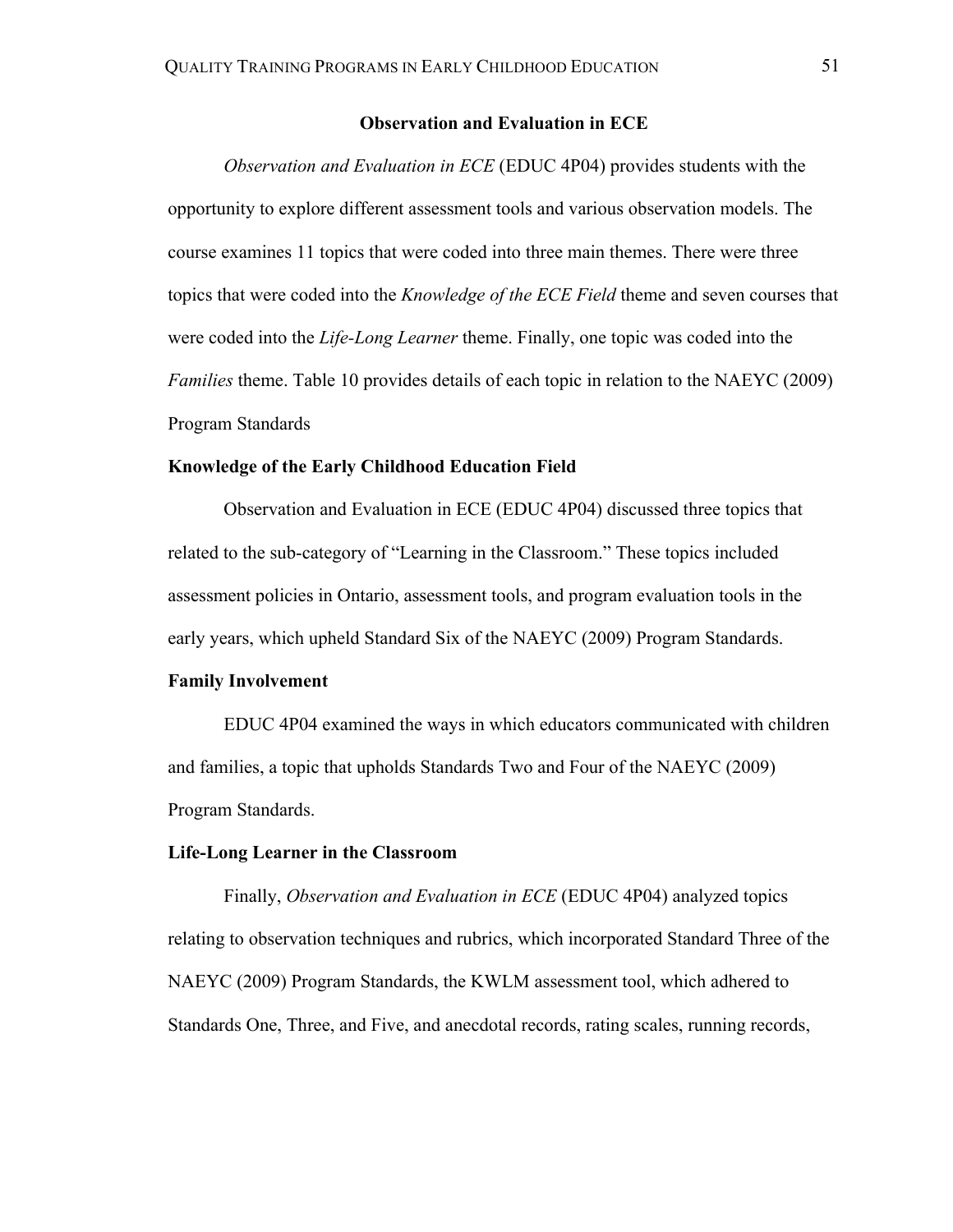and checklists, which displayed Standard Three of the NAEYC (2009) Program

Standards.

## Table 10

# *EDUC 2F96 Topics in Relation to the NAEYC (2009) Program Standards*

| EDUC <sub>4P04</sub>                 | <b>Standard</b><br>One | <b>Standard</b><br>Two | <b>Standard</b><br><b>Three</b> | <b>Standard</b><br><b>Four</b> | <b>Standard</b><br><b>Five</b> | <b>Standard</b><br><b>Six</b> | <b>Total</b>   |
|--------------------------------------|------------------------|------------------------|---------------------------------|--------------------------------|--------------------------------|-------------------------------|----------------|
| <b>Knowledge of</b><br>the ECE Field |                        |                        |                                 |                                |                                |                               |                |
| Learning in the                      |                        |                        |                                 |                                |                                |                               |                |
| Classroom                            |                        |                        |                                 |                                |                                |                               |                |
| Assessment                           |                        |                        |                                 |                                |                                | X                             | 1              |
| policies                             |                        |                        |                                 |                                |                                |                               |                |
| <b>Evaluation</b> tools              |                        |                        |                                 |                                |                                | $\mathbf x$                   | 1              |
| Assessment tools                     |                        |                        |                                 |                                |                                | $\mathbf x$                   | 1              |
| Life-Long                            |                        |                        |                                 |                                |                                |                               |                |
| Learner                              |                        |                        |                                 |                                |                                |                               |                |
| Life-long Learner                    |                        |                        |                                 |                                |                                |                               |                |
| in the Classroom                     |                        |                        |                                 |                                |                                |                               |                |
| Observation                          |                        |                        | X                               |                                |                                |                               | 1              |
| techniques                           |                        |                        |                                 |                                |                                |                               |                |
| <b>KWLM</b>                          | X                      | $\mathbf X$            |                                 |                                | X                              |                               | 3              |
| assessment tool                      |                        |                        |                                 |                                |                                |                               |                |
| Anecdotal records                    |                        |                        | $\mathbf{X}$                    |                                |                                |                               | 1              |
| Running records                      |                        |                        | X                               |                                |                                |                               | 1              |
| Rating scales                        |                        |                        | X                               |                                |                                |                               | 1              |
| Checklist                            |                        |                        | $\mathbf{X}$                    |                                |                                |                               | 1              |
| Rubrics                              |                        |                        | $\mathbf X$                     |                                |                                |                               | 1              |
| Families                             |                        |                        |                                 |                                |                                |                               |                |
| Family                               |                        |                        |                                 |                                |                                |                               |                |
| involvement                          |                        |                        |                                 |                                |                                |                               |                |
| Communicating<br>with families       |                        | X                      |                                 | $\mathbf x$                    |                                |                               | $\overline{2}$ |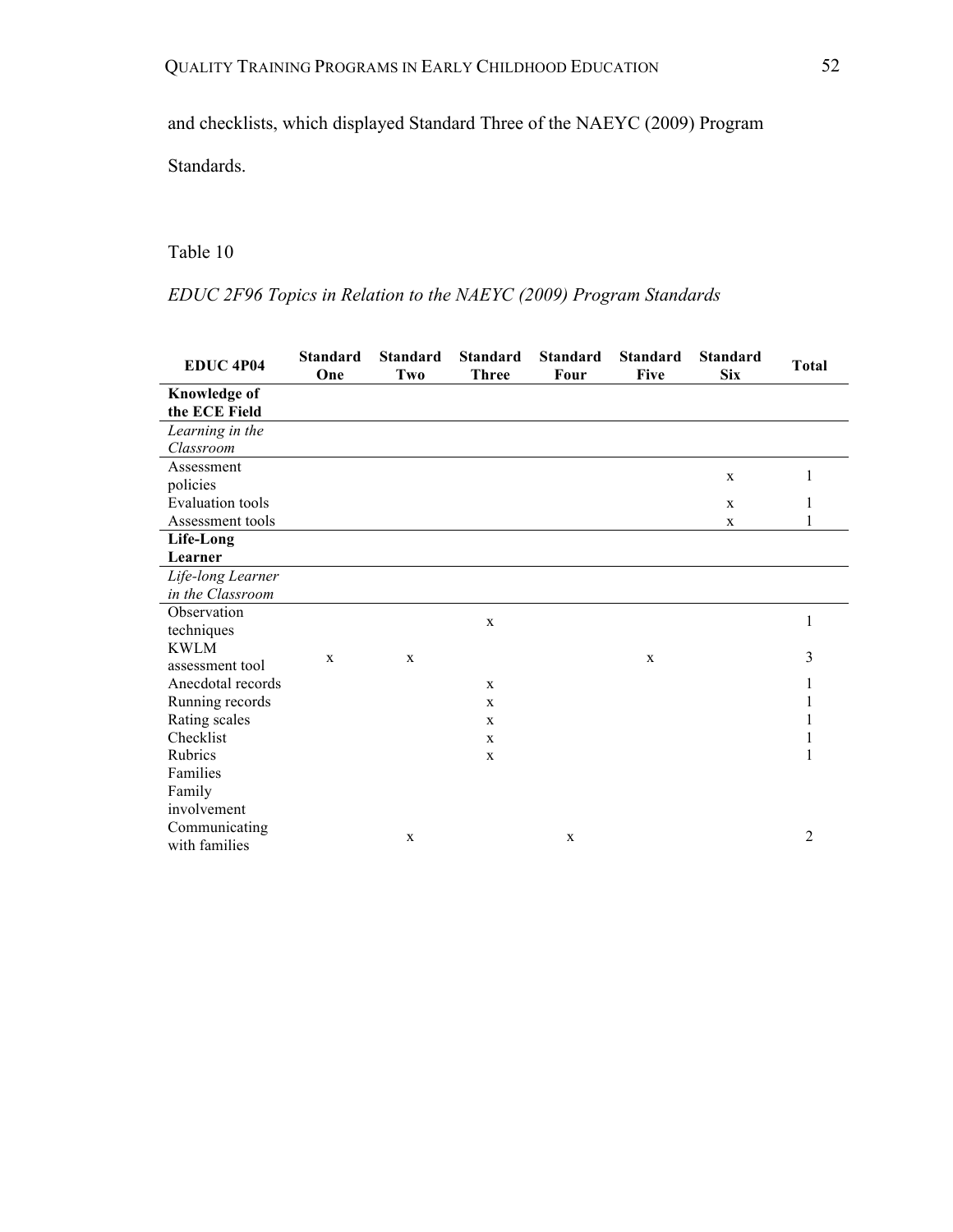## **Mathematics in the Early Years**

The purpose of *Mathematics in the Early Years* (EDUC 4P14) was to provide students with the opportunity to develop new pedagogical techniques when implementing mathematics into the early years classroom. There were 14 topics that were discussed in this course, that were coded into one main sub-category of "Teaching Math," which is a sub-category of the main theme of *Teaching Specific Subjects*. Table 11 provides details of each topic in relation to the NAEYC (2009) Program Standards.

#### **Teaching Specific Subjects**

There were 14 topics that were coded into the "Teaching Math" sub-category. The course *Mathematics in the Early Years* (EDUC 4P14) discussed topics relating to assessment, matching, classification, and comparing, which displayed Standards One, Four, and Five of the NAEYC (2009) Program Standards. In addition, EDUC 4P14 analyzed topics such as serration, developing number sense, place value systems, data analysis with graphing and probability and early algebra relating to patterns, functions and shapes, which adhered to Standards One, Four, and Five of the NAEYC (2009) Program Standards. Students were also provided with the opportunity to learn the ways in which mathematics can be taught to children through interactive online game. Finally, topics such as problem-solving, geometry, and measurement which adhered to Standards One, Four, and Five of the NAEYC (2009) Program Standards were also discussed.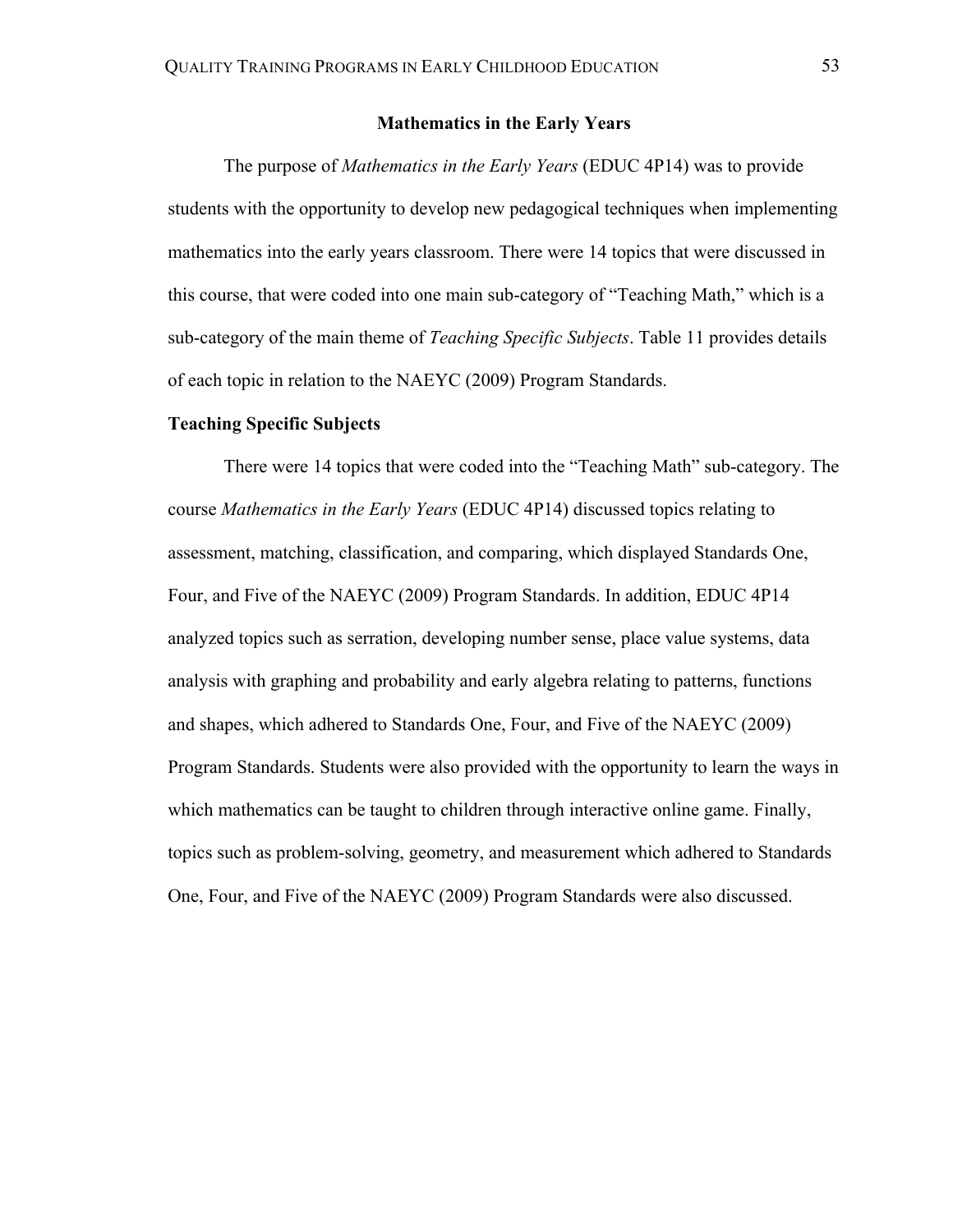## Table 11

| <b>EDUC 4P14</b>                 | <b>Standard</b><br>One | <b>Standard</b><br>Two | <b>Standard</b><br><b>Three</b> | <b>Standard</b><br>Four | <b>Standard</b><br><b>Five</b> | <b>Standard</b><br><b>Six</b> | <b>Total</b>                               |
|----------------------------------|------------------------|------------------------|---------------------------------|-------------------------|--------------------------------|-------------------------------|--------------------------------------------|
| <b>Teaching</b>                  |                        |                        |                                 |                         |                                |                               |                                            |
| <b>Specific</b>                  |                        |                        |                                 |                         |                                |                               |                                            |
| <b>Subjects</b>                  |                        |                        |                                 |                         |                                |                               |                                            |
| <b>Teaching Math</b>             |                        |                        |                                 |                         |                                |                               |                                            |
| Assessment                       | $\mathbf{x}$           |                        |                                 | $\mathbf{X}$            | $\mathbf{X}$                   |                               | $\mathfrak{Z}$                             |
| Matching                         | $\mathbf{x}$           |                        |                                 | $\mathbf X$             | X                              |                               |                                            |
| Classification                   | $\mathbf{x}$           |                        |                                 | X                       | X                              |                               | $\begin{array}{c} 3 \\ 3 \\ 3 \end{array}$ |
| Comparing                        | $\mathbf{x}$           |                        |                                 | X                       | X                              |                               |                                            |
| Serration                        | $\mathbf{x}$           |                        |                                 | X                       | X                              |                               | $\overline{3}$                             |
| Developing<br>number sense       | $\mathbf{X}$           |                        |                                 | $\mathbf X$             | $\mathbf X$                    |                               | 3                                          |
| Place value<br>systems           | $\mathbf X$            |                        |                                 | $\mathbf X$             | $\mathbf X$                    |                               | 3                                          |
| Data analysis<br>and probability | $\mathbf X$            |                        |                                 | $\mathbf X$             | $\mathbf X$                    |                               | 3                                          |
| Early algebra                    | $\mathbf{X}$           |                        |                                 | $\mathbf{X}$            | $\mathbf X$                    |                               | 3                                          |
| Functions and<br>shapes          | $\mathbf{x}$           |                        |                                 | $\mathbf{X}$            | X                              |                               | 3                                          |
| Online games                     | $\mathbf{X}$           |                        |                                 | $\mathbf X$             | $\mathbf{X}$                   |                               | 3                                          |
| Problem<br>solving               | $\mathbf{X}$           |                        |                                 | $\mathbf X$             | $\mathbf{X}$                   |                               | 3                                          |
| Geometry                         | $\mathbf{X}$           |                        |                                 | X                       | X                              |                               | $\mathfrak{Z}$                             |
| Measurement                      | $\mathbf{X}$           |                        |                                 | $\mathbf X$             | X                              |                               | 3                                          |

## *EDUC 4P14 Topics in Relation to the NAEYC (2009) Program Standards*

## **Research Methods in Education**

The purpose of *Research Methods in Education* (EDUC 4P80) was to provide students with the opportunity to explore different research design models and to analyze qualitative and quantitative research. There were seven topics that were examined within this course, that were coded into one theme: *Life-Long Learner*. Table 12 provides details of each topic in relation to the NAEYC (2009) Program Standards**.**

## **Life-Long Learner**

Within the "Research Methods" sub-category, 14 topics were discussed. *Research Methods in Education* (EDUC 4P80) analyzed 7 of the 14 topics. The topics included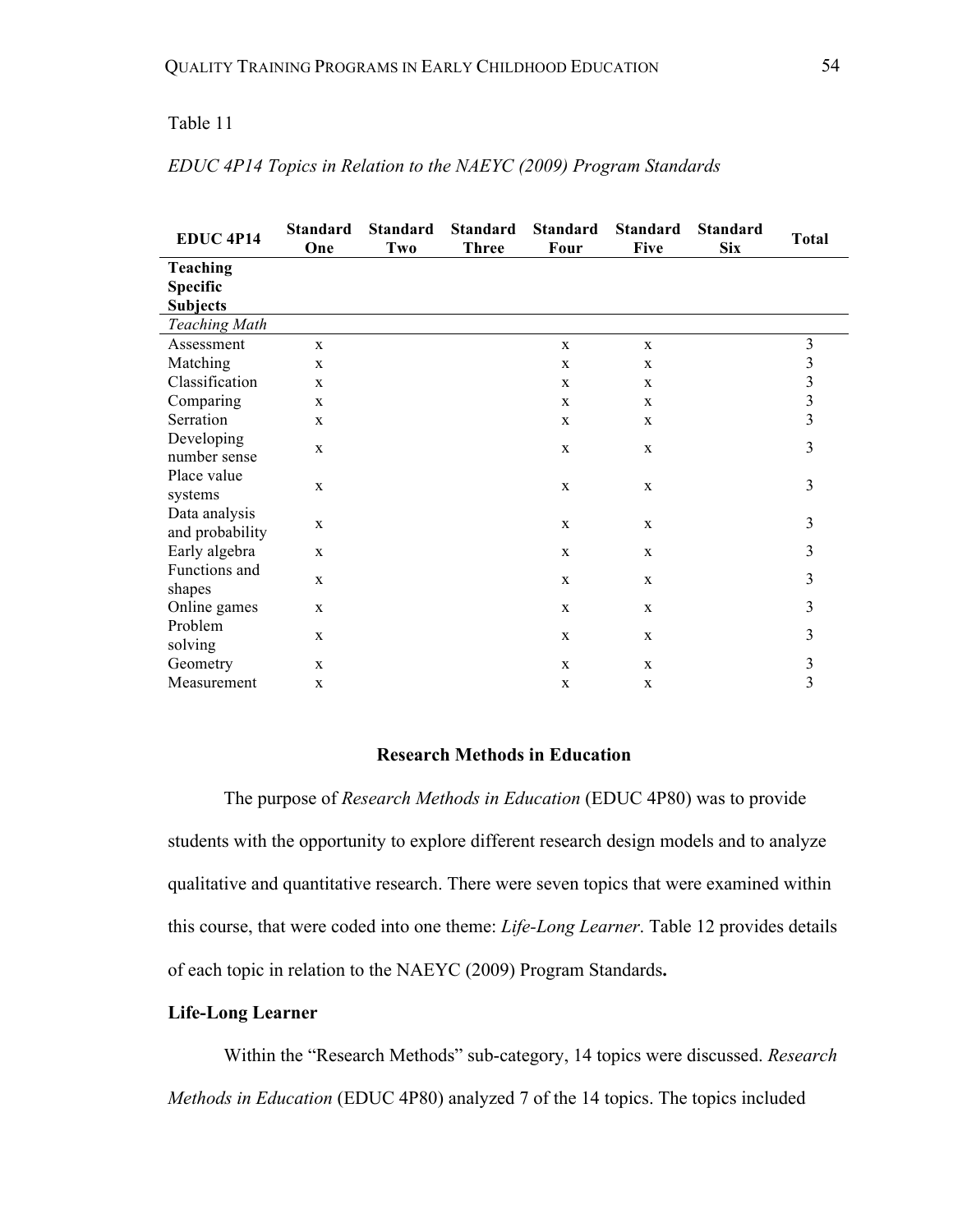qualitative versus quantitative research, developing a thesis statement, time management

skills when writing a thesis, introduction and rational, literature reviews, research

methodology, and ethics clearance. All of these topics displayed Standard Six of the

NAEYC (2009) Program Standards.

Table 12

*EDUC 4P80 Topics in Relation to the NAEYC (2009) Program Standards*

| <b>EDUC 4P80</b> | <b>Standard</b><br>One | <b>Standard</b><br>Two | <b>Standard</b><br><b>Three</b> | <b>Standard</b><br><b>Four</b> | <b>Standard</b><br><b>Five</b> | <b>Standard</b><br><b>Six</b> | <b>Total</b> |
|------------------|------------------------|------------------------|---------------------------------|--------------------------------|--------------------------------|-------------------------------|--------------|
| Life-Long        |                        |                        |                                 |                                |                                |                               |              |
| Learner          |                        |                        |                                 |                                |                                |                               |              |
| Research         |                        |                        |                                 |                                |                                |                               |              |
| Methods          |                        |                        |                                 |                                |                                |                               |              |
| Qualitative      |                        |                        |                                 |                                |                                |                               | 1            |
| designs          |                        |                        |                                 |                                |                                | $\mathbf X$                   |              |
| Quantitative     |                        |                        |                                 |                                |                                |                               | 1            |
| methods          |                        |                        |                                 |                                |                                | $\mathbf X$                   |              |
| Research         |                        |                        |                                 |                                |                                |                               |              |
| ethics           |                        |                        |                                 |                                |                                | $\mathbf X$                   | 1            |
| Recruitment      |                        |                        |                                 |                                |                                | $\mathbf{X}$                  | 1            |
| Research         |                        |                        |                                 |                                |                                |                               | 1            |
| population       |                        |                        |                                 |                                |                                | $\mathbf X$                   |              |
| Research         |                        |                        |                                 |                                |                                | $\mathbf X$                   | 1            |
| integrity        |                        |                        |                                 |                                |                                |                               |              |
| Applying         |                        |                        |                                 |                                |                                |                               | 1            |
| research skills  |                        |                        |                                 |                                |                                | $\mathbf X$                   |              |

## **Literacy in the Early Years**

*Literacy in the Early Years* (EDUC 4P24) provides students with the opportunity to explore fairy tales, poetry, picture books, alphabets, and primers. In addition, students learned to make sense of the world through literature. There were 11 topics that were examined throughout *Literacy in the Early Years* that were coded into two main themes. The *Teaching Specific Subjects* theme incorporated ten topics, while the *Theorist* theme incorporated one topic. Table 13 provides details of each topic in relation to the NAEYC (2009) Program Standards.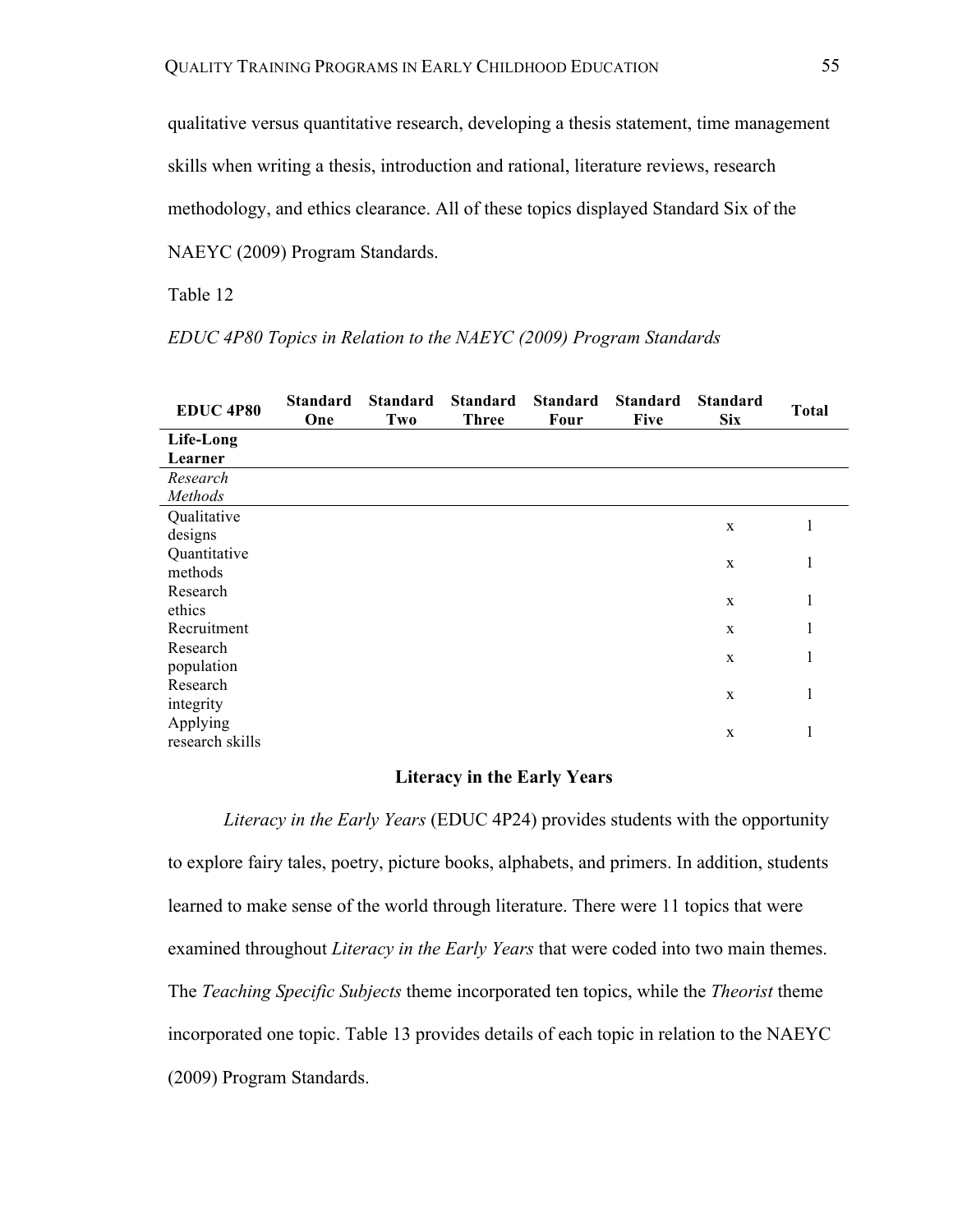## **Teaching Specific Subjects**

The "Teaching in the Classroom" sub-category focused on 13 topics. *Literacy in the Classroom* (EDUC 4P24) analyzed 10 of the 13 topics. The course discussed sociocultural influences, which incorporates Standards Two and Four. In addition, EDUC 4P24 examined topics relating to language development and language delays, which adhere to Standard Five of the NAEYC (2009) Program Standards. The course also discussed Aboriginal contexts and multi-language families, thus adhering to Standards One, Two, and Four. Furthermore, topics such as literacy through technology and emergent literacy were analyzed, displaying Standards One and Five of the NAEYC (2009) Program Standards. Finally, EDUC 4P24 provided the students in the BECE program with the opportunity to learn about literacy programs, environments that promote literacy, and literacy development, adhering to Standards One, Four, and Five of the NAEYC (2009) Program Standards.

### **Theorists**

Finally, the students in EDUC 4P24 were provided with the opportunity to learn about Cambourne's Conditions of Literacy Learning, adhering to Standards One and Five of the NAEYC (2009) Program Standards.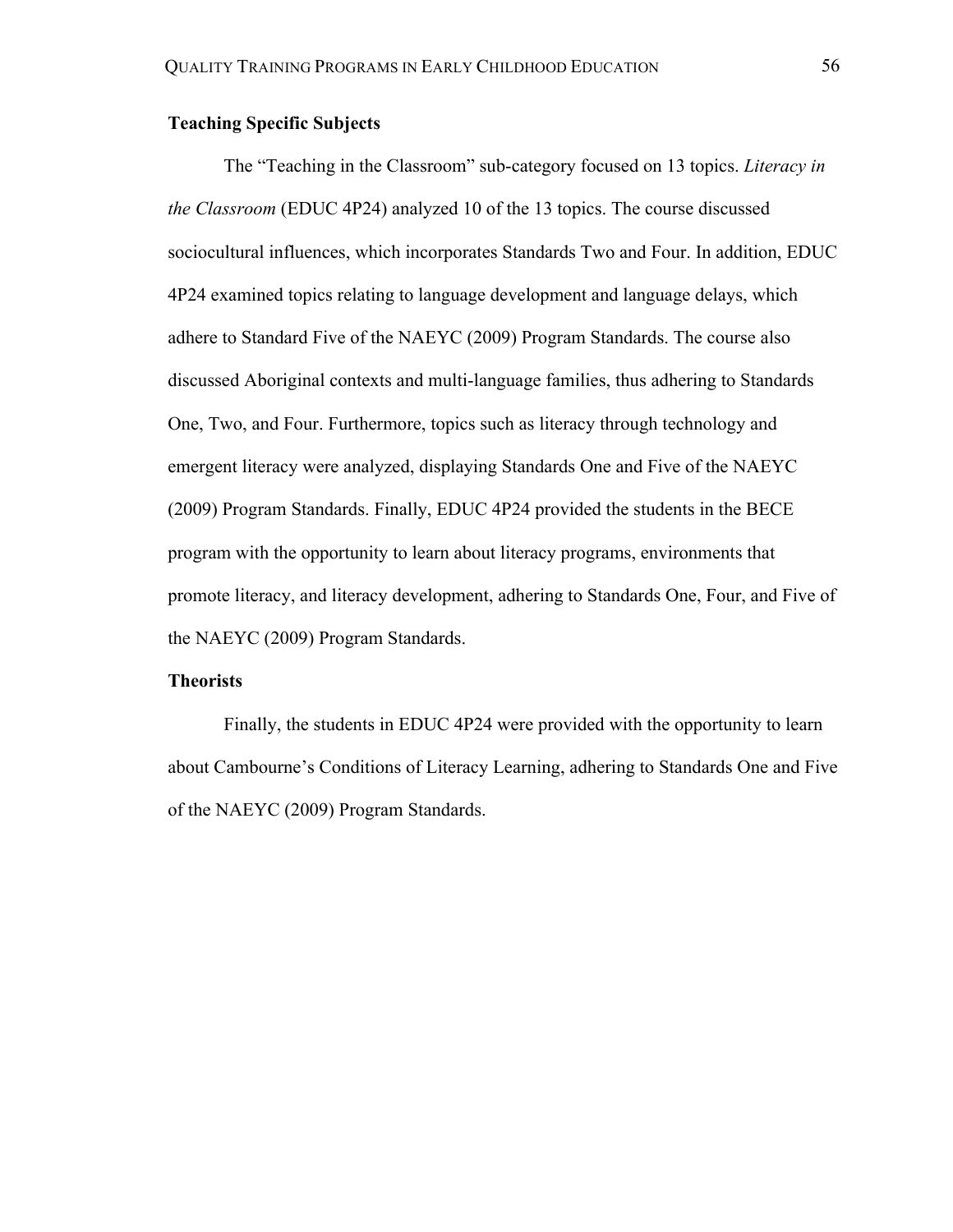## Table 13

| <b>EDUC 4P24</b> | <b>Standard</b><br>One | <b>Standard</b><br>Two | <b>Standard</b><br><b>Three</b> | <b>Standard</b><br>Four | <b>Standard</b><br>Five | <b>Standard</b><br><b>Six</b> | <b>Total</b>   |
|------------------|------------------------|------------------------|---------------------------------|-------------------------|-------------------------|-------------------------------|----------------|
| Teaching         |                        |                        |                                 |                         |                         |                               |                |
| Specific         |                        |                        |                                 |                         |                         |                               |                |
| <b>Subjects</b>  |                        |                        |                                 |                         |                         |                               |                |
| Teaching in the  |                        |                        |                                 |                         |                         |                               |                |
| Classroom        |                        |                        |                                 |                         |                         |                               |                |
| Language         |                        |                        |                                 |                         | $\mathbf X$             |                               | $\mathbf{1}$   |
| development      |                        |                        |                                 |                         |                         |                               |                |
| Language         |                        |                        |                                 |                         | $\mathbf{X}$            |                               | 1              |
| delays           |                        |                        |                                 |                         |                         |                               |                |
| Aboriginal       | $\mathbf X$            | X                      |                                 | $\mathbf X$             |                         |                               | 3              |
| context          |                        |                        |                                 |                         |                         |                               |                |
| Multi-language   | $\mathbf X$            | $\mathbf X$            |                                 | $\mathbf X$             |                         |                               | 3              |
| families         |                        |                        |                                 |                         |                         |                               |                |
| Literacy         | $\mathbf X$            |                        |                                 |                         | $\mathbf X$             |                               | $\overline{2}$ |
| through          |                        |                        |                                 |                         |                         |                               |                |
| technology       |                        |                        |                                 |                         |                         |                               |                |
| Emergent         | $\mathbf{x}$           |                        |                                 |                         | $\mathbf X$             |                               | $\overline{2}$ |
| literacy         |                        |                        |                                 |                         |                         |                               |                |
| Literacy         | $\mathbf X$            |                        |                                 | $\mathbf X$             | $\mathbf X$             |                               | 3              |
| programs         |                        |                        |                                 |                         |                         |                               |                |
| Literacy         | $\mathbf X$            |                        |                                 | $\mathbf X$             | $\mathbf{X}$            |                               | 3              |
| development      |                        |                        |                                 |                         |                         |                               |                |
| Environments     | $\mathbf X$            |                        |                                 | $\mathbf X$             | $\mathbf X$             |                               | 3              |
| for literacy     |                        |                        |                                 |                         |                         |                               |                |
| <b>Theorists</b> |                        |                        |                                 |                         |                         |                               |                |
| Cambourne's      | $\mathbf X$            |                        |                                 |                         | $\mathbf X$             |                               | $\overline{2}$ |
| conditions       |                        |                        |                                 |                         |                         |                               |                |

## *EDUC 4P24 Topics in Relation to the NAEYC (2009) Program Standards*

## **Global Education**

*Global Education* (EDUC 4P35) provided students with the opportunity to learn global perspectives by linking local and global concepts together. There were 13 topics that were analyzed within the *Global Education* course. The 13 topics were coded into three main themes. There was one topic that was coded into *Life-Long Learner*, one topic that was coded into *Teaching a Specific Subject*, and 11 topics that were coded into the *Knowledge of the ECE Field* theme. Within the *Knowledge of the ECE Field* theme, one topic was coded into the "Knowledge in the Classroom" sub-category, while ten topics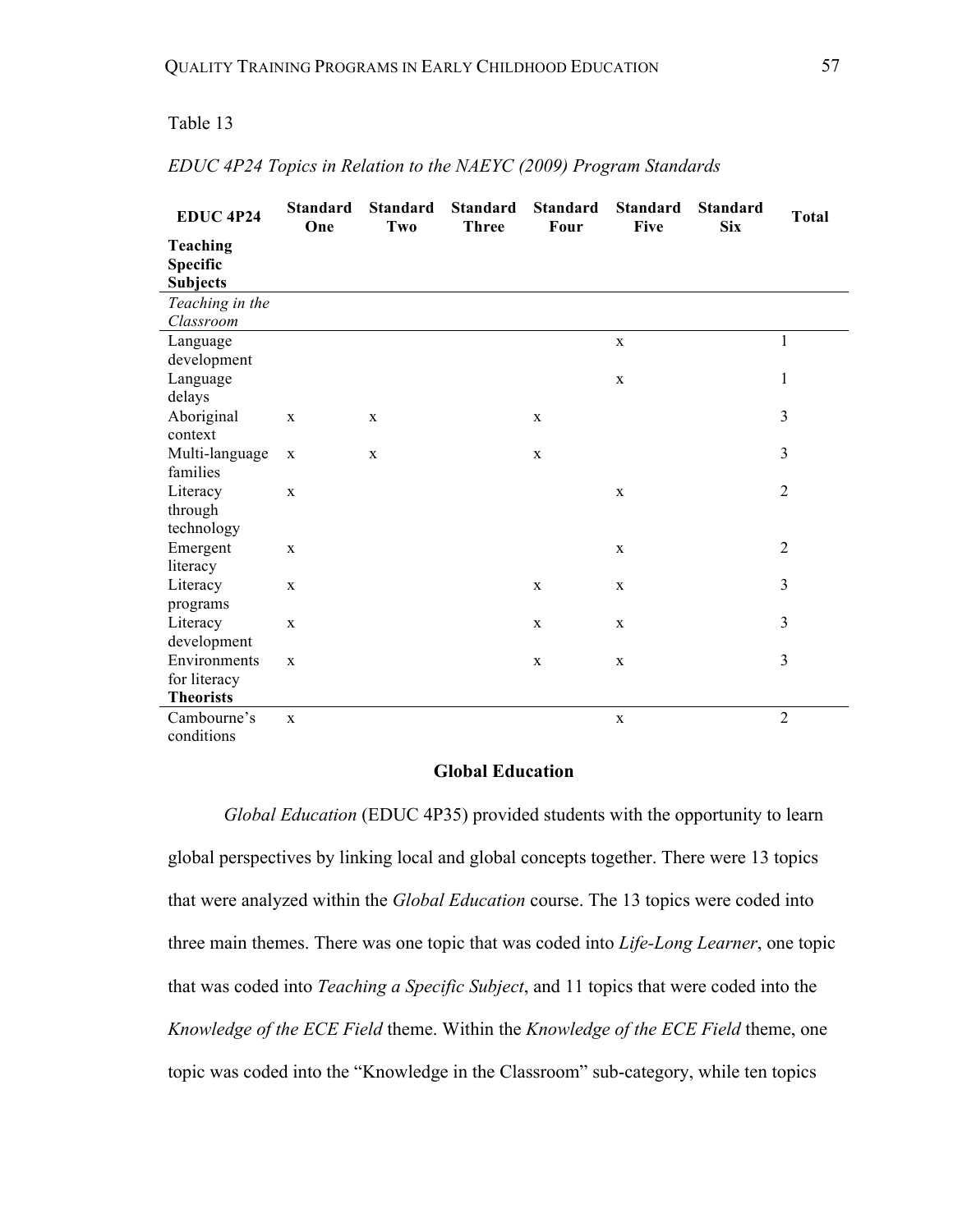were coded into the "Human Diversity" sub-category. Table 14 provides details of each topic in relation to the NAEYC (2009) Program Standards.

## **Life-Long Learner**

*Global Education* (EDUC 4P35) discussed topics such as reflection, which adhered to Standards Two and Six, and group collaboration, which displayed Standard Six of the NAEYC (2009) Program Standards. These topics were coded under the subcategory of "Life-Long Learner in the Classroom."

### **Teaching Specific Subjects**

The "Teaching in the Classroom" sub-category focused on thirteen topics. *Global Education* (EDUC 4P35) discussed one topic, how to create a lesson plan, which adhered to Standard Six of the NAEYC (2009) Program Standards.

## **Knowledge of the Early Childhood Education Field**

*Global Education* also examined the topic of human rights, which falls under Standard Six of the NAEYC (2009) Program Standards.

**Human Diversity.** Topics discussed within *Global Education* that were categorized under the "Human Diversity" sub-category included citizenship, equity, and diversity, which exhibited Standard Two of the NAEYC (2009) Program Standards. The course also examined topics such as rights and responsibilities, gender, educational issues, and social justice, which exemplified Standard Six of the NAEYC (2009) Program Standards. In addition, peace and ecology, displaying Standards Two and Six, were also analyzed. Finally, mass media, which portrayed Standard Four, and the environment, which adhered to Standards One, Three, Five, and Six of the NAEYC (2009) Program Standards were discussed through EDUC 4P35.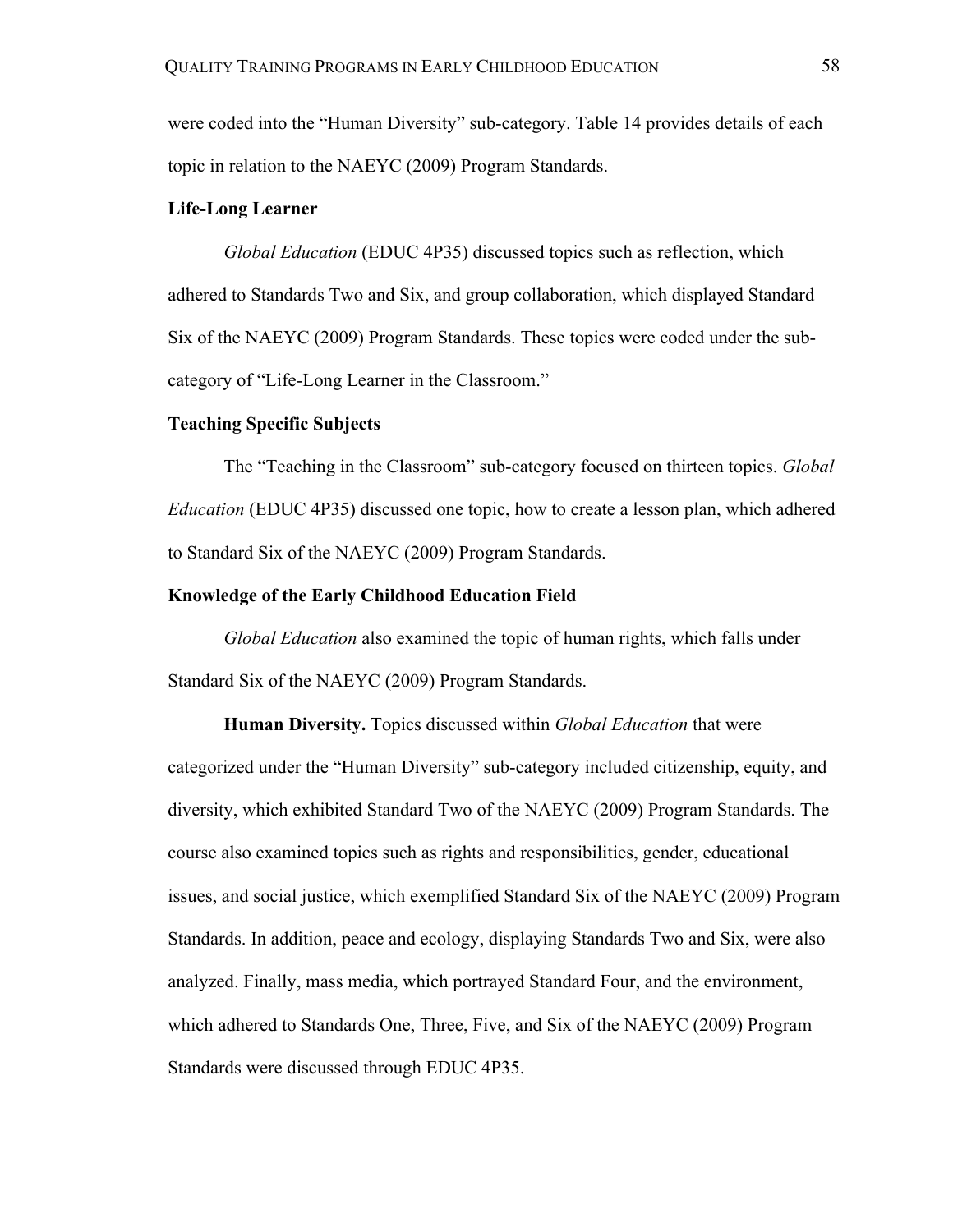## Table 14

## *EDUC 4P35 Topics in Relation to the NAEYC (2009) Program Standards*

| <b>EDUC 4P35</b>                     | <b>Standard</b><br>One | <b>Standard</b><br>Two | <b>Standard</b><br><b>Three</b> | <b>Standard</b><br>Four | <b>Standard</b><br><b>Five</b> | <b>Standard</b><br><b>Six</b> | <b>Total</b>   |
|--------------------------------------|------------------------|------------------------|---------------------------------|-------------------------|--------------------------------|-------------------------------|----------------|
| <b>Knowledge of</b><br>the ECE Field |                        |                        |                                 |                         |                                |                               |                |
| Knowledge in                         |                        |                        |                                 |                         |                                |                               |                |
| the Classroom                        |                        |                        |                                 |                         |                                |                               |                |
| Human rights                         |                        |                        |                                 |                         |                                | $\mathbf{X}$                  | 1              |
| Human                                |                        |                        |                                 |                         |                                |                               |                |
| Diversity                            |                        |                        |                                 |                         |                                |                               |                |
| Citizenship and                      |                        | $\mathbf X$            |                                 |                         |                                |                               | $\mathbf{1}$   |
| equity                               |                        |                        |                                 |                         |                                |                               |                |
| Diversity                            |                        | $\mathbf X$            |                                 |                         |                                |                               | 1              |
| Rights and                           |                        |                        |                                 |                         |                                | $\mathbf X$                   | 1              |
| responsibilities                     |                        |                        |                                 |                         |                                |                               |                |
| Gender                               |                        |                        |                                 |                         |                                | $\mathbf{X}$                  | 1              |
| Educational                          |                        |                        |                                 |                         |                                | $\mathbf{X}$                  | 1              |
| <b>Issues</b>                        |                        |                        |                                 |                         |                                |                               |                |
| Social Justice                       |                        |                        |                                 |                         |                                | X                             | 1              |
| Peace and                            |                        | $\mathbf X$            |                                 |                         |                                | $\mathbf X$                   | $\overline{2}$ |
| Ecology                              |                        |                        |                                 |                         |                                |                               |                |
| Mass media                           |                        |                        |                                 | $\mathbf{X}$            |                                |                               | 1              |
| The                                  | $\mathbf X$            |                        | $\mathbf X$                     |                         | $\mathbf X$                    | $\mathbf X$                   | $\overline{4}$ |
| environment                          |                        |                        |                                 |                         |                                |                               |                |
| Teaching                             |                        |                        |                                 |                         |                                |                               |                |
| <b>Specific</b>                      |                        |                        |                                 |                         |                                |                               |                |
| <b>Subjects</b>                      |                        |                        |                                 |                         |                                |                               |                |
| Teaching in the                      |                        |                        |                                 |                         |                                |                               |                |
| Classroom                            |                        |                        |                                 |                         |                                |                               |                |
| Creating a                           |                        |                        |                                 |                         |                                | $\mathbf X$                   | $\mathbf{1}$   |
| lesson plan                          |                        |                        |                                 |                         |                                |                               |                |
| Life-Long                            |                        |                        |                                 |                         |                                |                               |                |
| Learner                              |                        |                        |                                 |                         |                                |                               |                |
| Life-Long                            |                        |                        |                                 |                         |                                |                               |                |
| Learner in the                       |                        |                        |                                 |                         |                                |                               |                |
| Classroom                            |                        |                        |                                 |                         |                                |                               |                |
| Reflection                           |                        | $\mathbf X$            |                                 |                         |                                | $\mathbf X$                   | $\overline{2}$ |
| Group                                |                        |                        |                                 |                         |                                | $\mathbf X$                   | $\mathbf{1}$   |
| collaboration                        |                        |                        |                                 |                         |                                |                               |                |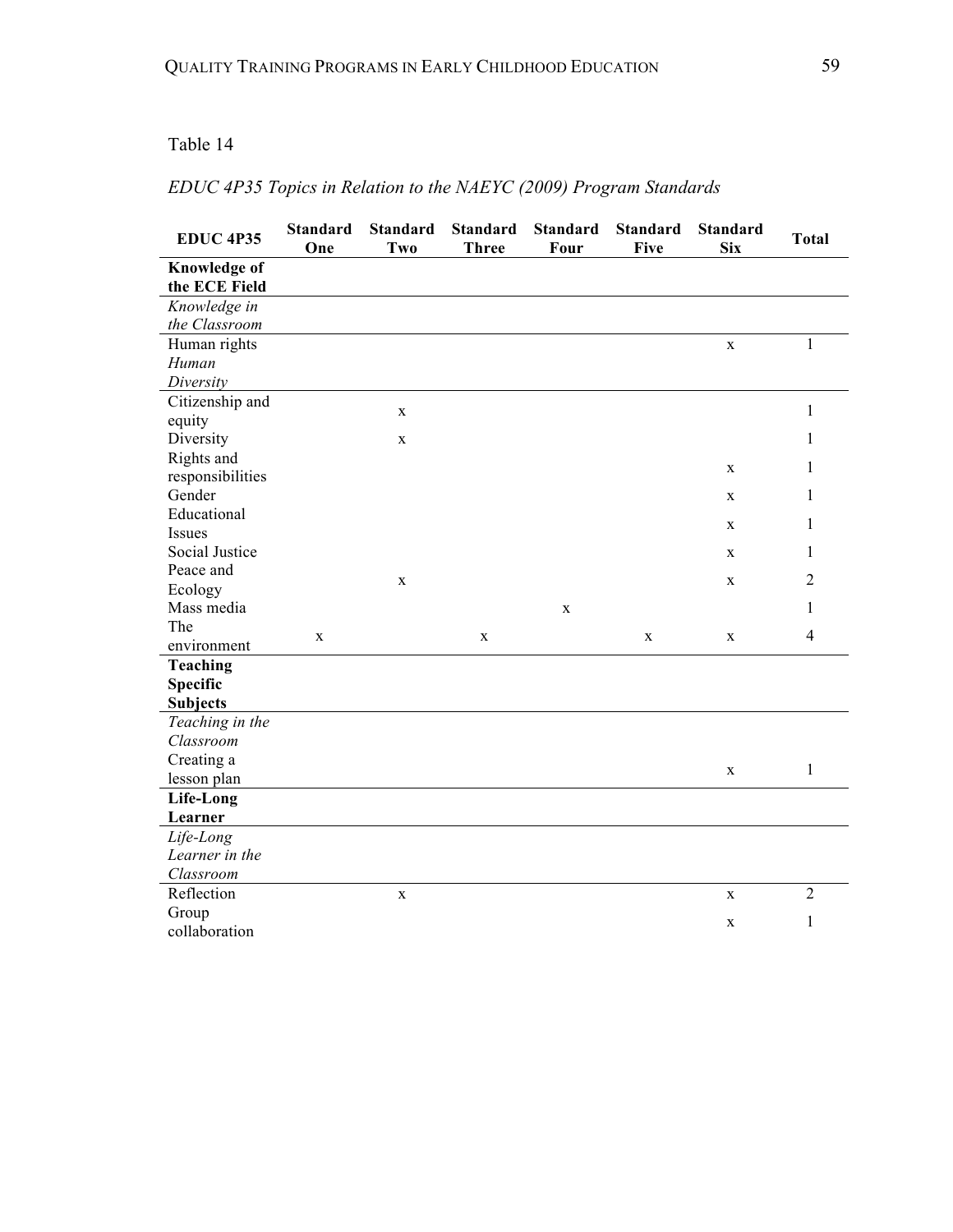## **Inclusive Programming in ECE**

*Inclusive Programming in ECE* (EDUC 4P52) provides students with the opportunity to develop strategies needed to adapt the classroom environment to meet the needs of all children and their families. There were seven topics that were coded into the theme of *Inclusion*. Table 15 provides details of each topic in relation to the NAEYC (2009) Program Standards

## **Inclusion**

There were seven topics that were coded into the theme of *Inclusion*. *Inclusive Programming in ECE* (EDUC 4P52) provided the students with the opportunity to learn topics relating to adapting and accommodating the classroom environment, peermediated instruction, and peers and students with disabilities, which displays Standards One, Four, and Five. The course also defined inclusion, discussed issues in the childcare setting, discussed elements of inclusion and the five-point scale, all of which adhered to Standards One, Four, and Five of the NAEYC (2009) Program Standards.

## Table 15

| <b>EDUC 4P52</b> | <b>Standard</b><br>One | <b>Standard</b><br>Two | <b>Standard</b><br><b>Three</b> | <b>Standard</b><br>Four | <b>Standard</b><br><b>Five</b> | <b>Standard</b><br>Six | <b>Total</b> |  |
|------------------|------------------------|------------------------|---------------------------------|-------------------------|--------------------------------|------------------------|--------------|--|
| <b>Inclusion</b> |                        |                        |                                 |                         |                                |                        |              |  |
| Adapting and     |                        |                        |                                 |                         |                                |                        |              |  |
| accommodating    | X                      |                        |                                 | X                       | X                              |                        |              |  |
| the classroom    |                        |                        |                                 |                         |                                |                        |              |  |
| environment      |                        |                        |                                 |                         |                                |                        |              |  |
| Peer mediated    | X                      |                        |                                 | X                       | X                              |                        |              |  |
| instruction      |                        |                        |                                 |                         |                                |                        |              |  |
| Peers and        |                        |                        |                                 |                         |                                |                        |              |  |
| students with    | X                      |                        |                                 | X                       | X                              |                        | 3            |  |
| disabilities     |                        |                        |                                 |                         |                                |                        |              |  |
| Elements of      | X                      |                        |                                 | X                       | X                              |                        | 3            |  |
| inclusion        |                        |                        |                                 |                         |                                |                        |              |  |
| The five point   | X                      |                        |                                 | X                       | X                              |                        | 3            |  |
| scale            |                        |                        |                                 |                         |                                |                        |              |  |

*EDUC 4P52 Topics in Relation to the NAEYC (2009) Program Standards*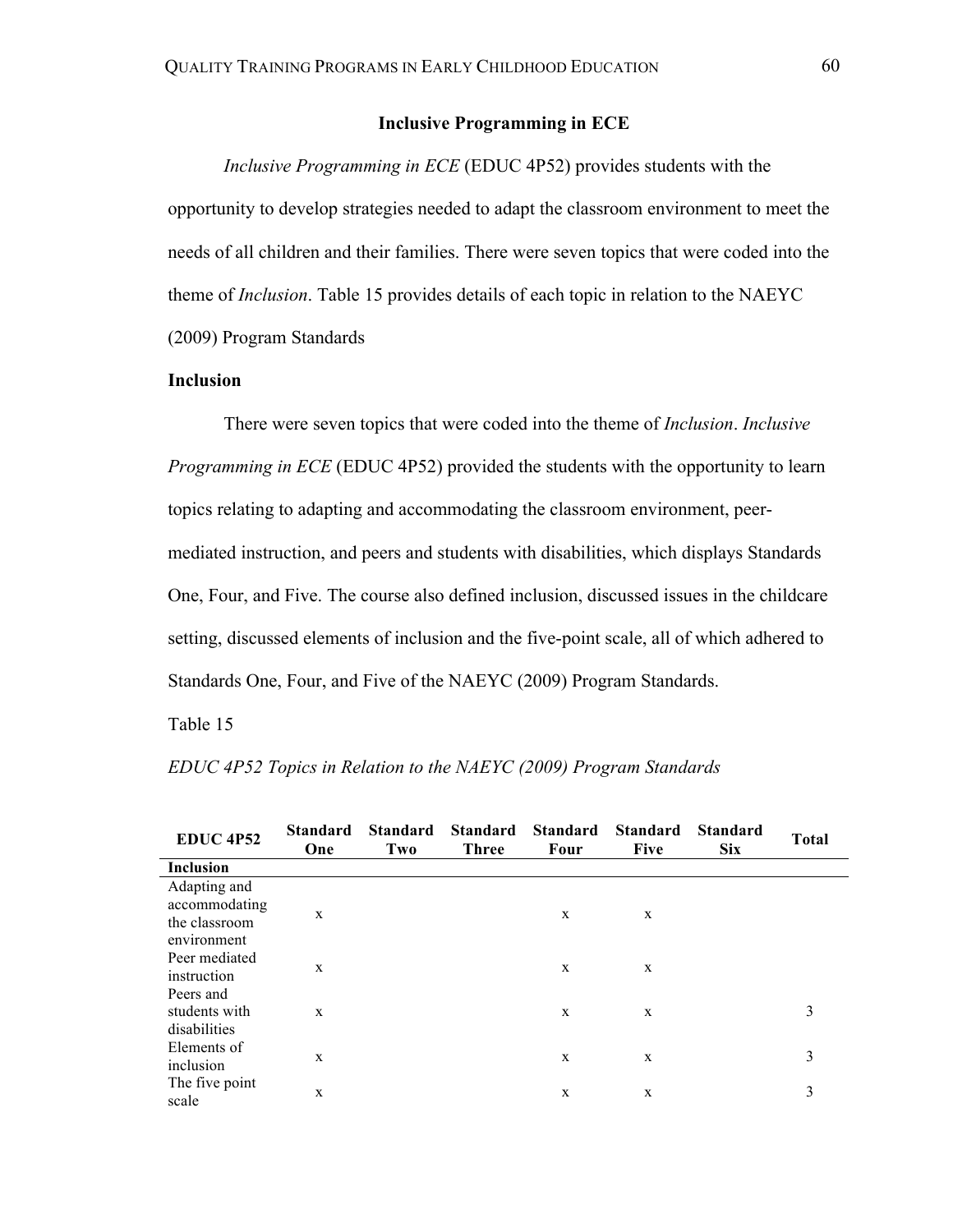## **Internship II**

The purpose of *Internship II* (EDUC 4P85) was to provide students with the opportunity to incorporate theory into practice. Each student was required to attend an internship and reflect on the experience. There were four topics that were categorized into one main theme: *Life-Long Learner*. It is important to note that EDUC 4P85 was an online course and that each topic was derived from the assignments. During the internship experience, students were provided with multiple learning opportunities. For the purpose of this paper, only the topics identified in the course outlines were analyzed. Table 16 provides details of each topic in relation to the NAEYC (2009) Program Standards.

### **Life-Long Learner**

*Internship II* (EDUC 4P85) discussed topics such as professionalism, incorporating Standard Six, reflection, which displayed Standards Two and Six, peer interactions, which incorporated Standard Six, and theory to practice, which correlated with Standards One, Two, Three, Four, Five, and Six of the NAEYC (2009) Program Standards.

#### Table 16

| <b>EDUC 4P85</b>      | <b>Standard</b><br>One | <b>Standard</b><br>Two | <b>Standard</b><br>Three | <b>Standard</b><br>Four | <b>Standard</b><br>Five | <b>Standard</b><br><b>Six</b> | Total |
|-----------------------|------------------------|------------------------|--------------------------|-------------------------|-------------------------|-------------------------------|-------|
| Life-Long             |                        |                        |                          |                         |                         |                               |       |
| Learner               |                        |                        |                          |                         |                         |                               |       |
| Professionalism       |                        |                        |                          |                         |                         | X                             |       |
| Reflection            |                        | X                      |                          |                         |                         | X                             |       |
| Peer interactions     |                        |                        |                          |                         |                         | X                             |       |
| Theory to<br>practice | X                      | X                      | X                        | X                       | X                       | X                             | 6     |

#### *EDUC 4P85 Topics in Relation to the NAEYC (2009) Program Standards*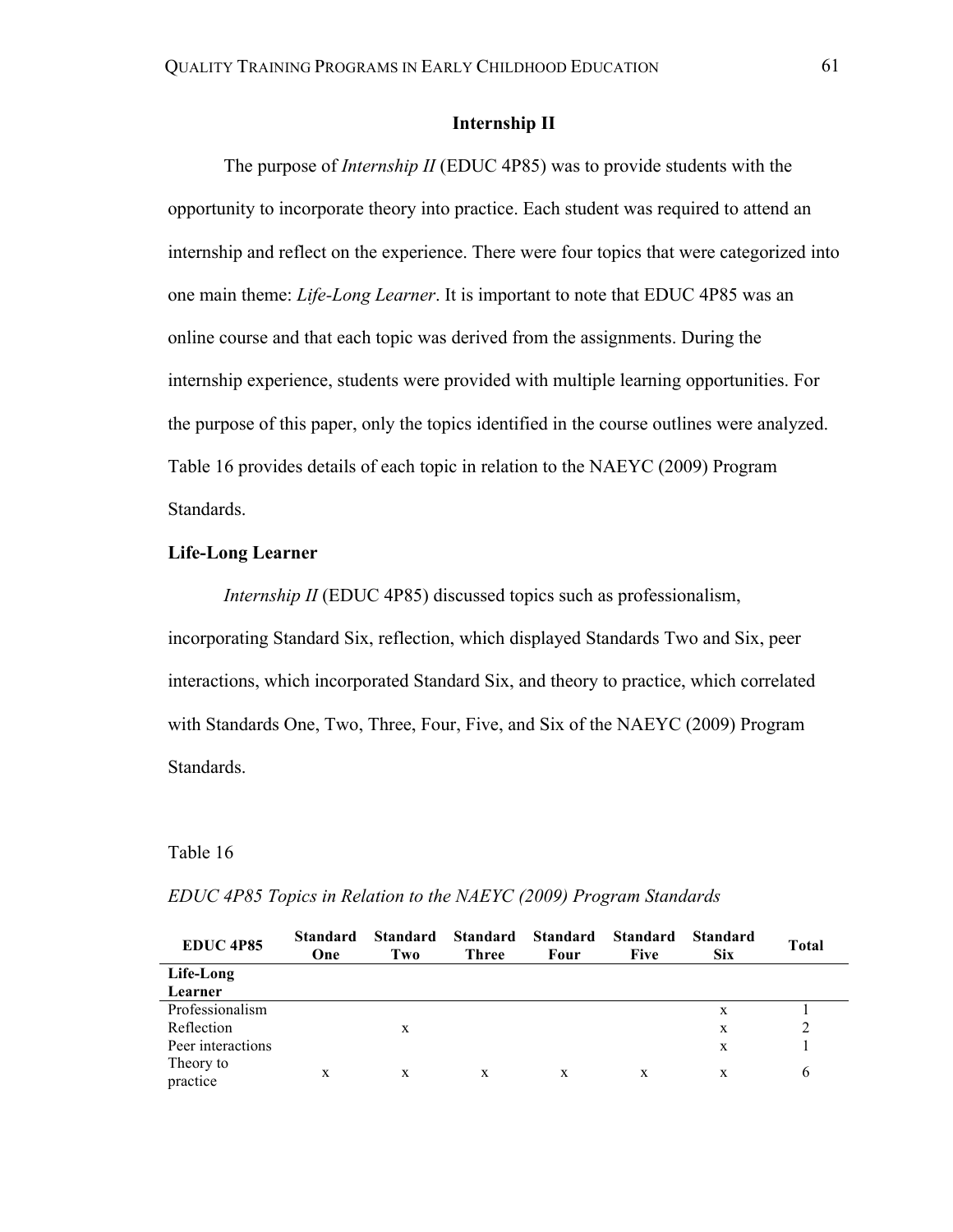In conclusion, this data describes the ways in which each course aligns with the NAEYC (2009) Program Standards. It is evident that many courses uphold Standards Five and Six of the NAEYC (2009) Program Standards. For instance, there were 77 topics that adhered to Standard Five and 82 topics that adhered to Standard Six. This means that students in the BECE program were provided with immense opportunities to create a developmentally-appropriate curriculum and gain an understanding of the ECE field. In contrast, however, minimal topics adhered to Standard three, the importance of observation, and only 21 topics discussed the importance of observation. It is necessary that more topics relating to the importance of observation be implemented into each subject, as observation techniques are so vital within the ECE field. Chapter Five will discuss and analyze this data further and make recommendations to further develop and enhance the BECE curriculum.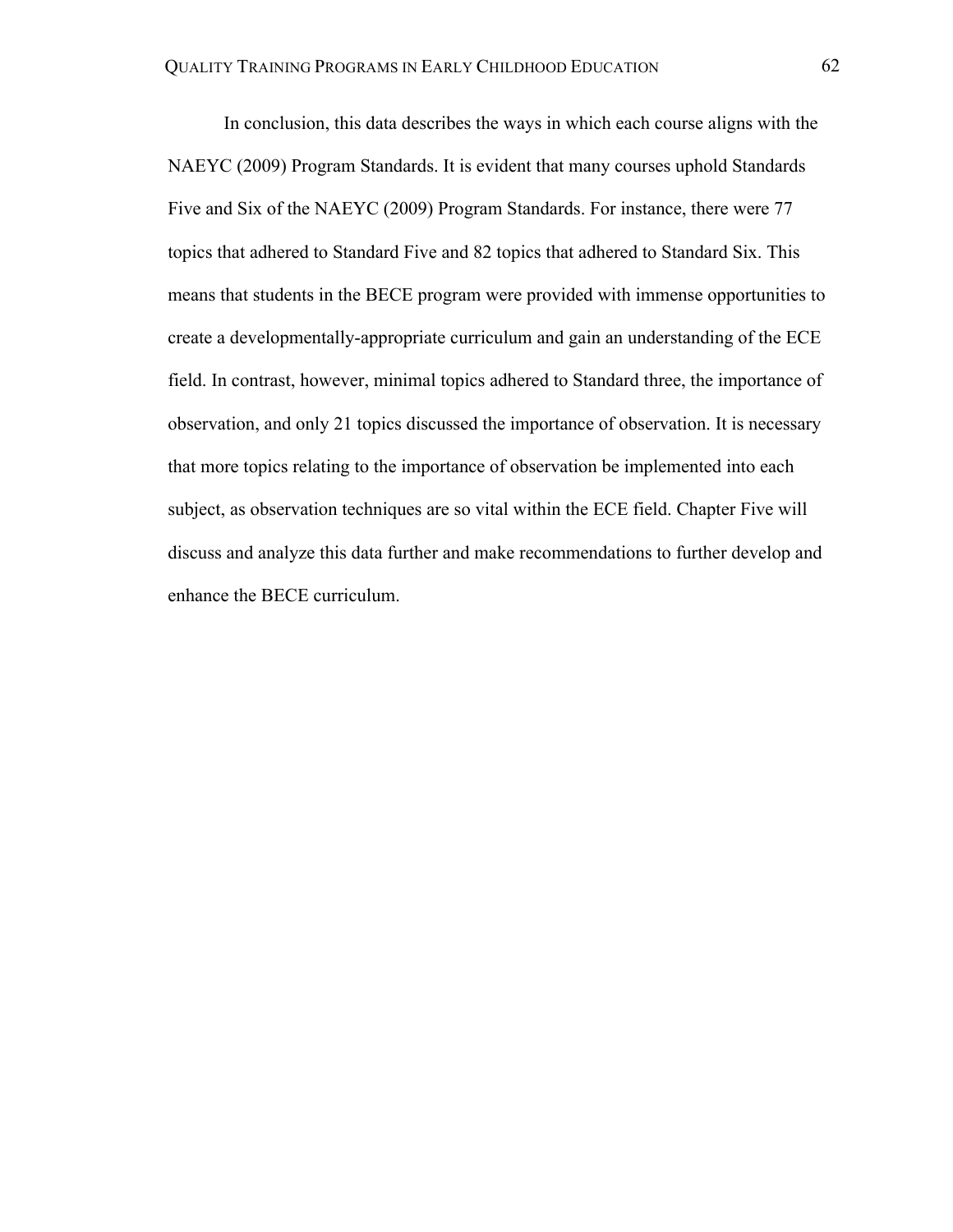## **CHAPTER FIVE**

Access to quality childcare can provide positive learning opportunities for young children. Some benefits to attending a quality childcare program at an early age include higher academic scores, seeking further education after high school, and earning higher wages later in life (Cortázar, 2015; Dearing, McCartney, & Taylor, 2009). There are multiple factors that contribute to the development of a high-quality childcare program such as funding, low child-to-teacher ratios, and staff training and qualifications (Goelman et al., 2006). Early Childhood Educators are unable to control the level of funding their future classroom will be granted, nor are they able to control the number of staff who are present in the classroom. The prospective ECE does, however, have the opportunity to choose from many different training programs to further their own education, thus ensuring that they can implement the best possible program for each child. Before engaging in a training program, however, it is imperative that each training facility undergoes an extensive review to determine the quality of the content that is being delivered to each student. If the Early Childhood Educators are not being provided with quality training, then it will most likely be difficult for them to transfer the knowledge they learn into the early childhood environment and, consequently, with the children.

The purpose of this study was to analyze Brock University's BECE program to determine the quality of the educational content that is being delivered to each student. This study focused on the 16 mandatory courses that each student must engage in before graduating from the program. Each course was examined based on the topics that were taught in that course. Each topic was then evaluated in relation to the NAEYC (2009)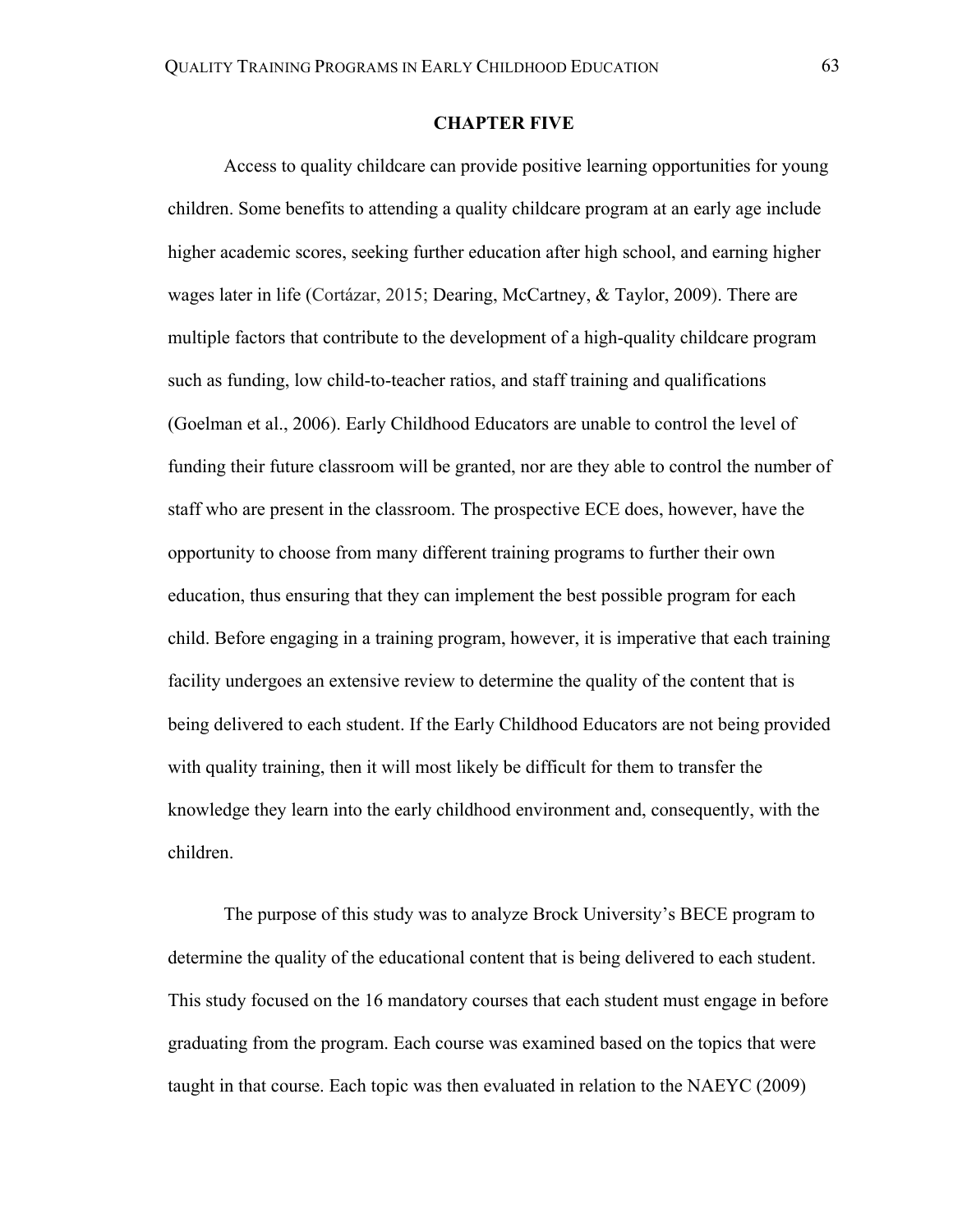Program Standards. In order to undertake this investigation, a qualitative content analysis was carried out. The remainder of this chapter will summarize the results of the study, the inferences made, and the implications for practice and future research.

## **Data Collection**

The data for this study was gathered through a qualitative content analysis. During the data collection process, 16 course outlines from the BECE program at Brock University were obtained from previous courses the researcher engaged in personally as an undergraduate. Each course outline was then reviewed in detail so that the researcher could become familiar with the assignments, lecture topics, and learning objectives within each course. Once each course outline was reviewed, the researcher created a list of the topics that were used to establish categories for coding. The themes that emerged from this process included *Theorists, Program Models, Families, Knowledge of the ECE Field*, *Life-Long Learning, Teaching Specific Subjects,* and *Inclusion.* Within each theme, the topics of study were assessed to determine the specific NAEYC (2009) Program Standard that the topic supports. A frequency chart was then created for each course to identify how many times each topic adhered to a specific standard.

### **Aligning with Literature**

Goelman et al. (2006), Degotardi (2010), and Atiles et al. (2013) discussed ways in which higher education contributes to a higher quality childcare program. Each study discovered that there was a direct correlation between the level of education each staff member had and the quality of the childcare setting. For instance, the more training the staff members acquired, the higher the quality of the program. In contrast, however, Early et al. (2006) suggested that an educator's level of education did not have significant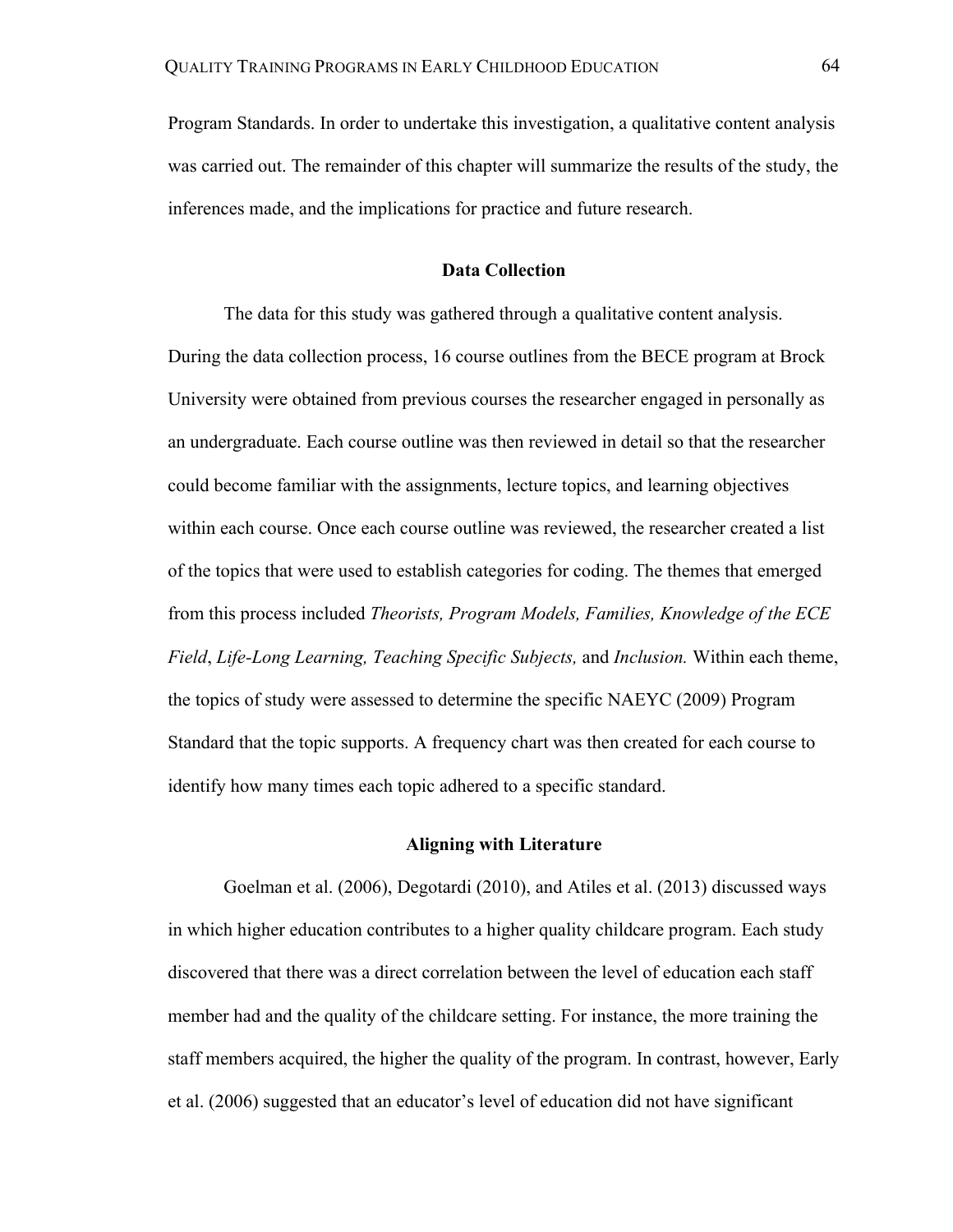effects on the quality of a childcare. Similarly, Early et al. (2007) analyzed seven different research articles to discover the effects that an educator's qualifications had on the overall quality of the classroom and on the children's academic success. Conclusively, four of the seven studies did not find a link between the educators' level of qualifications and quality of care, while one study found that educators who held a Bachelor's degree tended to have a lower quality classroom, and the final two studies indicated that educators who held a Bachelor's degree had a higher quality classroom (Early et al., 2007).

It is evident, then, that the effect higher education has on the quality of a childcare setting is unknown. Early et al. (2007) suggests that higher education may not be affecting the quality of care delivered in an early education setting because the educators are not being provided with the practical training or support within their Early Childhood Education preparation courses. The purpose of this study, then, was to examine one specific training program to determine the ways in which the program aligned with the NAEYC (2009) Program Standards.

Contrary to Early et al. (2007), it became apparent throughout this study that Early Childhood Educators were being provided with quality practical training in Brock University's BECE program. More specifically, The BECE program at Brock University aligns with all the NAEYC (2009) Quality Standards. Students who graduate from the BECE program are thus provided with the opportunity to acquire Standard One, a deep knowledge of child development, in 83 topics through 12 different courses. The students are also provided with the opportunity to develop Standard Two, the importance of family involvement, which is discussed in 50 topics throughout 10 different courses.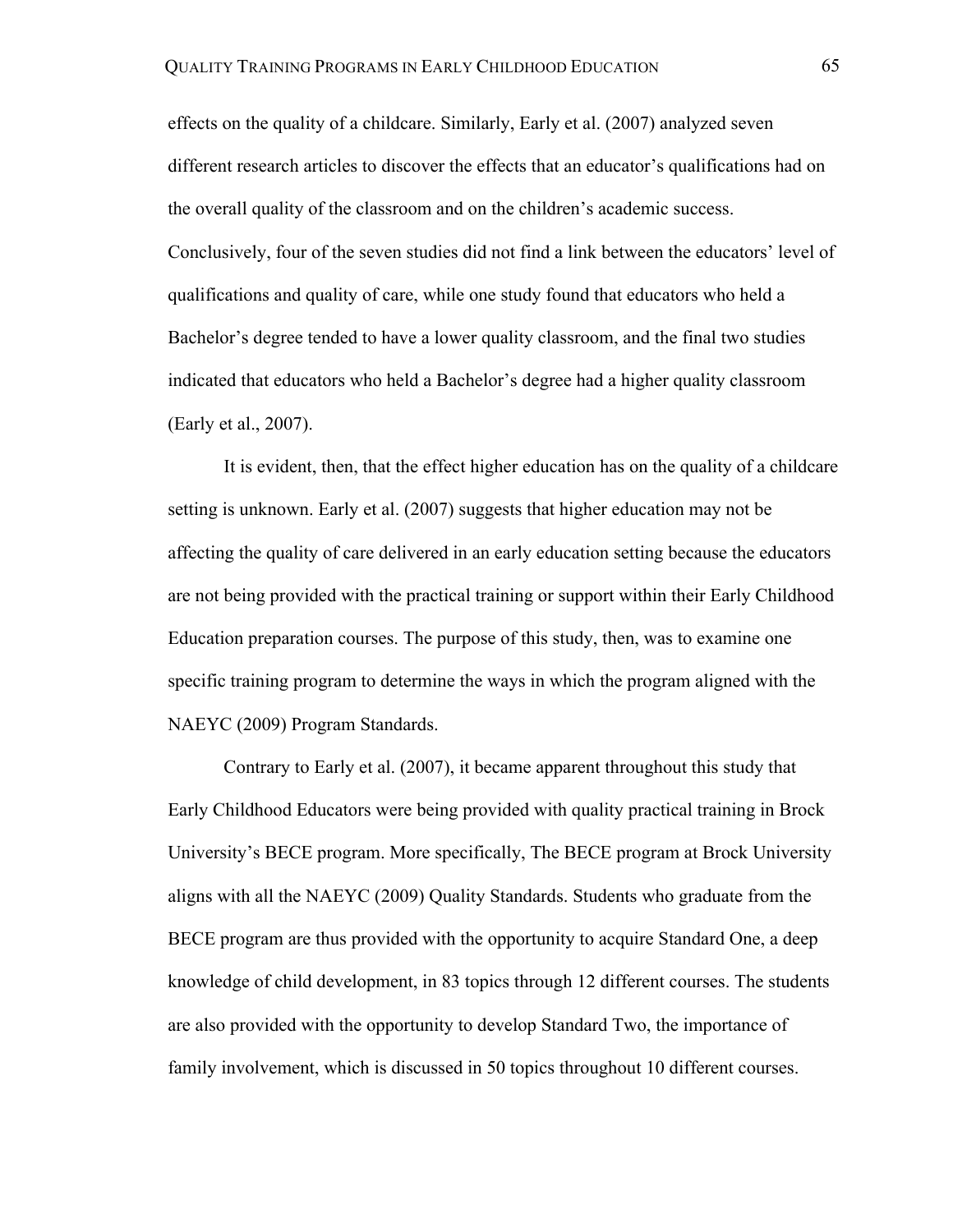Standard Three, assessments tools and approaches to promote positive outcomes for each child, is also discussed in 21 topics throughout 8 different courses. Students are also taught to connect with families, representative of Standard Four, in 52 topics throughout 12 different courses. Students can also create a developmentally-appropriate curriculum, which encompasses Standard Five, a skill that is focused on in 77 topics throughout 12 different courses. Finally, students are provided with the opportunity to understand the field of ECE, which is Standard Six, in 82 different topics throughout 13 different courses.

The findings from this study make it evident that the Brock University's BECE program prepares each student thoroughly for the field of Early Childhood Education. Before this study was carried out, future educators were unable to determine the quality of the training program they were going to engage in, a result of the lack of studies that have examined Early Childhood Education training programs (Biersteker, Dawes, Hendricks, & Tredoux, 2016). Now, future educators can attend Brock University's BECE program knowing that each topic in the program has been analyzed and compared to the NAEYC (2009) Program Standards and has been found to align. Future studies may choose to examine multiple ECE training programs from different universities, to provide a more comprehensive picture of the post-secondary programs offering early childhood training to future practitioners – and, in addition, their efficacy.

## **Discussion**

The topics within each course were coded into seven main themes, and were then earmarked with the specific standard it incorporated. There were two courses that focused on *Theorists*, two courses that focused on *Program Models*, and five courses that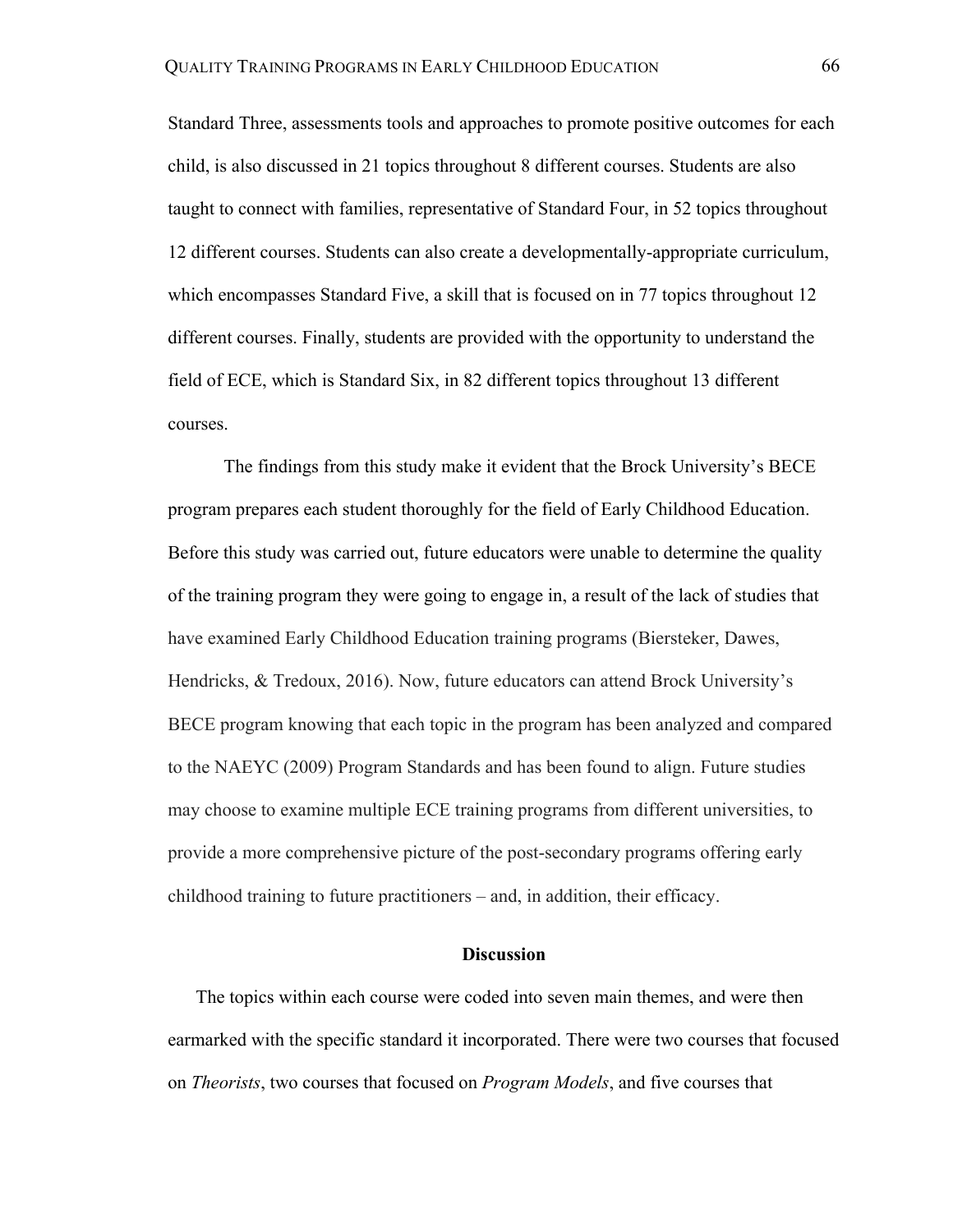discussed *Families*. In addition, 11 courses provided the students with the opportunity to gain *Knowledge of the ECE Field*, 10 courses that focused on *Life-Long Learning*, and 4 courses that focused on *Teaching Specific Subjects*. Finally, one course focused on the topic of *Inclusion*.

The first question in this study aimed to determine the way in which the courses in the BECE program at Brock University aligned with the NAEYC (2009) Program Standards. Throughout this study, it became evident that not all of the courses in the BECE program aligned with the NAEYC (2009) Program Standards. *Indigenous Culture and Early Childhood Education*, for instance, only aligned with Standard Two and Standard Six of the NAEYC (2009) Program Standards. Furthermore, *Research Methods in Education*  and *Research, Ethics, and Care in ECE* upheld only Standard Six of the NAEYC (2009) Program Standards. In contrast, however, courses such as *The Process of Teaching, Early Childhood Education I,* and *Early Childhood Education II* aligned with all six of the NAEYC (2009) Program Standards.

When analyzing a training program, it is important to review the program as a whole. When a course focuses on merely one standard, it provides the students with multiple opportunities to gain insight on that specific standard. For example, the *Indigenous Culture in Early Childhood Education* course only aligned with Standard Two and Six of the NAEYC (2009) Program Standards. Throughout this course, however, 17 different topics related to understanding the importance of family involvement. Students were provided with multiple opportunities, then, to understand families and family involvement in the childcare setting. Overall, 83 topics related to a deep knowledge of child development, 50 topics related to the importance of family involvement, and 21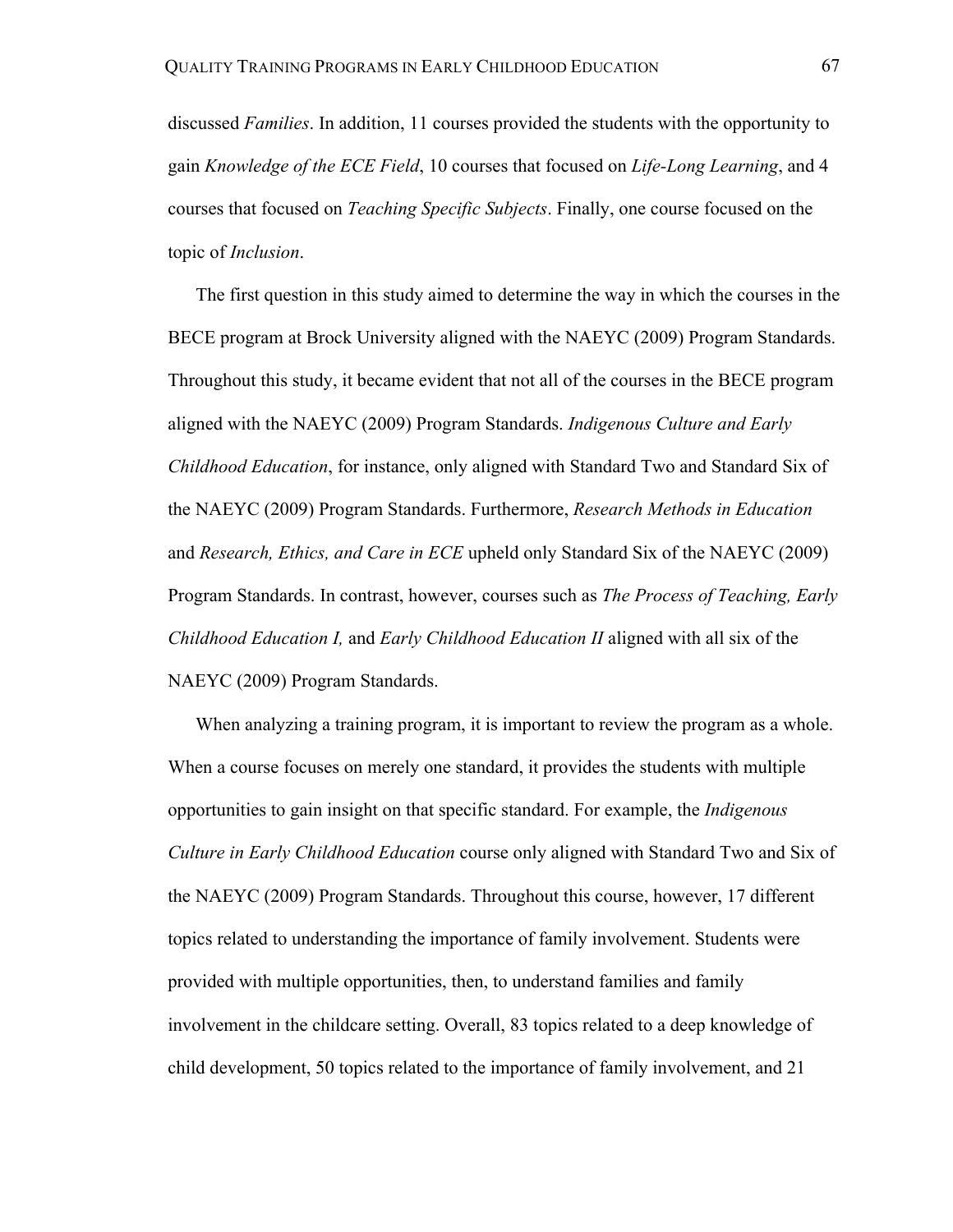topics related to assessment tools and approaches. In addition, 52 topics discussed connecting with families, 77 topics examined developmentally-appropriate curriculum and 82 topics provided an understanding of the field of ECE. It is therefore evident that the Brock University BECE program aligns with all six of the NAEYC (2009) Program Standards comprehensively.

The findings of this study indicate that multiple topics in this program of study relate to Standard One, Standard Five, and Standard Six of the NAEYC (2009) Program Standards more consistently. As a result, students are provided with many opportunities to develop a deep knowledge of child development, gain an understanding of a developmentally-appropriate curriculum, and achieve an understanding of the ECE field. Minimal courses, however, discuss Standard Three relating to assessment tools and approaches. In order to make certain that the BECE program at Brock University is functioning at the highest level possible, course topics can expand further on assessment tools and approaches. It is important to note that 21 topics discussed assessment tools and approaches; therefore, students in the BECE program have been provided with the opportunity to learn these skills – just not in as fulsome of a way as the other standards.

### **Recommendations**

The second question this study aimed to answer was to determine if there were any courses that needed to be included in Brock University's BECE program to make certain it was functioning at the highest possible level. Before answering this question, each topic within each course in the Brock University BECE program was evaluated. The findings of this study indicate that while overall, the BECE program is of a high quality, some recommendations may be implemented to further enhance the program. Throughout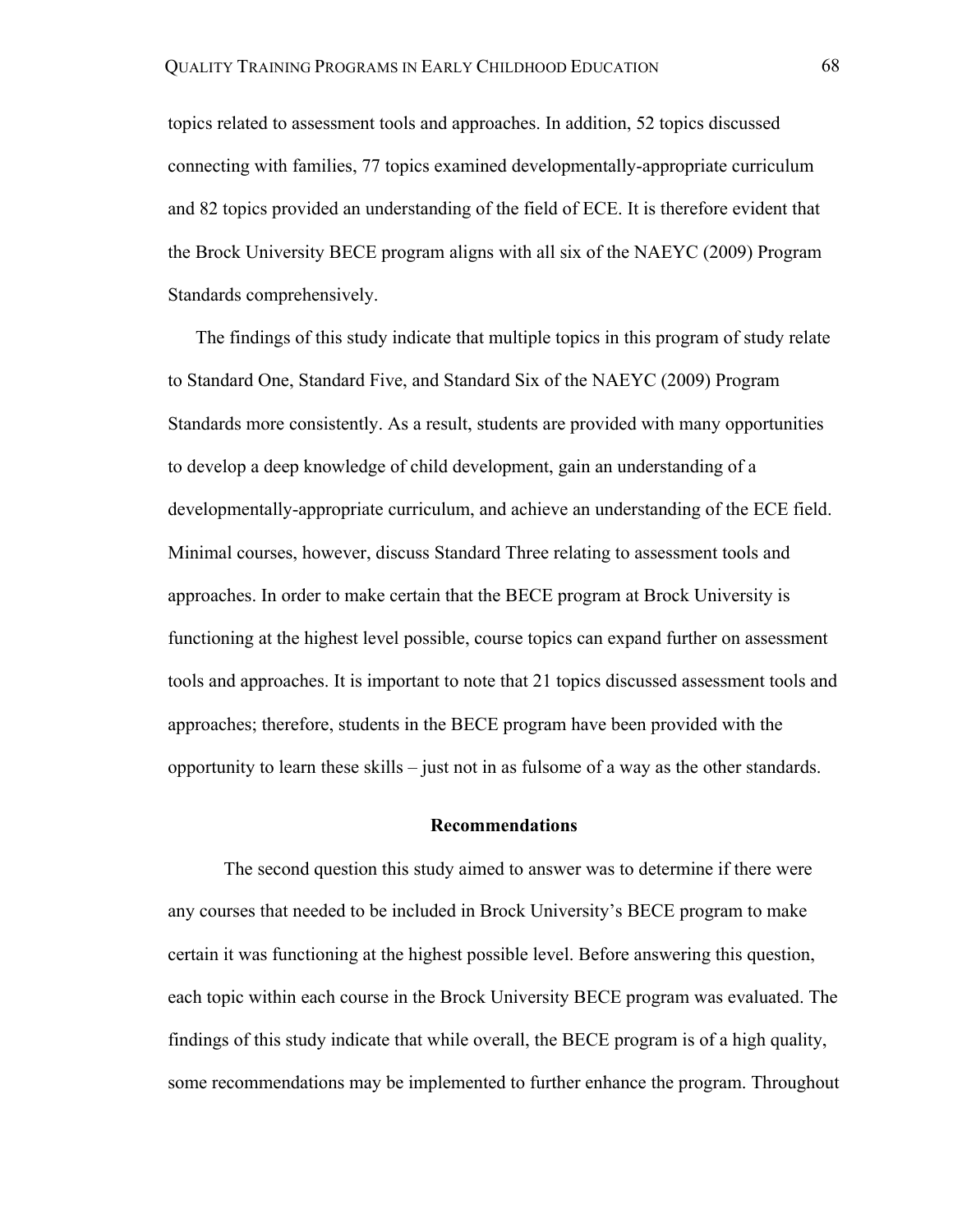this study, it quickly became evident that courses relating to science, music, drama, and art fell short. Early Childhood Education II did discuss these topics within the course; however, it may be beneficial to enhance these topics of study to include strategies and portfolios that the students will have to refer to in a practical way when in their early childhood environments. It is imperative that educators discover strategies to implement science into the classroom in such a way that makes science exciting for children. Many educators have developed a fear of science, which can unfortunately be transmitted to the children (Liu, 2016). When the educator has gained instructional skills and practical examples of the way in which science can be presented, they then become more confident and are less likely to model the fear of science to their students (Liu, 2016).

The final question concerning this study was to determine if any courses in the BECE program could be eliminated. During the coding process, it became evident that two courses focused on very similar material. The courses were structured the same way and did not appear to build on or scaffold from each another. Having two courses that focus on the exact same topics appeared to be redundant at first glance; however, upon noting the name of the courses, it became apparent that each course was incredibly valuable. The courses were Internship I and Internship II. These two courses provide students with the opportunity to implement theory into practice. Although the content is the same, each student will gain new information from each different internship experience. The students will also be provided with the opportunity to build upon their experiences. Internship I is based in the first year of the program; here, the students are provided with the opportunity to engage in any type of childcare centre. They may, however, choose to gain experience in the childcare setting as an ECE. Internship II is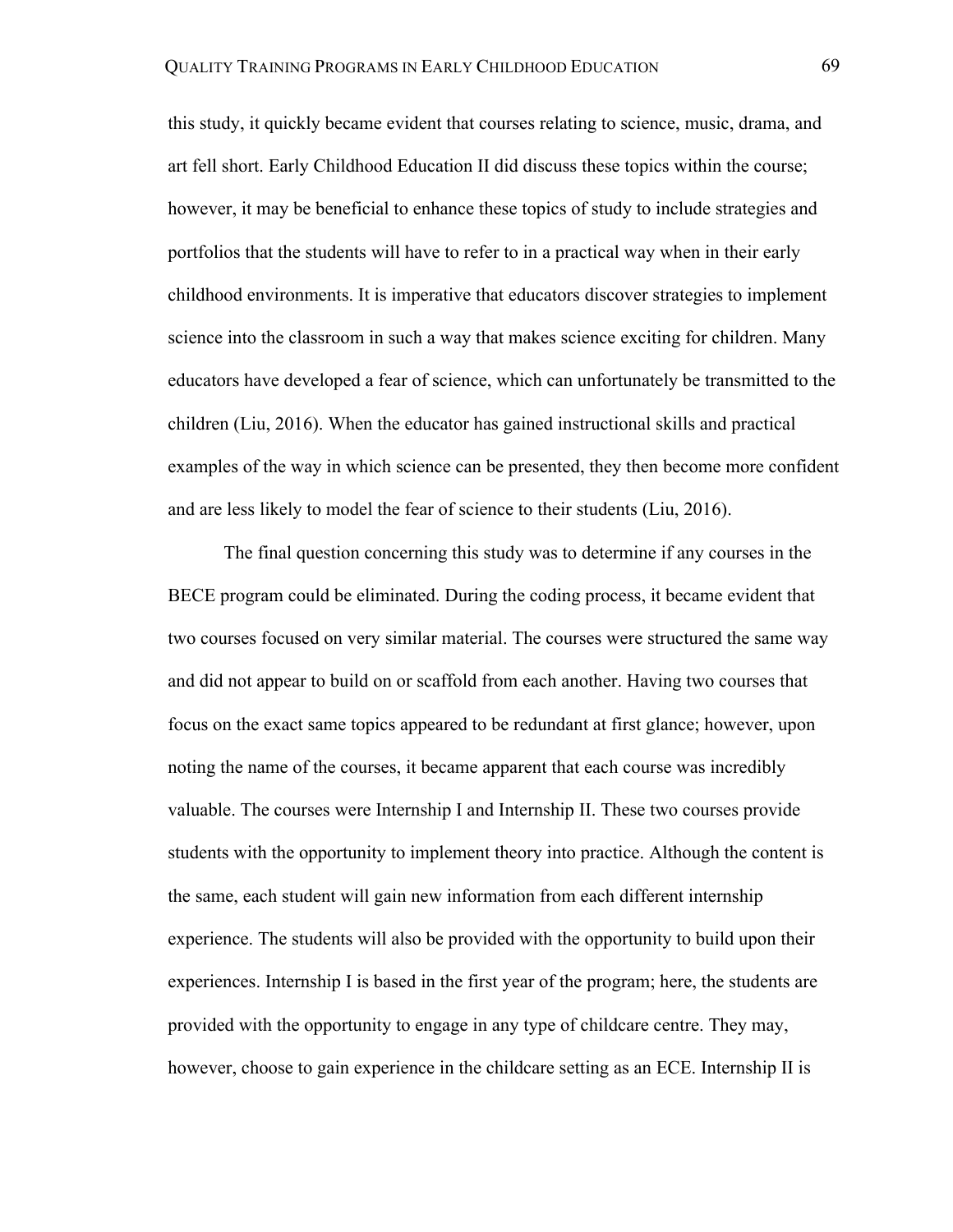based in the second year; here, students may choose to build on their Internship I experience by volunteering as a supervisor in the centre where they completed their first internship. It is vital that the students gain as much experience as possible before stepping out into the field. This makes it evident that it may be beneficial for Brock University to implement a course that requires the students to attend an internship experience in each semester. This way, the students can gain a better knowledge base, create relationships with different childcare centres, and implement theory into practice more consistently.

## **Implications for Further Research**

This study examined 16 courses throughout the BECE program. It would be interesting to examine every University's BECE program in Ontario to determine the ways in which each training program aligned with the NAEYC (2009) Program Standards. Additionally, it would be interesting to observe each graduate from the Brock University BECE program in the childcare field. Observing the graduates in the field would help to determine the correlation between a high-quality childcare setting and the level of education the staff members have obtained. Finally, this study did not include any human participants. It would be interesting to interview and survey the students in the BECE program to note the acquisition and depth of knowledge that they developed throughout the course. The courses in the program provide students with the opportunity to delve into and learn each topic; however, the students may not grasp each concept. If the content is not comprehended thoroughly, the student will not be able to implement the theory into practice.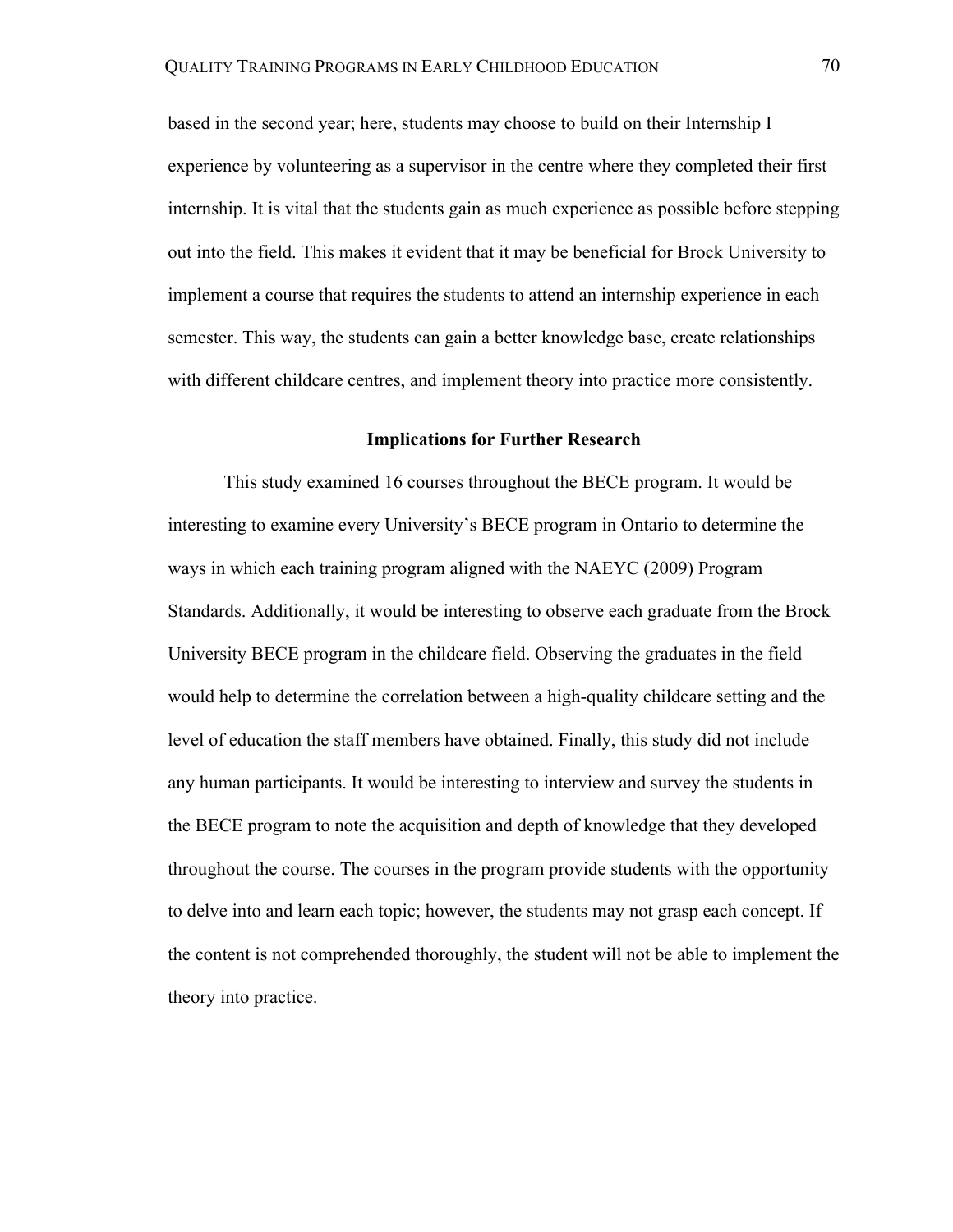## **Conclusion**

Childcare settings should strive to deliver the highest quality program possible. Quality childcare programs are beneficial to all children. For instance, children who attend high quality childcares are more likely to remain in school, attend higher education, and have higher academic scores (Cortázar, 2015; Dearing, McCartney, & Taylor, 2009). Some researchers suggest that a direct correlation between high-quality childcare programs and the level of training each staff member has acquired exists (Goelman et al., 2006; Degotardi, 2010; Atiles et al., 2013). Other researchers, however, have noted that the level of staff training does not always guarantee a higher quality program (Early et al., 2007). In order to accurately discover the effects higher education has on the quality of a childcare, it is imperative that researchers examine each Early Childhood Education training program.

It is evident that the Brock University BECE program aligns with all six NAEYC (2009) Program Standards. The students who graduate from this program are provided with the opportunity to acquire both the knowledge and practical skills needed to implement a quality program. Further research is needed in order to determine the effects higher education has on the quality of a childcare environment. Analyzing each training program will aid in discovering any discrepancies in the educational curricula, and will provide insight for future curriculum advances.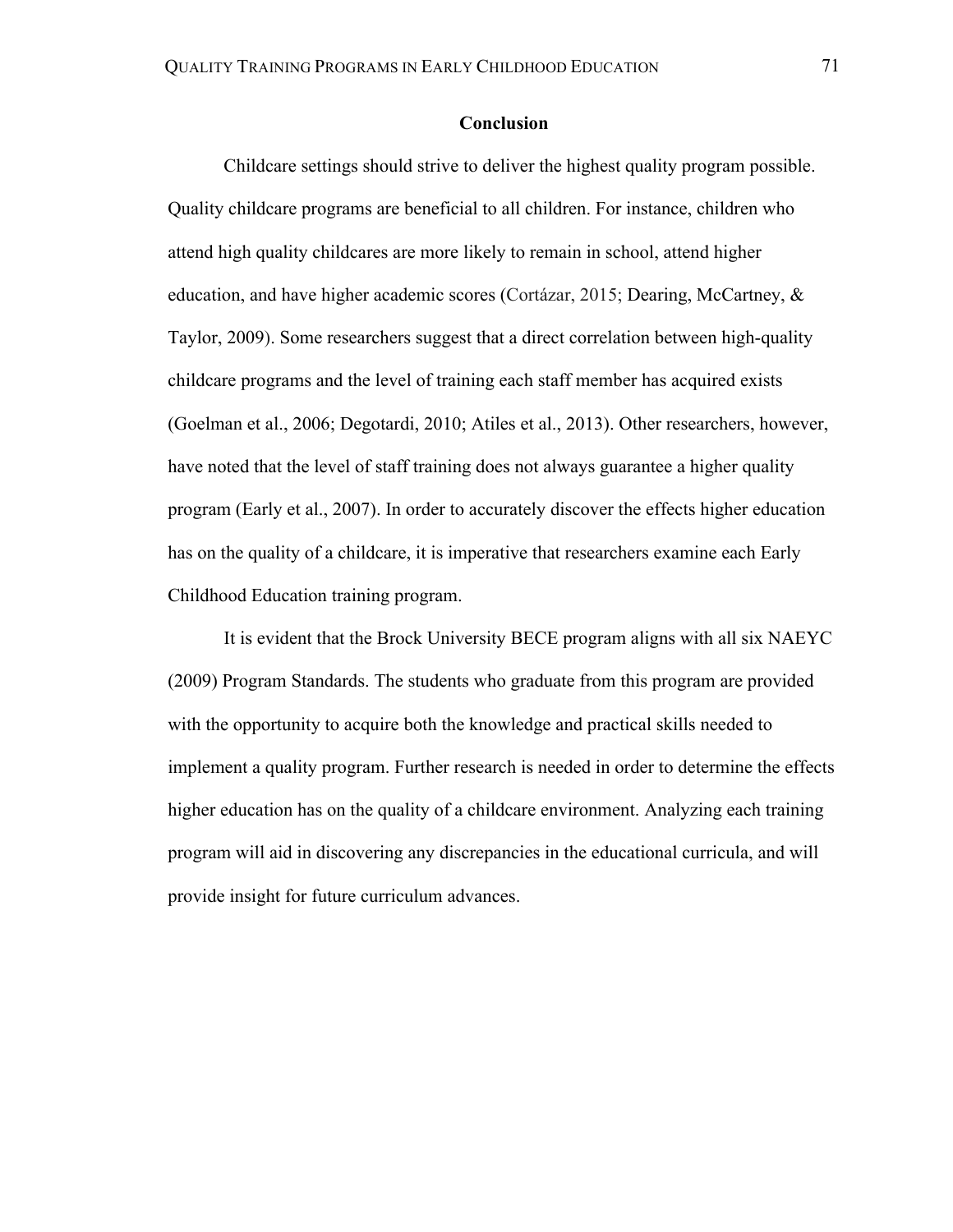## **References**

- Anders, Y., Rossbach, H. G., Weinert, S., Ebert, S., Kuger, S., Lehrl, S., & von Maurice, J. (2012). Home and preschool learning environments and their relations to the development of early numeracy skills. *Early Childhood Research Quarterly*, *27*(2), 231-244.
- Atiles, J. T., Jones, J. L., & Anderson, J. A. (2013). More than a read-aloud: Preparing and inspiring early childhood teachers to develop our future scientists. *Teacher Education and Practice*, *26*(2), 285-299.
- Bauchmüller, R., Gørtz, M., & Rasmussen, A. W. (2014). Long-run benefits from universal high-quality preschooling. *Early Childhood Research Quarterly*, *29*(4), 457-470.
- Biersteker, L., Dawes, A., Hendricks, L., & Tredoux, C. (2016). Center-based early childhood care and education program quality: A South African study. *Early Childhood Research Quarterly*, *36*(3), 334-344.
- Blatchford, P., Bassett, P., Goldstein, H., & Martin, C. (2003). Are class size differences related to pupils' educational progress and classroom processes? Findings from the institute of education class size study of children aged 5-7 years. *British Educational Research Journal*, *29*(5), 709–730.
- Burchinal, M. R., Cryer, D., Clifford, R. M., & Howes, C. (2002). Caregiver training and classroom quality in child care centers. *Applied Developmental Science*, *6*(1), 2- 11.
- Cortázar, A. (2015). Long-term effects of public Early Childhood Education on academic achievement in Chile. *Early Childhood Research Quarterly*, *32*(3), 13-22.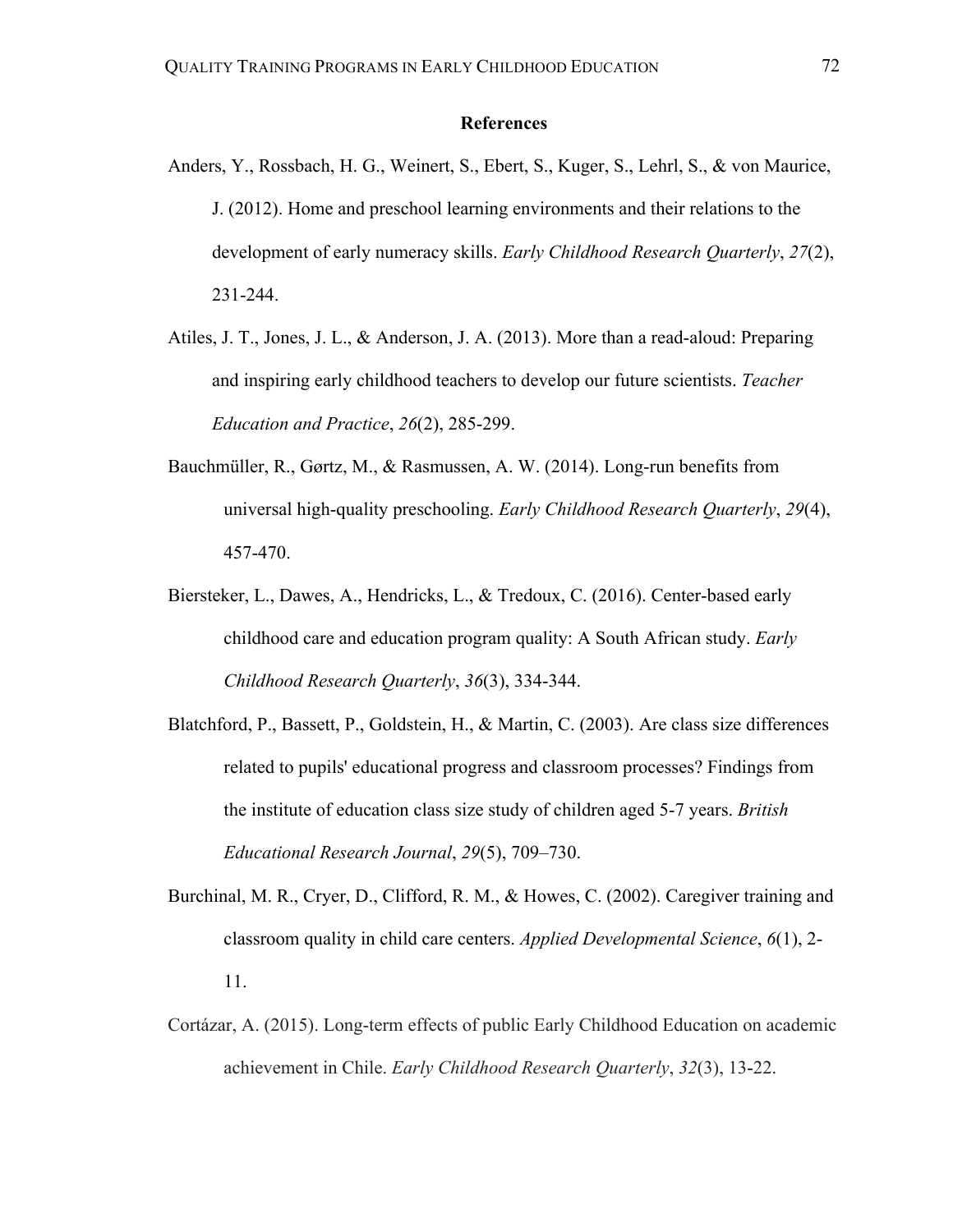- Dearing, E., McCartney, K., & Taylor, B. A. (2009). Does higher quality early child care promote low-income children's math and reading achievement in middle childhood?. *Child Development*, *80*(5), 1329-1349. doi:10.1111/j.1467- 8624.2009.01336.x
- Degotardi, S. (2010). Highquality interactions with infants: Relationships with earlychildhood practitioners' interpretations and qualification levels in play and routine contexts. *International Journal of Early Years Education*, *18*(1), 27-41.
- Early, D. M., Bryant, D. M., Pianta, R. C., Clifford, R. M., Burchinal, M. R., Ritchie, S., ... & Barbarin, O. (2006). Are teachers' education, major, and credentials related to classroom quality and children's academic gains in pre-kindergarten *[sic]*? *Early Childhood Research Quarterly*, *21*(2), 174-195.
- Early, D. M., Maxwell, K. L., Burchinal, M., Alva, S., Bender, R. H., Bryant, D., ... & Henry, G. T. (2007). Teachers' education, classroom quality, and young children's academic skills: Results from seven studies of preschool programs. *Child development*, *78*(2), 558-580.
- Early, D. M., & Winton, P. J. (2001). Preparing the workforce: Early childhood teacher preparation at 2-and 4-year institutions of higher education. *Early Childhood Research Quarterly, 16*(3), 285-306
- Grammatikopoulos, V., Gregoriadis, A., Tsigilis, N., & Zachopoulou, E. (2014). Parental conceptions of quality in Greek Early Childhood Education. *European Early Childhood Education Research Journal*, *22*(1), 134-148.
- Goelman, H., Forer, B., Kershaw, P., Doherty, G., Lero, D., & LaGrange, A. (2006). Towards a predictive model of quality in Canadian child care centers. *Early*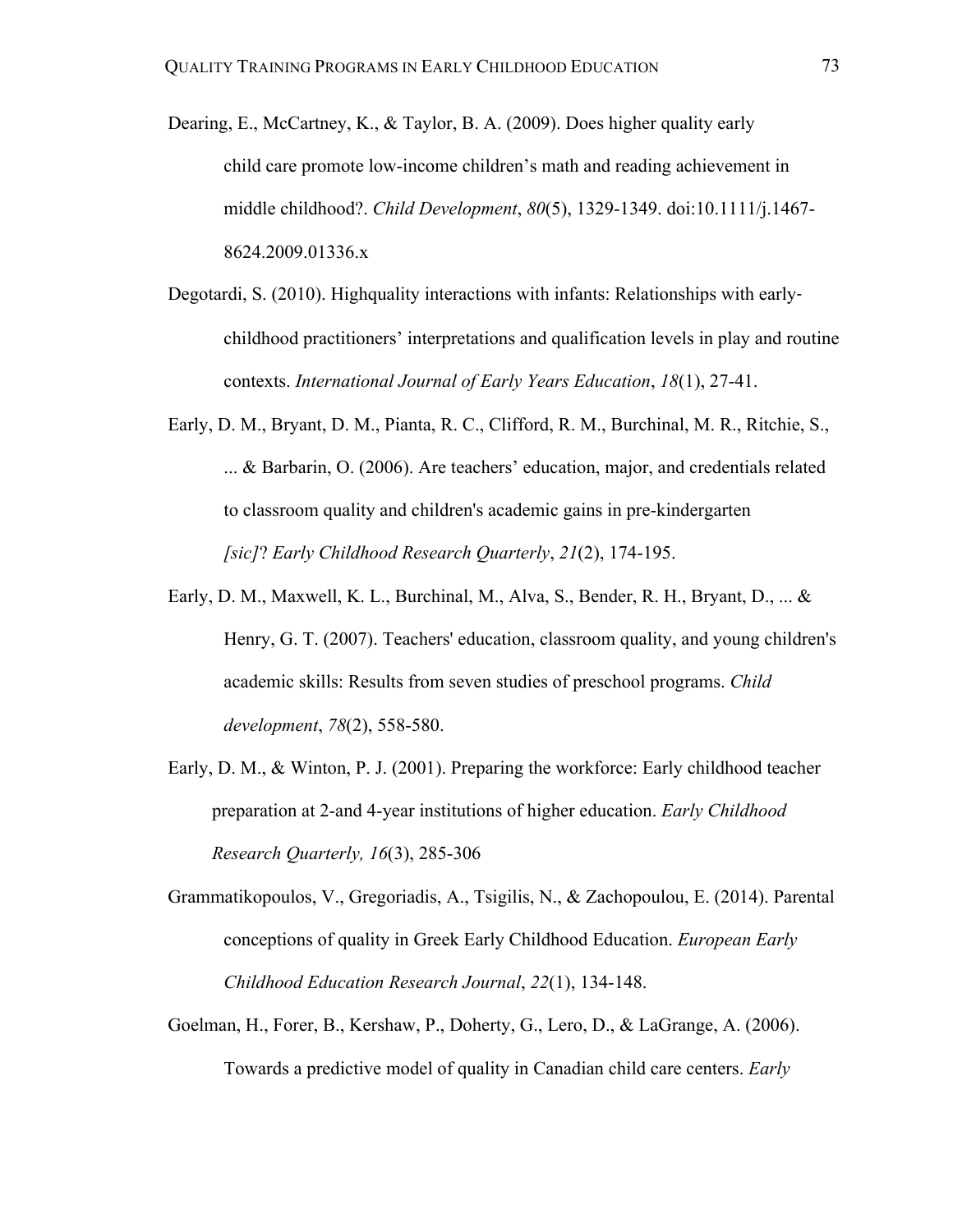*Childhood Research Quarterly*, *21*(3), 280-295.

- Gormley Jr, W. T., Gayer, T., Phillips, D., & Dawson, B. (2005). The effects of universal pre-K on cognitive development. *Developmental Psychology*, *41*(6), 872-884.
- Howes, C., James, J., & Ritchie, S. (2003). Pathways to effective teaching. *Early Childhood Research Quarterly*, *18*(1), 104-120.
- Keys, T. D., Farkas, G., Burchinal, M. R., Duncan, G. J., Vandell, D. L., Li, W., ... & Howes, C. (2013). Preschool center quality and school readiness: Quality effects and variation by demographic and child characteristics. *Child Development*, *84*(4), 1171-1190.
- La Paro, K. M., Williamson, A. C., & Hatfield, B. (2014). Assessing quality in toddler classrooms using the CLASS-Toddler and the ITERS-R. *Early Education and Development*, *25*(6), 875–-893.
- Liu, F. (2016). Anxiety towards teaching mathematics and science: Correlation, prevalence, and intensity. *Journal of Mathematics Education*, *9*(1), 29-46.
- Maloney, E., & Beilock, S. (2012). Math anxiety: Who has it, why it develops, and how to guard against it. *Trends In Cognitive Sciences*, *16*(8), 404-406.
- National Association for the Education of Young Children. (2009). NAEYC standards for early childhood professional preparation. A position statement of the National Association for the Education of Young Children. Retrieved from http://www.naeyc.org/files/naeyc/file/positions/ProfPrepStandards09.pdf
- Neuman, W. L. (2007). Content analysis. I*n Basics of social research: Qualitative and quantitative approaches* (pp. 227). Boston, MA: Pearson/Allyn and Bacon.
- O'Reilly, M., Ronzoni, P., & Dogra, N. (2013). *Research with children: Theory and*